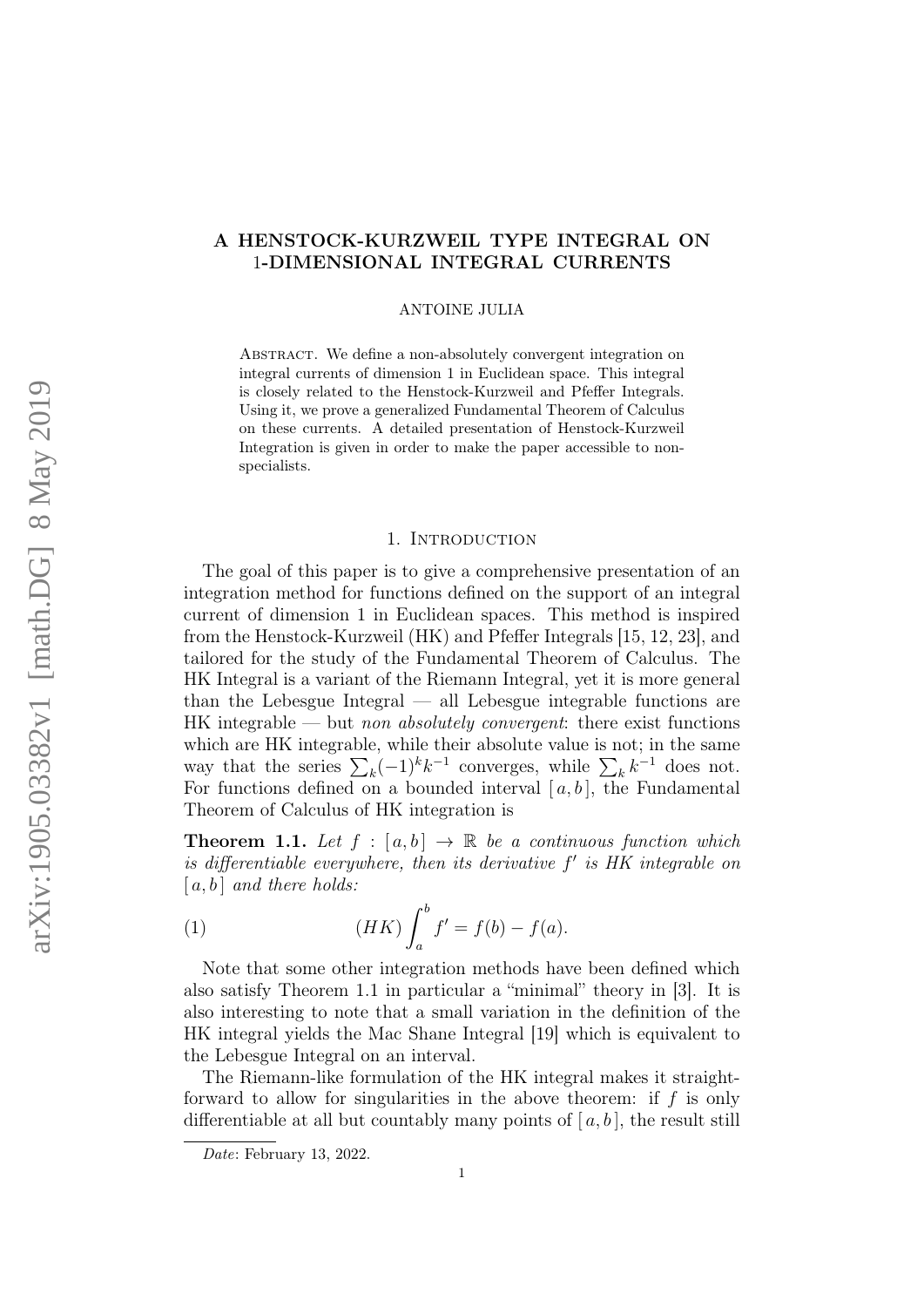holds. This statement is in some sense optimal. Indeed, as shown by Z. Zahorsky in [30], the set of non-differentiability points of a continuous function is a countable union of  $G_{\delta}$  sets. In particular, if it is uncountable, it must contain a Cantor subset by [21, Lemma 5.1]. Finally, to any Cantor subset of an interval having zero Lebesgue measure, one can associate a "Devil's Staircase" which has derivative equal to 0 almost everywhere and is non constant.

However, the differentiability condition can be relaxed and replaced by a pointwise Lipschitz condition. Thus a more general statement is

**Theorem 1.2.** Let  $f : [a, b] \to \mathbb{R}$  be a continuous function which is pointwise Lipschitz at all but countably many points, then, it is differentiable almost everywhere in  $[a, b]$ , its derivative  $f'$  is HK integrable on  $[a, b]$  and identity (1) holds.

Natural extensions of the Fundamental Theorem of Calculus include the Gauss Green (or Divergence) Theorem and Stokes' Theorem. For the former in bounded sets of finite perimeter an integral has been developped by W. F. Pfeffer in [23], after works of J. Mawhin [18] and J. Mařìk [17]. The results extend naturally to Stokes' Theorem on smooth oriented manifolds.

For singular varieties, an integral adapted to Stokes' Theorem has been defined by the author on certain types of integral currents in Euclidean spaces [13, 14]. We present here the content of the second chapter of the author's thesis, where we focus on one dimensional integral currents. These are treated in a different way as they can be decomposed into a countable family of curves. We thus define an integral closer to the Henstock-Kurzweil one, which we call the HKP Integral. Given a current T, the set  $\text{Indec}(T)$  consists of all the points of spt  $T$  which are in the support of an indecomposable piece of  $T$  (see Sections 3 and 4 for the notations). Our main result is the following:

Theorem 1.3 (Fundamental Theorem of Calculus). Let T be a fixed integral current of dimension 1 in  $\mathbb{R}^n$ , and u be a continuous function on spt  $T$ . Suppose that u is pointwise Lipschitz at all but countably many points in Indec(T) and that u is differentiable  $||T||$  almost everywhere, then  $x \mapsto \langle Du(x), \overrightarrow{T}(x) \rangle$  is HKP integrable on T and

$$
(\partial T)(u) = (HKP) \int_T \langle Du, \overrightarrow{T} \rangle.
$$

This theorem is equivalent to Theorem 1.2 when T represents an interval.

Summary of the paper. In Section 2, we define the Integral of Henstock and Kurzweil and its main properties along with schemes of proofs of the main theorems. We also give an equivalent definition of integrability — inspired from the Pfeffer Integral — which will be useful in the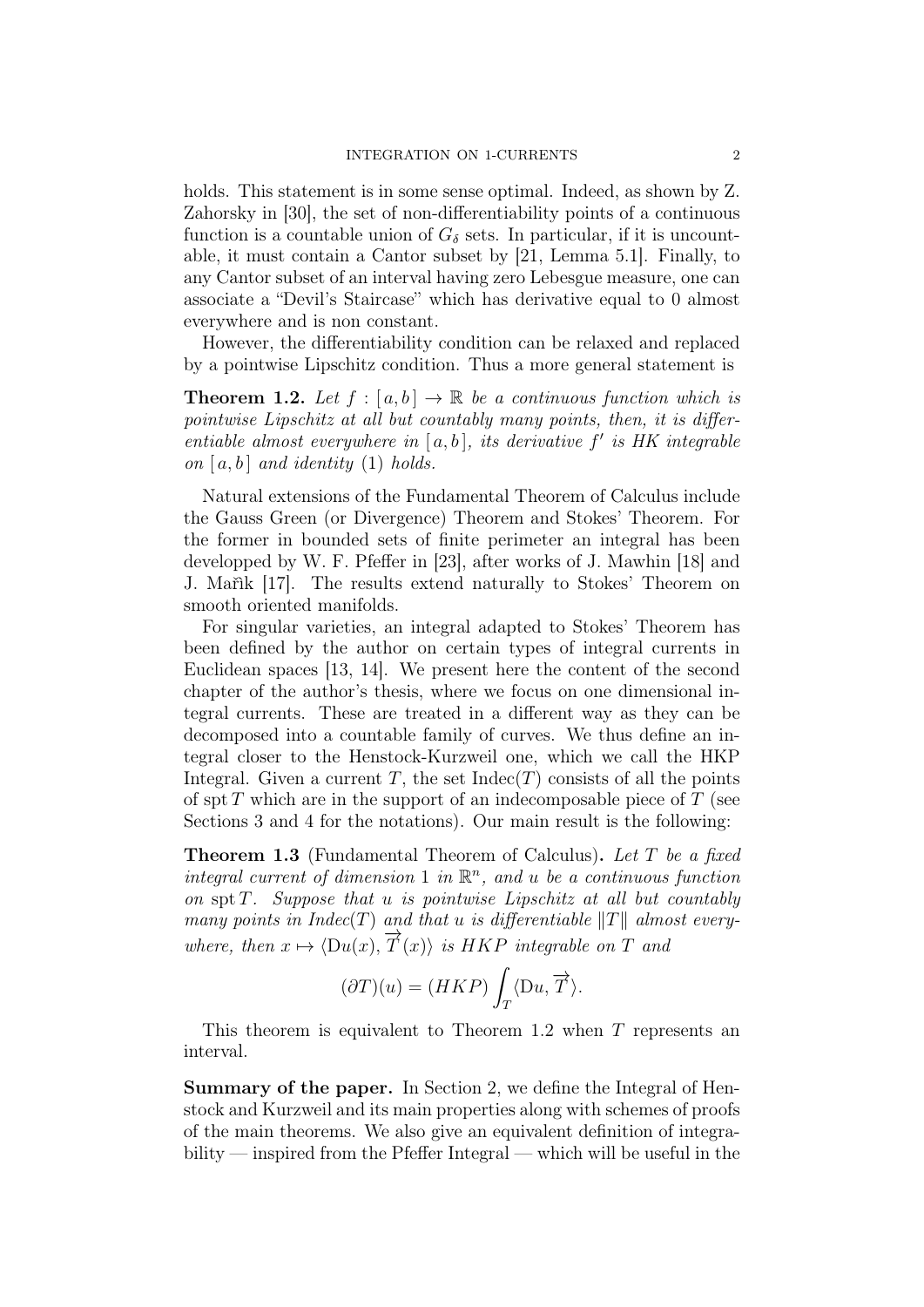sequel. It is important to note that the Pfeffer Integral is not equivalent to the HK Integral.

In Section 3, we recall the definition of integral currents of dimension 1 in Euclidean spaces and define the main ingredients of HKP integration: pieces of a current and functions on the space of pieces of a current, we also study the derivation of these functions (following Federer [9, 2.9]). Section 4 contains the definition of HKP integration and the proof of its main properties, as well as the proof of Theorem 1.3.

**Possible generalizations.** First we could ask if  $u$  can be allowed to be discontinuous (yet bounded) outside of the density set of  $||T||$ . Proposition 3.5 and Example 2.12 show that this is not straighforward.

A natural question would be whether Theorem 1.3 could be generalized to normal currents in Euclidean spaces. Indeed, normal currents of dimension 1 also admit a decomposition into lipschitz curves. More precisely, by a Theorem of S. K. Smirnov [27], a current T of dimension 1, with finite mass and finite boundary mass in  $\mathbb{R}^n$  can be written

(2) 
$$
T = \int [\![\gamma]\!] \, d\mu(\gamma),
$$

where  $\mu$  is a finite measure on the space of Lipschitz curves. However, there is no a priori constraint on the measure  $\mu$ : it can certainly have a higher dimensional behavior. It is therefore impossible to work with countable sums of pieces and one would probably need another notion of piece of a normal current to follow the same plan as here. Recall that Fubini-type arguments do not work well with non-absolutely convergent integrals, as shown in [24, Section 11.1], which indicates at the very least that one should be careful here. Note also that the space of curves, on which we would have to integrate is far from Euclidean.

Another natural idea would be to consider integral currents of dimension 1 in Banach spaces or complete metric spaces, following [1] or [7]. The same strategy should work overall, although I do not know if the result can be attained in the same generality.

Finally I would like to mention that there are works on integration on more fractal objects with different methods [29, 11, 31].

Acknowledgements. I wrote my PhD thesis at the Institut de Mathématiques de Jussieu, Université Paris Diderot USPC. I am currently supported by University of Padova STARS Project "Sub-Riemannian Geometry and Geometric Measure Theory Issues: Old and New" (SUG-GESTION). I wish to thank my PhD advisor Thierry De Pauw and my academic older brother Laurent Moonens, for their help during this thesis, as well Marianna Csörnyei for a helpful conversation on the Besicovitch Covering Theorem. Finally, wish to mention that the notions of pieces and subcurrents studied in this paper and in [13, 14] are very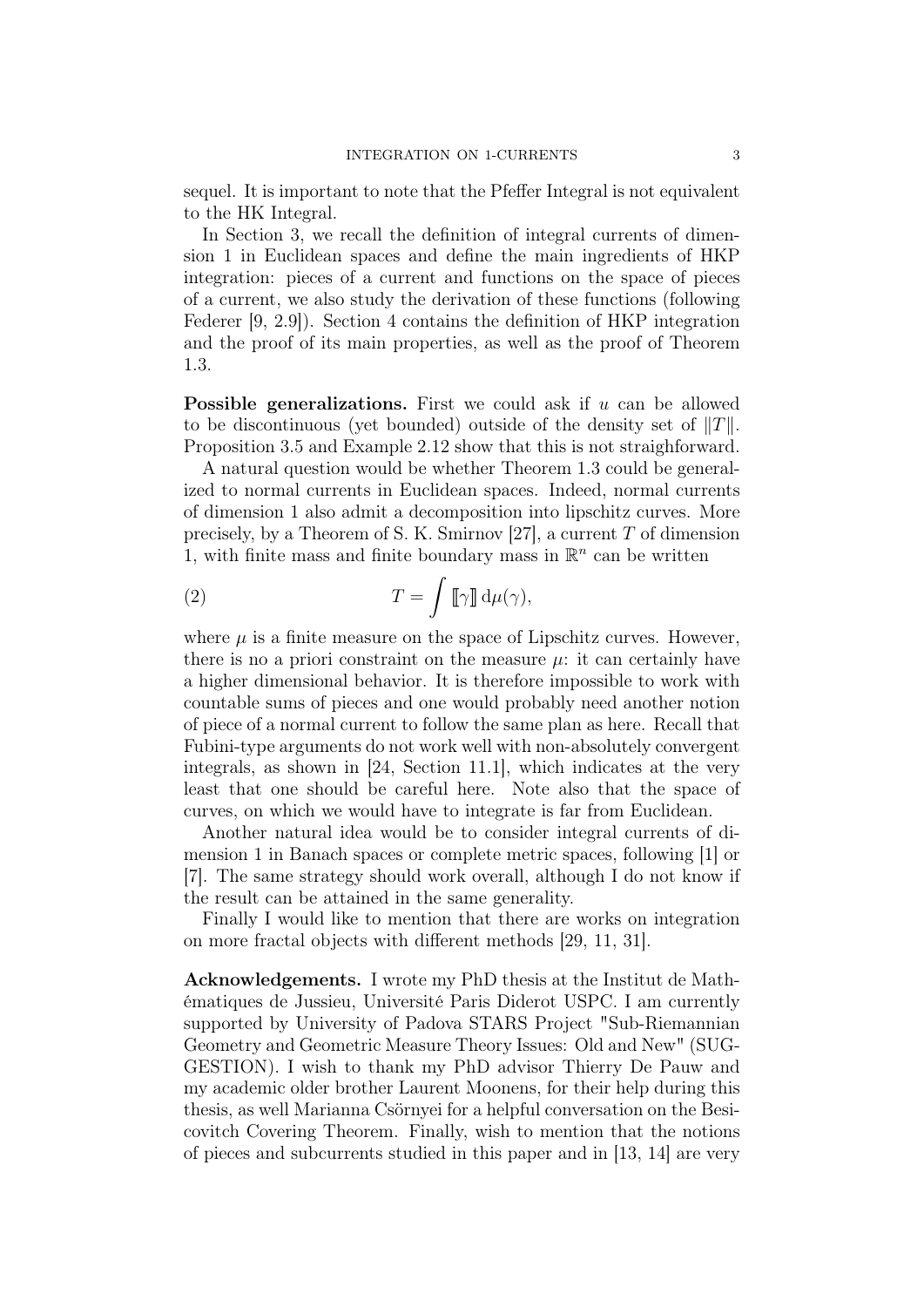close to the subcurrents defined by E. Paolini and E. Stepanov in [22] for normal currents in metric spaces.

#### 2. The integral of Kurzweil and Henstock

2.1. Definition and classical properties. A nonnegative function defined on a set  $E \subseteq \mathbb{R}$  is called a **gauge** if its zero set is countable. In the classical definition of the Henstock-Kurzweil Integral, gauges are always positive, but for our purpose it makes sense to allow the gauge to take the value zero in a countable set. A tagged family in an interval  $[a, b]$  is a finite collection of pairs  $([a_j, b_j], x_j)_{j=1,2,\dots,p}$ where one has  $a \leq a_1 < b_1 \leq a_2 < \cdots \leq a_p < b_p \leq b$  and for all j,  $x_j \in [a_{j-1}, a_j]$  The **body** of a family  $\mathcal{P}$  is the union denoted by [ $\mathcal{P}$ ] of all the intervals in P. A tagged partition in  $[a, b]$  is a tagged family whose body is [a, b]. If  $\delta$  is a gauge on [a, b], we say that a tagged family (or a tagged partition) is  $\delta$ -fine, when for all j,  $b_i - a_j < \delta(x_i)$ . In particular, there holds  $\delta(x_i) > 0$ , for all j.

**Definition 2.1.** A function f defined on a compact interval  $[a, b]$ is **Henstock-Kurzweil integrable on** [ $a, b$ ] if there exists a real number  $\alpha$  such that for all  $\varepsilon > 0$ , there exists a positive gauge  $\delta$  on [a, b] such that for each  $\delta$ -fine tagged partition  $\mathcal{P} = \{([a_{j-1}, a_j], x_j)\}_{j=1,\dots,p}$ , there holds:

$$
\left|\sum_{j=1}^p f(x_j)(a_j - a_{j-1}) - \alpha\right| < \varepsilon.
$$

In the following, we will write  $\sigma(f, \mathcal{P})$  for the sum on the left hand side, whenever  $\mathcal P$  is a tagged family. If  $\alpha$  as above exists, we denote it by  $(HK) \int_a^b f$ . This definition is well posed as a consequence of the following key result.

Lemma 2.2 (Cousin's Lemma). If I is a closed bounded interval and  $\delta$  is a positive gauge on I, then a  $\delta$ -fine tagged partition of I exists.

*Proof.* Suppose no  $\delta$ -fine tagged partition of I exists. Consider the two halves of I:  $I_1$  and  $I_2$ . Either  $I_1$  or  $I_2$  does not admit a  $\delta$ -fine tagged partition. By successive divisions, we can find a decreasing sequence of closed intervals of the form  $I^p = I_{j_1, j_2, \dots, j_p}$  where  $j_k \in \{1, 2\}$  and  $I_{j_1,\dots,j_p,1}$  and  $I_{j_1,\dots,j_p,2}$  are the two halves of  $I_{j_1,\dots,j_p}$ . We can choose the intervals  $I^p$  for  $p = 1, 2, \ldots$  so that none of them admits a  $\delta$ -fine tagged partition. There exists  $x \in I \cap \bigcap_{p=1}^{\infty} I^p$ . Since  $\delta$  is positive on I,  $\delta(x) > 0$  and as  $\text{diam}(I^p) = 2^{-p} \text{diam} I$ , there exists p such that diam  $I^p < \delta(x)$ . This implies that  $(I^p, x)$  is a  $\delta$ -fine tagged partition of  $I^p$ , a contradiction.

The following propositions list the main properties of the HK integral.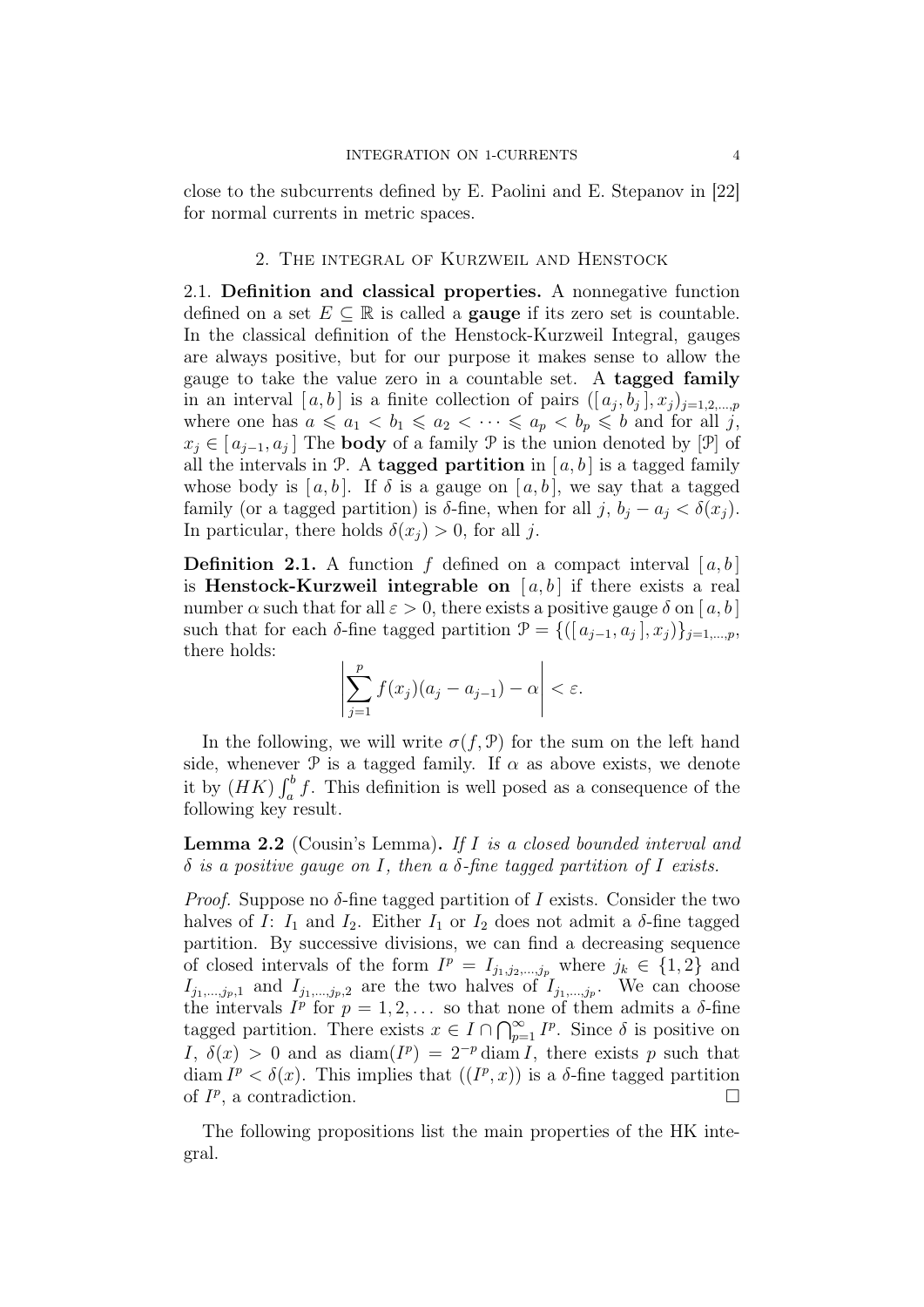**Proposition 2.3** (Cauchy Criterion for integrability). A function f is HK integrable on the interval  $[a, b]$ , if and only if for each  $\varepsilon > 0$  there exists a positive gauge  $\delta$  on [a,b] such that whenever  $\mathcal{P}_1$  and  $\mathcal{P}_2$  are δ-fine tagged partitions of [a, b], there holds

$$
|\sigma(f, \mathcal{P}_1) - \sigma(f, \mathcal{P}_2)| < \varepsilon.
$$

Proposition 2.4. Let f be a Henstock-Kurzweil integrable function on the interval  $[a, b]$ :

(1) If g is HK integrable on  $[a, b]$  and  $\lambda$  is a real number, then  $f + \lambda g$  is HK integrable and

$$
(HK)\int_{a}^{b}(f+\lambda g)=\left((HK)\int_{a}^{b}f\right)+\lambda\left((HK)\int_{a}^{b}g\right).
$$

- (2) If a function q is equal to f almost everywhere on  $[a, b]$ , then g is also HK integrable and has the same integral.
- (3) If g is Lebesgue integrable, it is also HK integrable and the two integrals coincide.
- (4) The restriction of f to a subinterval  $[c, d] \subseteq [a, b]$  is HK inteqrable on  $[c, d]$ .
- (5) (Saks-Henstock Lemma) For  $\varepsilon > 0$  and  $\delta$  a positive gauge corresponding to  $\varepsilon$  in the definition of integrability of f, given any tagged family  $((a_j, b_j], x_j))_{j=1}^p$  in  $[a, b]$  there holds

$$
\sum_{j=1}^p \left| f(x_j)(b_j - a_j) - (HK) \int_{a_j}^{b_j} f \right| < 2\varepsilon.
$$

- (6) The function  $F : [a, b] \to \mathbb{R}; x \mapsto (HK) \int_a^x f$  is continuous it is called the indefinite HK integral of  $F$ . Also, if  $f$  is nonnegative, F is nondecreasing.
- $(7)$  The function F above is differentiable almost everywhere with derivative equal to f.
- (8) f is Lebesgue measurable.
- (9) f is Lebesgue integrable if and only if f and  $|f|$  are HK integrable.

The proofs of these results can be found in any treaty on Henstock-Kurzweil Integration (see Chapter 9 of [10], the recent book [20] in French, or the exercises in the appendix H to [5]). In Section 4 we prove results comparable to Proposition 2.3 and Proposition 2.4 (1) to (5) for the HKP integral on integral currents of dimension 1. Finally, we state three important convergence properties in the space of Henstock Kurzweil integrable functions:

**Theorem 2.5.** Let  $(f_n)_n$  be a sequence of HK integrable functions on the interval [a, b]. Suppose that  $f_n \to f$  pointwise almost everywhere. If any one of the following three conditions holds, then  $f$  is  $HK$  integrable and  $(HK) \int f = \lim_n (HK) \int f_n$ :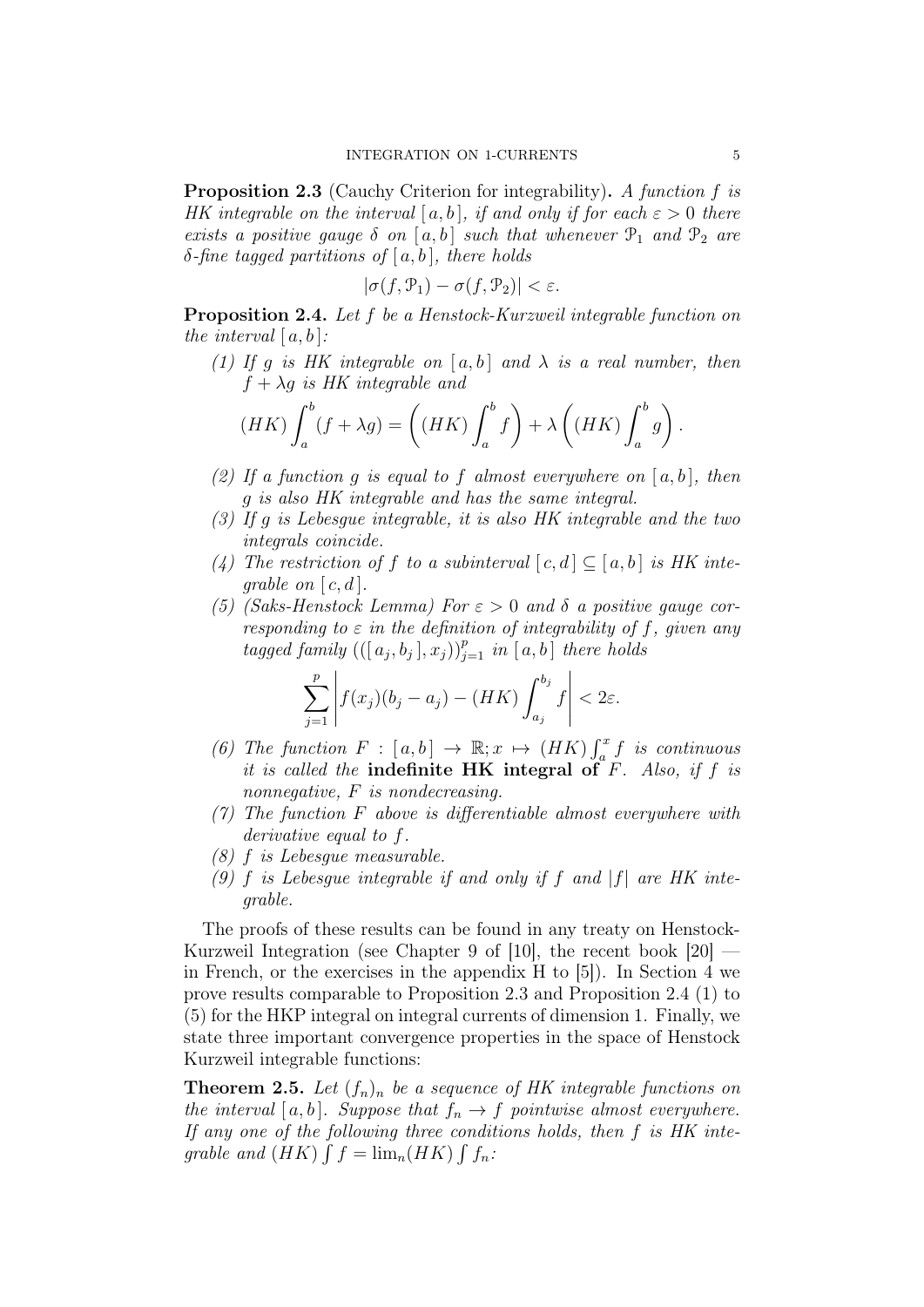- (i) (Monotone Convergence Theorem) For almost all  $x$ , for all  $n$ ,  $f_n(x) \leqslant f_{n+1}(x)$  and there holds  $\sup_n(HK) \int f_n < +\infty$ .
- (ii) (Dominated Convergence Theorem) There exist HK integrable functions g and h such that for all  $n, g \leq f_n \leq h$  almost everywhere.
- (iii) (Controlled Convergence Theorem)  $(f_n(x))_n$  is bounded for almost all  $x \in [a, b]$  and for all  $\varepsilon > 0$  there exists a positive gauge on  $[a, b]$  such that for all n, for all  $\delta$ -fine tagged partition  $\mathcal P$  of  $[a, b]$ :

$$
\left|\sigma(\mathcal{P}, f_n) - (HK)\int_a^b f_n\right| < \varepsilon.
$$

In the latter case, the sequence  $(f_n)_n$  is called HK equiintegrable.

Proof. The two first results can be proved using only the Saks Henstock Lemma and "purely HK" techniques, we will give such a proof for the Monotone Convergence Theorem of HKP Integration (see Theorem 4.16). However, when possible, it is quicker to rely on Lebesgue integration results: the first statement follows from the Monotone Convergence Theorem of Lebesgue Integration. Indeed, if  $f_1 \leq f_n$  and both functions are HK integrable, then  $f_n - f_1$  is nonnegative and HK integrable, thus Lebesgue integrable. To conclude, it suffices to apply Lebesgue's Monotone Convergence Theorem to the sequence  $(f_n - f_1)$ . Similarly, to prove the second result, consider the sequence  $f_n - g$  and use the Lebesgue Dominated Convergence Theorem using  $h - g$  as an upper bound.

The third statement has no equivalent in Lebesgue Integration, and relies strongly on the use of gauges. First redefine the  $f_n$  and  $f$  so that  $f_n \to f$  everywhere and  $(f_n(x))_n$  is bounded for all  $x \in [a, b]$ , this will not change the statement since the HK integral does not depend on the value of the function on a Lebesgue null set. Now, for  $\varepsilon > 0$ , choose  $\delta$ as in the definition of the equiintegrability of the  $f_n$ . Let  $\mathcal{P}_1$  and  $\mathcal{P}_2$  be two  $\delta$ -fine tagged partitions of [a, b], for all n, using the integrability of  $f_n$  yields

$$
|\sigma(f, \mathcal{P}_1) - \sigma(f, \mathcal{P}_2)|
$$
  
\n
$$
\leq |\sigma(f, \mathcal{P}_1) - \sigma(f_n, \mathcal{P}_1)| + |\sigma(f_n, \mathcal{P}_1) - \sigma(f_n, \mathcal{P}_2)|
$$
  
\n
$$
+ |\sigma(f_n, \mathcal{P}_2) - \sigma(f, \mathcal{P}_2)|
$$
  
\n
$$
\leq |\sigma(f, \mathcal{P}_1) - \sigma(f_n, \mathcal{P}_1)| + 2\varepsilon + |\sigma(f_n, \mathcal{P}_2) - \sigma(f, \mathcal{P}_2)|
$$
  
\n
$$
\leq \sum_{(x, I) \in \mathcal{P}_1} |f(x) - f_n(x)||I| + 2\varepsilon + \sum_{(x, I) \in \mathcal{P}_2} |f(x) - f_n(x)||I|.
$$

Since  $\mathcal{P}_1$  and  $\mathcal{P}_2$  are finite families, and  $f_n$  converges to f pointwise, for  $n$  large enough we have

$$
|\sigma(f, \mathcal{P}_1) - \sigma(f, \mathcal{P}_2)| < 3\varepsilon
$$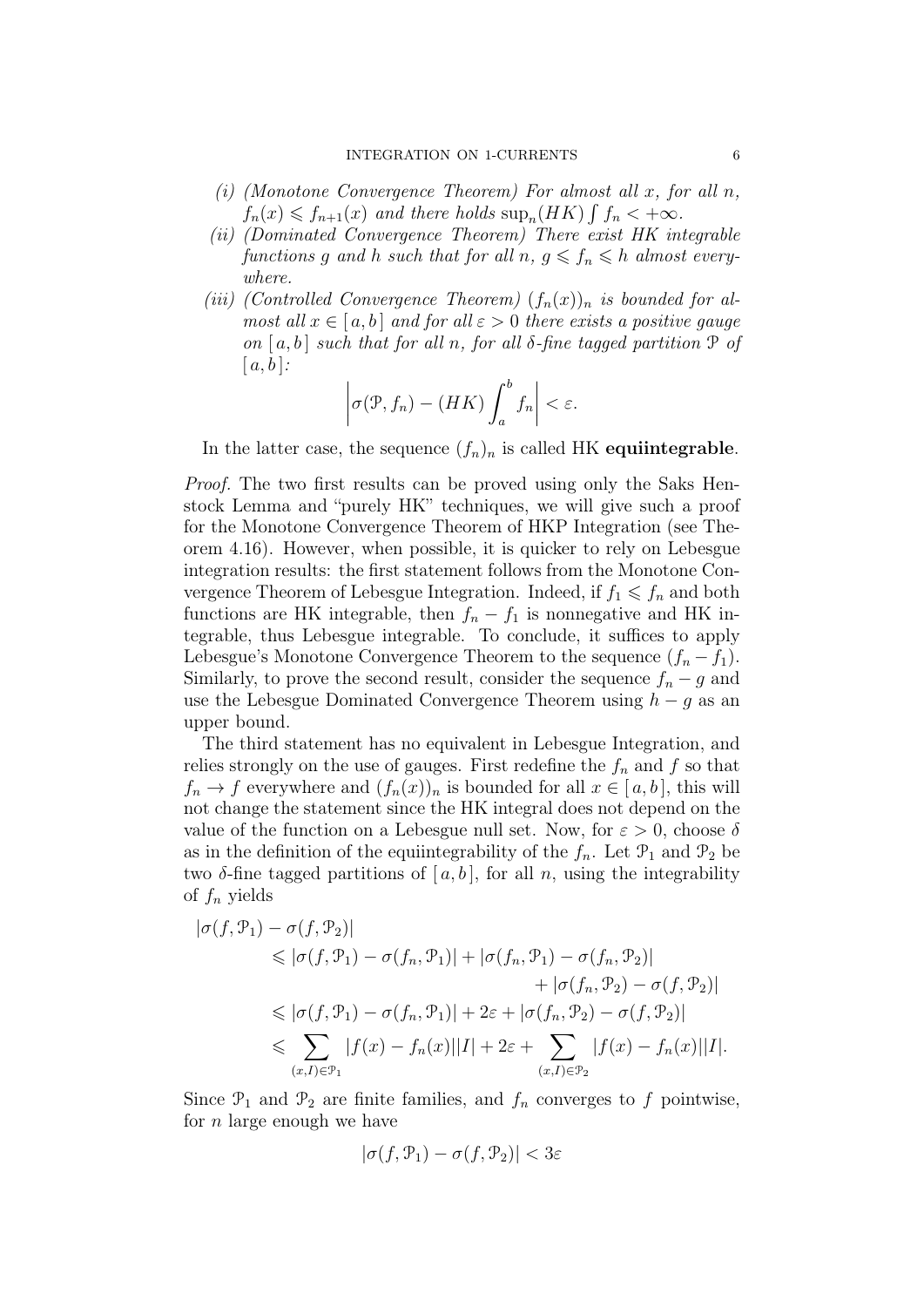and by the Cauchy criterion for HK integrability (see Proposition 2.3), f is Henstock-Kurzweil integrable on  $[a, b]$ . To see that the integral of f is the limit of the integrals of the  $f_n$ , consider  $\delta$  adapted to  $\varepsilon$  for the integrability of the  $f_n$  and for the integrability of f. Fix a  $\delta$ -fine tagged partition  $P$ . For *n* large enough, there holds

$$
\left| (HK) \int f - (HK) \int f_n \right| \le
$$
  

$$
\left| (HK) \int f - \sigma(f, \mathcal{P}) \right| + \left| (HK) \int f_n - \sigma(f_n, \mathcal{P}) \right| + |\sigma(f_n, \mathcal{P}) - \sigma(f, \mathcal{P})|
$$
  
<3\varepsilon.

2.2. AC<sup>∗</sup> functions and the Fundamental Theorem of Calculus. The next paragraph follows closely the presentation of Sections 1.9 to 1.11 in T. De Pauw's survey [6]. We start with a first version of the Fundamental Theorem of Calculus for the Henstock-Kurzweil Integral.

**Theorem 2.6.** If F is continuous on  $[a, b]$  and differentiable at all but countably many points, then  $F'$  is HK integrable on  $[a, b]$  and  $F$  is the indefinite integral of  $F'$ .

*Proof.* Define f to be equal to  $F'$  wherever F is differentiable and to 0 elsewhere. Since f is equal to  $F'$  almost everywhere,  $F'$  is HK integrable if and only  $f$  is.

Fix  $\varepsilon > 0$ , let  $y_1, y_2, \ldots$  be the points at which F is not differentiable. For  $x \in [a, b] \setminus \{y_1, y_2, \ldots\}$ , using the differentiability of F at x, choose a positive  $\delta(x)$  such that for all  $y \in [x - \delta(x), x + \delta(x)]$ 

$$
|F(y) - F(x) - F'(x)(y - x)| < \frac{\varepsilon}{2} \frac{|y - x|}{b - a}.
$$

For  $j = 1, 2, \ldots$ , using the continuity of F at  $y_j$ , choose  $\delta(y_j)$  so that whenever [c, d] is an interval in [a, b] containing  $y_i$  with  $d-c < \delta(y_i)$ , there holds

$$
|F(d) - F(c)| < \frac{\varepsilon}{2^{j+2}}.
$$

Suppose  $\mathcal{P} = (([c_k, d_k], x_k))_{k=1,\dots,p}$  is a  $\delta$ -fine tagged family in  $[a, b]$ . We can suppose up to reindexing P, that there exists  $q \leq p$  such that for  $k \in \{1, \ldots, q\}, F$  is differentiable at  $x_k$ , whereas for  $k \in \{q+1, \ldots, p\},$ there exists j such that  $x_k = y_j$ . Note also that a given  $y_j$  corresponds to at most two different values of  $k$  as no more than two nonoverlapping

 $\Box$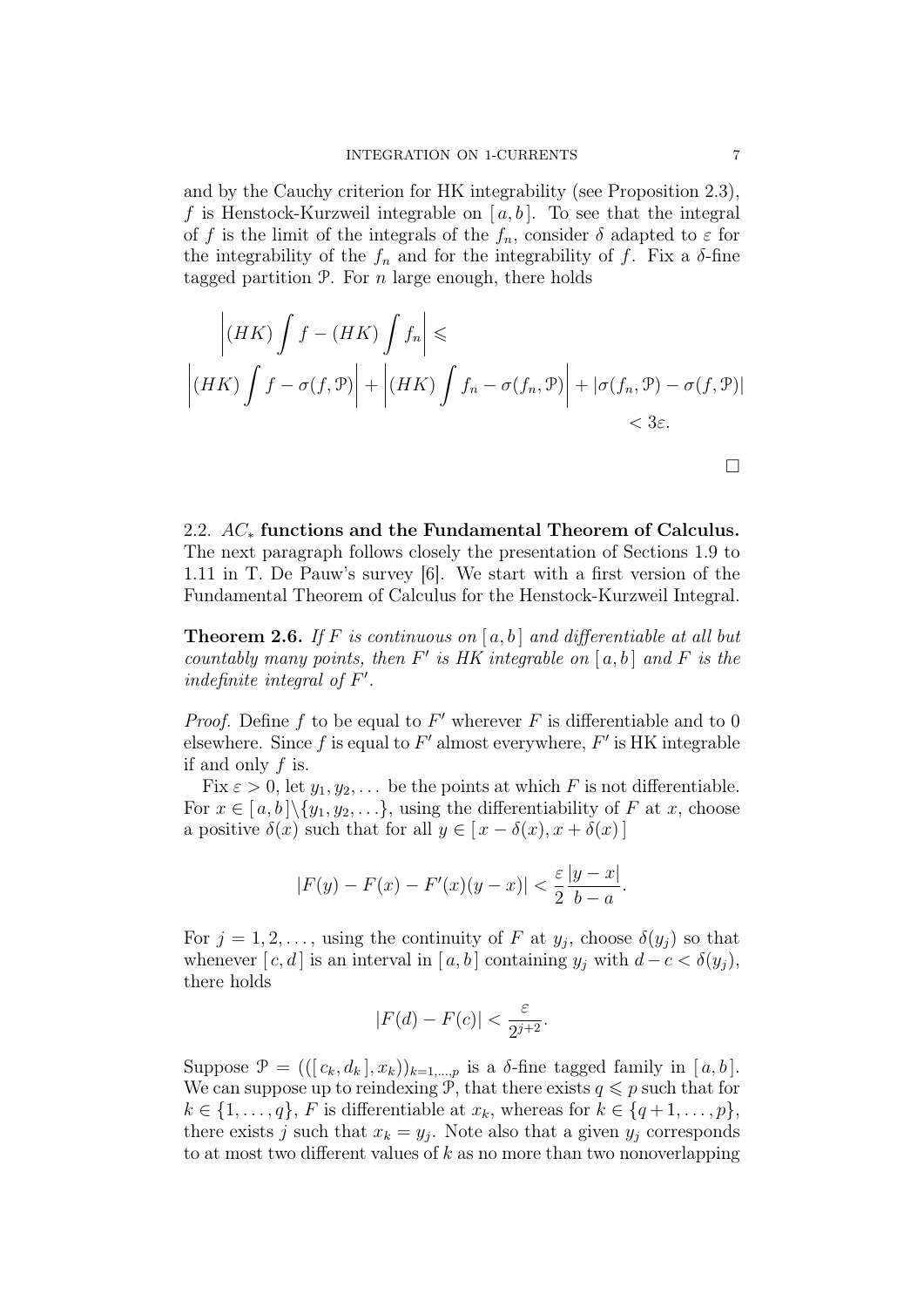non trivial intervals can contain the same point.

$$
\sum_{k=1}^{p} |F(d_k) - F(c_k) - f(x_k)(d_k - c_k)|
$$
\n
$$
\leq \sum_{k=1}^{q} |F(d_k) - F(c_k) - F'(x_k)(d_k - c_k)| + \sum_{k=q+1}^{p} |F(d_k) - F(c_k)|
$$
\n
$$
< \frac{\varepsilon}{2} \frac{\sum_{k=1}^{q} (d_k - x + x - c_k)}{b - a} + 2 \sum_{j=1}^{\infty} \frac{\varepsilon}{2^{j+2}}
$$
\n
$$
< \varepsilon.
$$

Since  $\varepsilon > 0$  is arbitrary, we apply this estimate to the case where  $\mathcal{P}$  is a partition to show that f and  $F'$  are HK integrable in [a, b]. As this is true for any tagged family, this shows that  $F$  is the indefinite integral of  $f$  and  $F'$ .

We now generalize this result to less regular functions  $F$ . This requires a new notion. A function F defined on [ $a, b$ ] is  $AC_*$  if for every set  $D \subseteq [a, b]$  of zero Lebesgue measure and every  $\varepsilon > 0$ , there exists a positive gauge  $\delta$  on D such that whenever  $\mathcal P$  is a  $\delta$ -fine family in [a, b] tagged in  $D$ , there holds

(3) 
$$
\sum_{([c,d],x)\in\mathcal{P}}|F(d)-F(c)|<\varepsilon.
$$

In particular, an  $AC_*$  function is continuous. If f is HK integrable, then its indefinite integral F is  $AC_*$ , indeed if D is a Lebesgue null set, we can consider the function  $f_{D^c} := f \mathbb{1}_{D^c}$ . As HK integration is insensitive to modifications on Lebesgue null sets, F is also the primitive of  $f_{D^c}$ , so for  $\varepsilon > 0$ , we can apply the Saks-Henstock Lemma 2.4(5) and find a gauge  $\delta$  corresponding to  $\varepsilon/2$  on [a, b]. Considering the gauge  $\delta_D = \delta|_D$ by the Saks-Henstock Lemma for any  $\delta_D$  fine tagged family  $\mathcal P$  in  $[a, b]$ , since  $f_D$  is equal to zero on D, (3) holds. The following converse statement holds:

**Proposition 2.7.** If F is  $AC_*$  and almost everywhere differentiable in  $[a, b]$  then  $F'$  is HK integrable and

$$
F(b) - F(a) = (HK) \int_a^b F'.
$$

*Proof.* For  $\varepsilon > 0$ , define  $\delta$  first on the set of differentiability points as in the previous proof and define  $\delta$  on the null set of non differentiability points as a gauge adapted to  $\varepsilon/2$  in the definition of  $AC_*$  functions.  $\Box$ 

In order to get a general condition which ensures that a function is  $AC_*$  and almost everywhere differentiable, we recall Stepanoff's Theorem. A function  $F$  defined on an interval  $I$  is **pointwise Lipschitz** at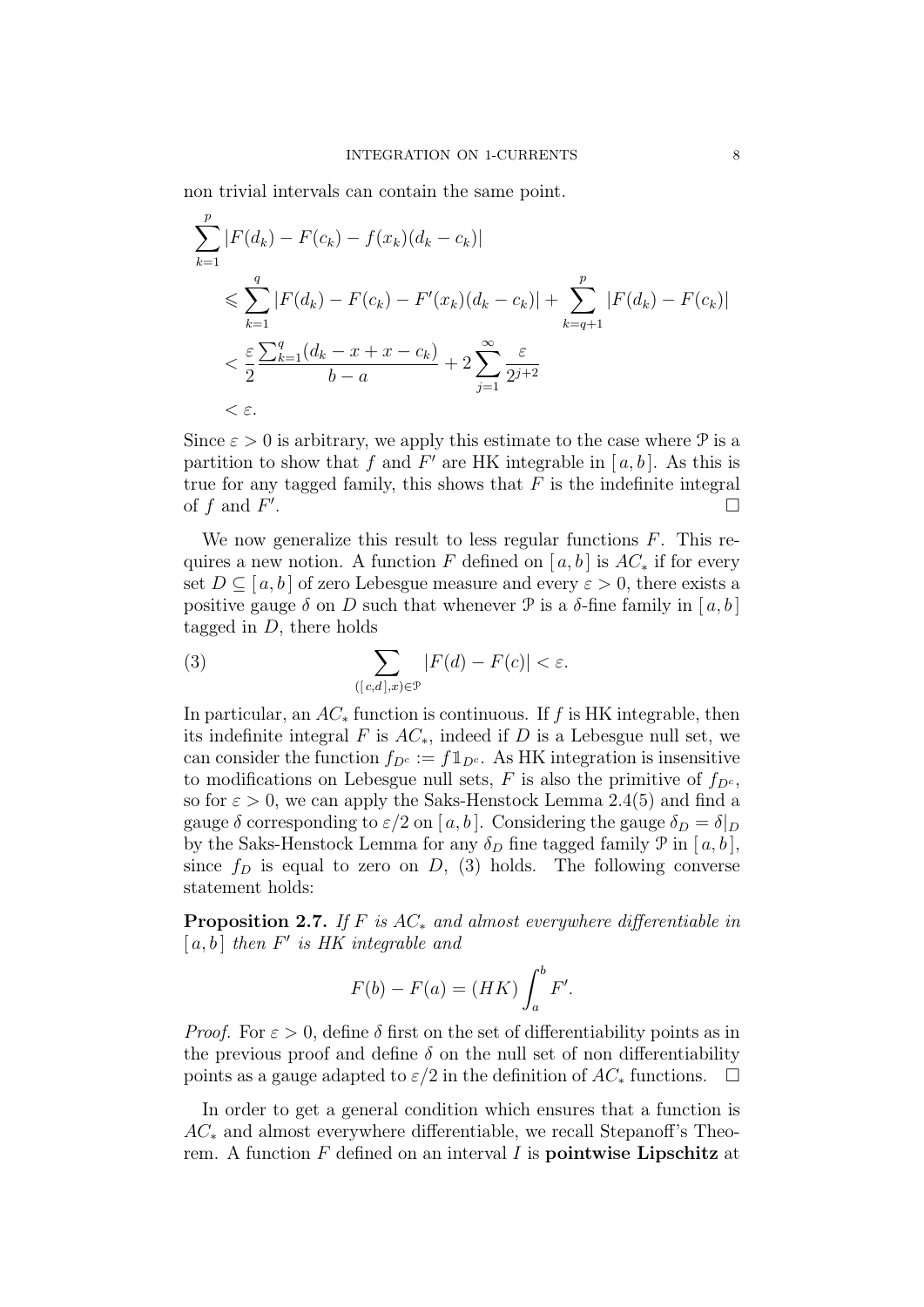the point  $x \in I$  if

$$
\operatorname{Lip}_x F := \limsup_{y \to xy \in I} \frac{|F(y) - F(x)|}{|y - x|} < +\infty
$$

Theorem 2.8 (Stepanoff). If F pointwise Lipschitz at all points of some set  $E \subseteq I$ , then F is differentiable almost everywhere in E.

For a proof of this result, see for instance [9, Theorem 3.1.9].

Proposition 2.9. A continous function F which is pointwise Lipschitz at all but countably many points is  $AC_*$ .

*Proof.* Let D be a null set in [a, b] let  $E := \{y_1, y_2, \ldots\}$  be the subset of D at which F is not pointwise Lipschitz. Fix  $\varepsilon > 0$ . Fix k in  $\{1, 2, \ldots\}$ ; as F is continuous at  $y_k$ , there exists  $\delta_k > 0$  such that whenever  $x, y$ are points in  $(y - \delta_k, y + \delta_k) \cap [a, b],$ 

$$
F(y) - F(x) < 2^{-k-2}\varepsilon.
$$

Now for  $x \in D$ , let

$$
\delta(x) := \begin{cases} \frac{\varepsilon}{2(b-a)(1+\text{Lip}_x F)} & \text{if } x \in D \backslash E, \\ \delta_k & \text{if } x = y_k \text{ for some } k \in \{1, 2, \ldots\}. \end{cases}
$$

The end of the proof is similar to that of Theorem 2.6.  $\Box$ 

Combining Proposition 2.9, Theorem 2.8 and Proposition 2.7 yields

Theorem 2.10 (Fundamental Theorem of Henstock Kurzweil Integration). Let F be a continuous function on  $[a, b]$ . Suppose that F is pointwise Lipschitz at all but countably many points. Then F is differentiable almost everywhere and  $F'$  is Henstock Kurzweil integrable on  $[a, b]$  with indefinite integral F.

### 2.3. An equivalent definition of the HK integral.

Remark 2.11 (Extension to Lipschitz curves). All the above properties of the Henstock Kurzweil Integral can be extended to the case where the interval  $[a, b]$  is replaced by a simple Lipschitz curve  $\Gamma \subseteq \mathbb{R}^n$  (closed or not). Indeed, one can consider an arc-length parameterization  $\gamma$  of Γ and work on  $f \circ \gamma$ . If f is pointwise Lipschitz at  $\gamma(x)$  along Γ,  $f \circ \gamma$ is pointwise Lipschitz at  $x$ . The only thing that is not straighforward is relating differentiation in the ambient space  $\mathbb{R}^n$  with differentiation along the curve. However, a Lipschitz curve has a tangent line at almost all points. In the next section, we consider countable sums of simple Lipschitz curves to develop Henstock-Kurzweil integration on integral currents of dimension 1. The sum of curves can often be decomposed in several ways and Example 2.12 shows that the choice of the decomposition can have an effect on the integral, hence the need for a definition of integrability that does not depend on the decomposition.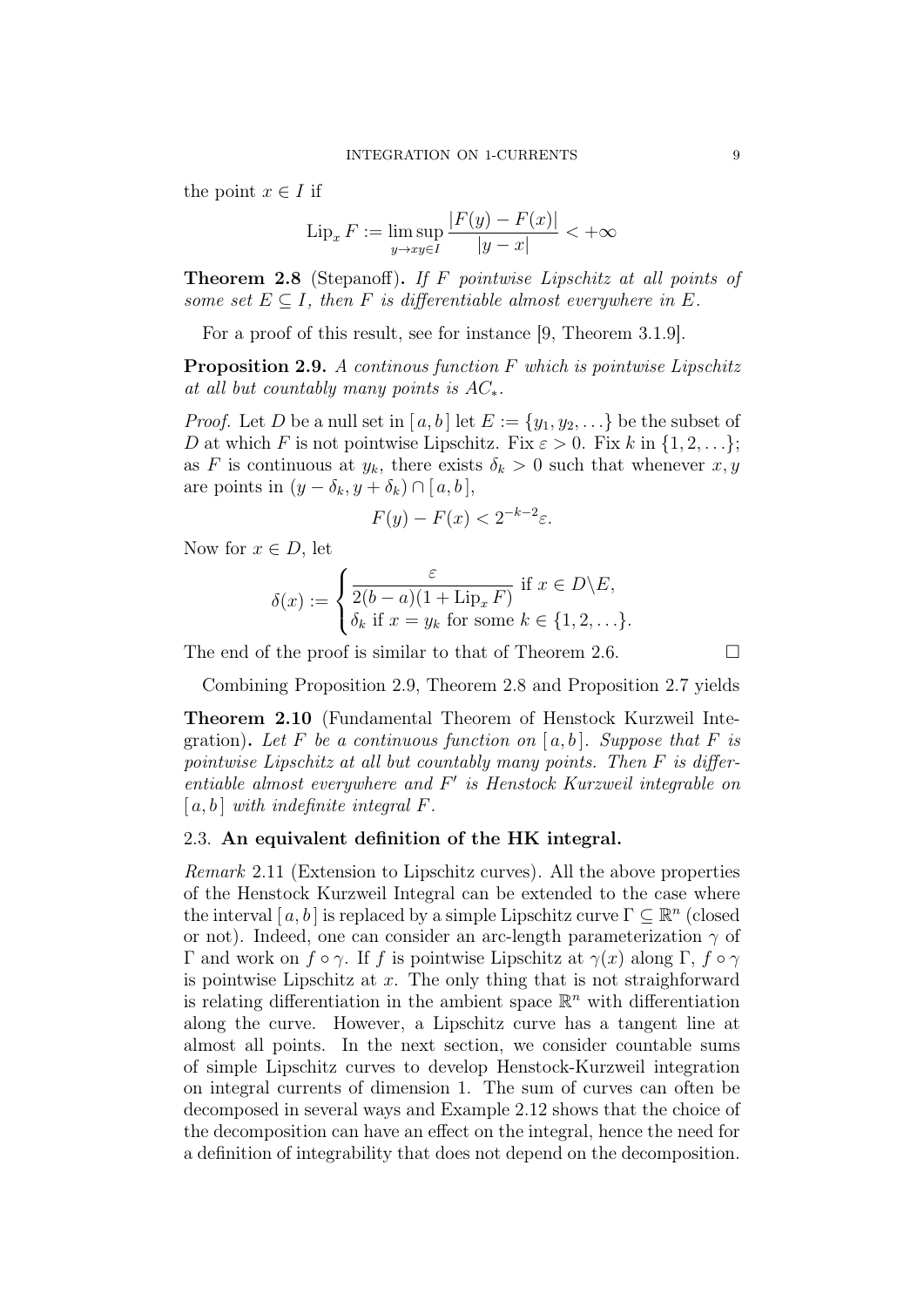

FIGURE 1. *u* is HK integrable on  $\Gamma^+$  and  $\Gamma^-$  but not on  $Γ$  or  $\tilde{Γ}$ .

Example 2.12. In  $\mathbb{R}^2$ , consider the curve  $\Gamma^+$  corresponding to the graph in  $(0, 1]$  of the function

$$
x \mapsto f(x) := \text{dist}(x, \{t \in (0, 1], 2t \sin(t^{-2}) - 2t^{-1} \cos(t^{-2})\} = 0).
$$

The curve  $\Gamma^+$  is a Lipschitz curve and has length  $\sqrt{2}$ , orient  $\Gamma^+$  towards the positive first coordinate. Let  $\Gamma^-$  be the reflection of  $\Gamma^+$  across the horizontal axis. The union of curves  $\Gamma^+$  and  $\Gamma^-$  can also be seen as the (closure of) the union of the graphs on  $(0, 1]$  of  $x \mapsto \pm \operatorname{sgn}(x \sin(x^{-2}) - 2x^{-1} \cos(x^{-2})) f(x)$ . Let  $\Gamma$  and  $\tilde{\Gamma}$  be the corresponding curves. Let u be the function defined in  $\mathbb{R}^2$  by

$$
(x_1, x_2) \mapsto \begin{cases} 2 \operatorname{sgn}(x_2) (x_1 \sin(x_1^{-2}) - 2x_1^{-1} \cos(x_1^{-2})) & \text{if } x_1 > 0, x_2 \neq 0, \\ 0 & \text{otherwise.} \end{cases}
$$

If  $\gamma^+$ ,  $\gamma^-$ ,  $\gamma$  and  $\tilde{\gamma}$  are respective arclength parametrizations of the curves above, the functions  $u \circ \gamma^+$  and  $u \circ \gamma^-$  are HK integrable on  $[0, \sqrt{2}]$  with respective indefinite integrals  $x \mapsto \pm \sqrt{2}x^2 \sin(x^{-2})$ . However, the functions  $u \circ \gamma$  and  $u \circ \tilde{\gamma}$  are equal respectively to  $\pm |(u \circ \gamma^+)'|$ which are not HK integrable. These curves are plotted in figure 1

In order to generalize the Henstock Kurzweil integral to other settings, it is necessary to use more flexible tools. In particular we need to remove the dependency on the parameters and allow for families instead of partitions so that some "small part" of the domain can be left out. The precise meaning of a "small part" is a key point here.

This will be formalized in the next section, but first state an equivalent definition of HK integrability on an interval. In order to define what "small" is we will consider functions  $F$  on the space of finite unions of disjoint intervals in  $[a, b]$ . Such a function is **subadditive** if given two families, U and U', of closed intervals of  $[a, b]$  there holds

$$
\left|F\left([\mathcal{U}]\cup[\mathcal{U}']\right)\right|\leqslant\left|F\left([\mathcal{U}]\right)\right|+\left|F\left([\mathcal{U}']\right)\right|.
$$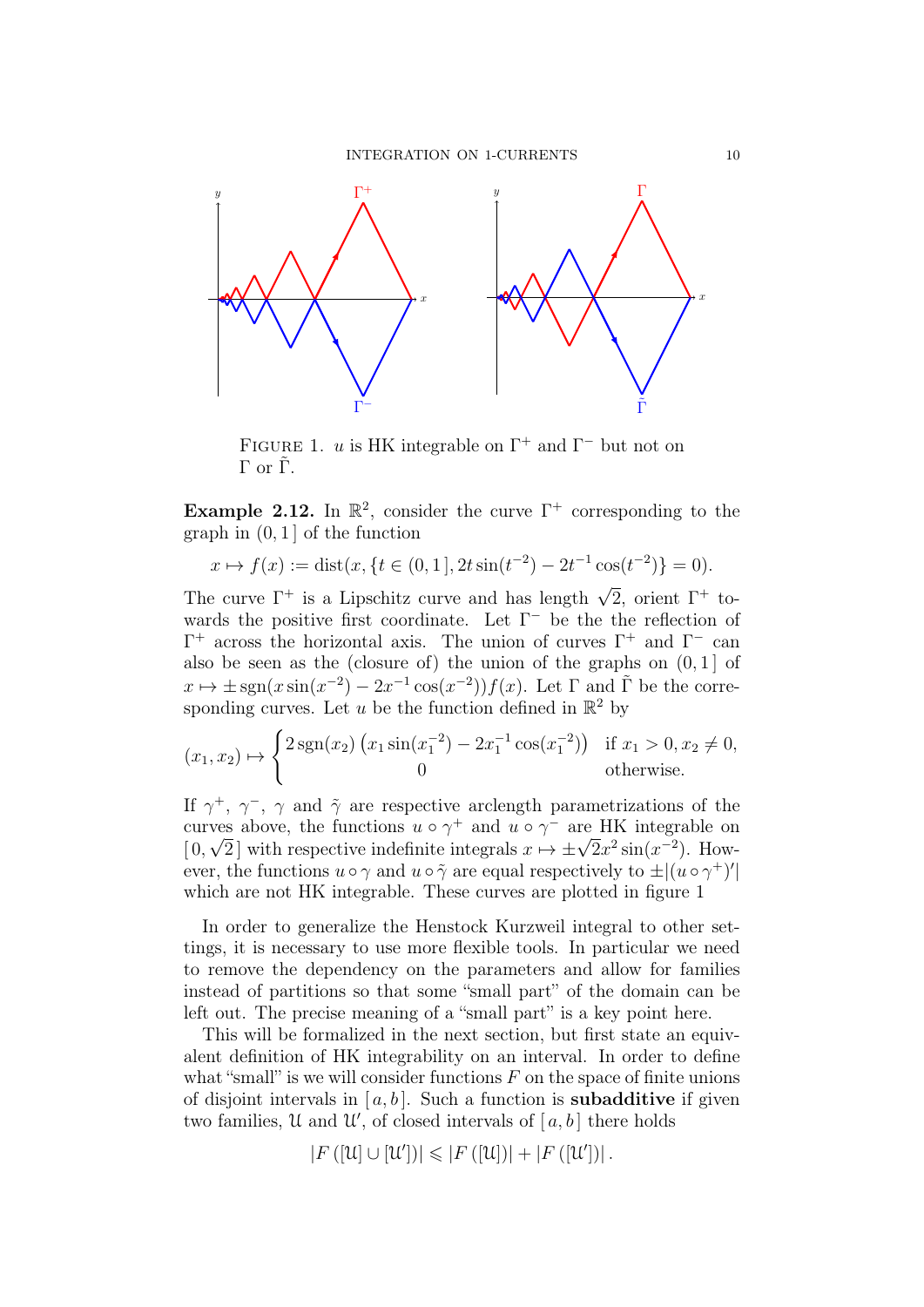F is **additive** if for U and U' as above with  $\mathcal{L}^1([U] \cap [U']) = 0$ , there holds

$$
F([u] \cup [u']) = F([u]) + F([u']).
$$

 $F$  is **continuous** on the space of finite unions of intervals if given a sequence  $\mathcal{U}_j$  of families of intervals with  $\#\mathcal{U}_j < C$  and  $\mathcal{L}^1([\mathcal{U}_j]) \to 0$ , there holds  $F([\mathcal{U}_j]) \to 0$ . In particular, it is equivalent to consider a continuous function  $F : [a, b] \to \mathbb{R}$  and a continuous function on the space of finite unions of intervals of  $[a, b]$ , indeed a continuous function on a closed interval is uniformly continuous.

This definition seems impractical but we will see in the following section that it can be easily generalized to other supports and also to higher dimensions, in Section 3. Indeed while intervals are not well suited to algebraic operations, they can be seen as currents of dimension 1 in R, using their canonical orientation and giving them multiplicity 1. The following property is a reformulation of HK integrability in the language of Pfeffer integration (see Theorem 6.7.5 in [24]).

**Theorem 2.13** (Equivalent integrability condition). A function f defined almost everywhere on  $[a, b]$  is Henstock-Kurzweil integrable if and only if there exists a nonnegative subadditive continuous function G on the space of finite unions of intervals in  $[a, b]$  and a real number I with the property that for all  $\varepsilon > 0$ , there exists a gauge  $\delta$  - not necessarily positive everywhere - and a positive number  $\tau$  such that whenever  $\mathcal{P}$  is a  $\delta$ -fine tagged family in [a, b] with

$$
G([a, b]\setminus[\mathcal{P}]) < \tau,
$$

there holds  $|I - \sigma(f, \mathcal{P})| < \varepsilon$ .

Before proving this, it makes sense to check that a tagged family satisfying the above contraints exists, it is a sort of generalization of Cousin's Lemma 2.2, where we consider families instead of partitions.

**Lemma 2.14** (Howard-Cousin Lemma). Let  $\delta$  be a gauge on [a, b] (not necessarily positive). Let G be a nonnegative, subadditive, continuous function on the space of finite union of closed intervals in  $[a, b]$ . For every  $\tau > 0$ , there exists a  $\delta$ -fine tagged family  $\mathcal{P}$  in [a, b] with

(4) 
$$
G([a, b] \setminus [\mathcal{P}]) < \tau
$$
.

*Proof.* We define a positive gauge  $\delta^*$  on [a, b] and use Cousin's Lemma to get a  $\delta^*$ -fine tagged partition  $\mathcal{P}^*$  of  $[a, b]$  we then consider the subfamily P of  $\mathcal{P}^*$  consisting of the pairs  $(x, I)$  where  $\delta(x) > 0$ . P is clearly a  $\delta$ -fine tagged family, but it is necessary to check that (4) holds. This is where the choice of  $\delta^*$  is critical. It relies heavily on the continuity of G: For every  $\varepsilon > 0$ , there exists  $\eta > 0$  such that whenever I is a closed interval in [a, b] with  $b - a < \eta$ ,  $G(I) < \varepsilon$ . To see this, suppose that the contrary holds: there exists a sequence  $(I_i)_i$  of closed intervals in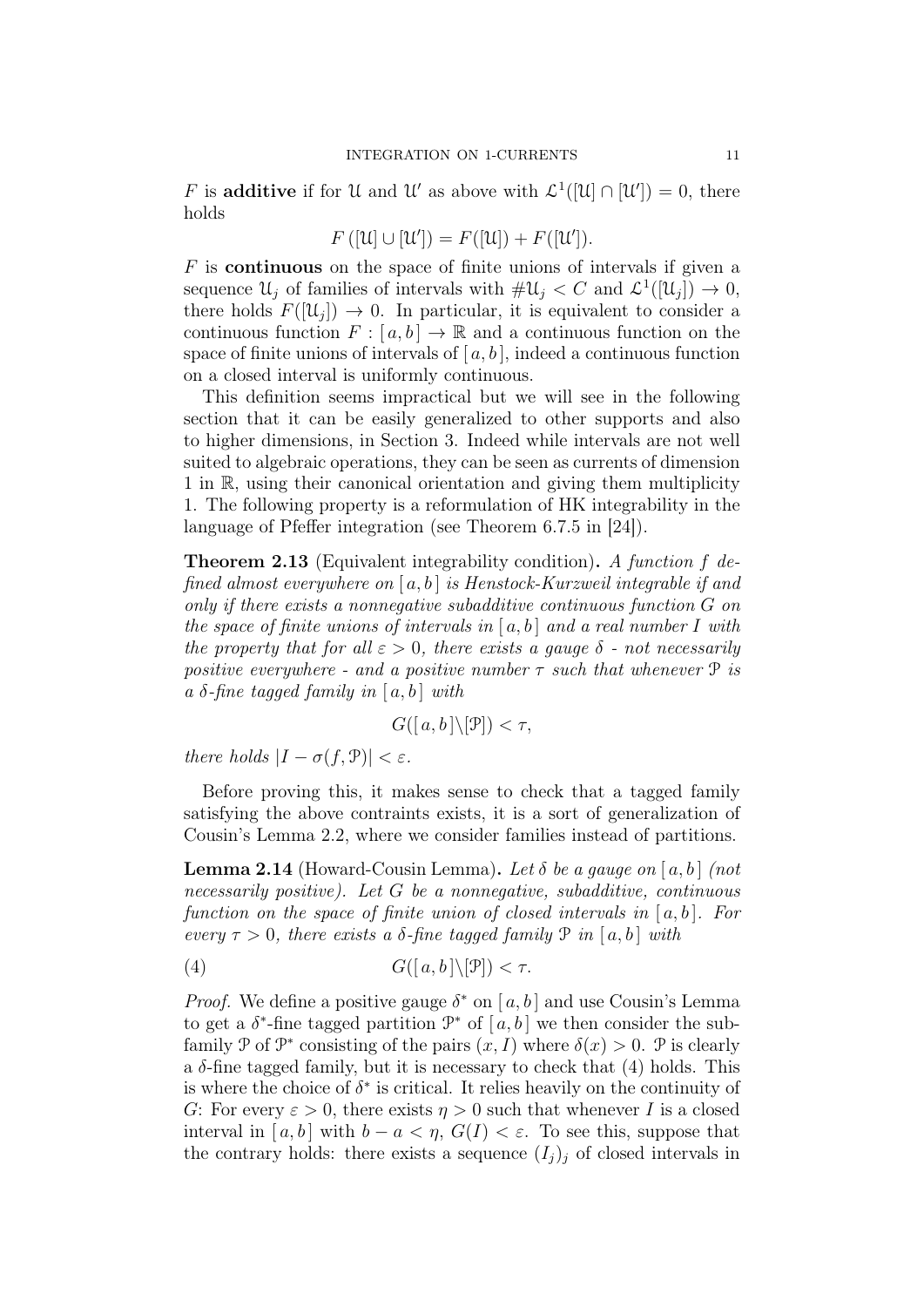$[a, b]$  with  $\mathcal{L}^1(I_j) < 1/j$  and  $G(I_j) \geq \varepsilon$  for all j. This contradicts the hypothesis on G.

For  $j = 1, 2, \ldots$ , choose  $\eta_j$  so that  $G(I) < 2^{-(j+1)}\tau$  whenever I is an interval in [a, b] with length less than  $\eta_j$ . Let  $\delta^*(x_j) = \eta_j$  for  $j =$ 1, 2, ... and for  $x \in [a, b] \backslash E$ , let  $\delta^*(x) := \delta(x)$ .  $\delta^*$  is a positive gauge, so there exists a  $\delta^*$ -fine tagged partition  $\mathcal{P}^*$  of  $[a, b]$ . Clearly the tagged family  $\mathcal{P} := \{(I, x) \in \mathcal{P}^*, x \in [a, b] \backslash E\}$  is  $\delta$ -fine, and furthermore as  $\mathfrak{Q} := \mathcal{P}^* \backslash \mathcal{P}$  is finite and G is subadditive, there holds

$$
G([a, b] \setminus [\mathcal{P}]) = G([\mathcal{P}^* \setminus \mathcal{P}]) \leqslant \sum_{(I, x) \in \mathcal{Q}} G(I).
$$

Now for each  $(I, x) \in \Omega$ , there exists an index j such that  $x = x_j$  and there holds  $\mathcal{L}^1(I) < \delta^*(x_j) = \eta_j$ . On the other hand, given an index j, there are at most two pairs of the form  $(I, x_i) \in \Omega$ . Thus we have

$$
G([a, b] \setminus [\mathcal{P}]) < 2 \sum_{j=1}^{\infty} 2^{-(j+1)} \tau \leq \tau.
$$

We also need the following result on continuous, nonnegative, subadditive functions and gauges.

Lemma 2.15. Let G be a continuous, nonnegative, subadditive function on the space of finite unions of subintervals of  $[a, b]$  and  $\delta$  be a gauge on [a, b]. Given  $\tau > 0$ , there exists a positive gauge  $\tilde{\delta}$  on [a, b] which differs from  $\delta$  only on the set  $E := \{x \in [a, b], \delta(x) = 0\}$  and such that whenever  $\tilde{\mathcal{P}}$  is a  $\tilde{\delta}$ -fine tagged partition of [a, b], the subfamily P of  $\tilde{\mathcal{P}}$  consisting of the elements tagged in  $[a, b] \backslash E$  satisfies

$$
G([a, b]\setminus[\mathcal{P}]) < \tau.
$$

*Proof.* The set E is countable, we can write  $E = \{y_1, y_2, \ldots\}$ . For  $j = 1, 2, \ldots$ , by continuity of G, there exists  $r_j > 0$  such that if I is an interval contained in  $[a, b]$  and containing  $y_j$ , there holds  $G(I)$  $2^{-j-1}\tau$ . We thus define a positive gauge  $\tilde{\delta}$  to be equal to  $\delta$  in  $[a, b] \backslash E$ and such that  $\delta(y_j) = r_j$  for  $j = 1, 2, \ldots$ . Consider a  $\tilde{\delta}$ -fine partition  $\tilde{\mathcal{P}}$  of  $[a, b]$  and let  $\mathcal{P}$  be the tagged subfamily of  $\tilde{\mathcal{P}}$  consisting of the elements tagged outside in  $[a, b] \ E$ . As  $\tilde{\mathcal{P}} \mathcal{P}$  is a finite family tagged in  $E$  with no more than two elements tagged at the same point, we have

$$
G([a, b] \setminus [\mathcal{P}]) = G([\tilde{\mathcal{P}} \setminus \mathcal{P}]) < 2 \sum_{j=1}^{\infty} 2^{-j-1} \tau \leq \tau.
$$

Proof of Theorem 2.13. First, we suppose that f is HK integrable on [a, b]. Let F be the indefinite integral of f. F can be identified with an additive and continuous function on the space of finite unions of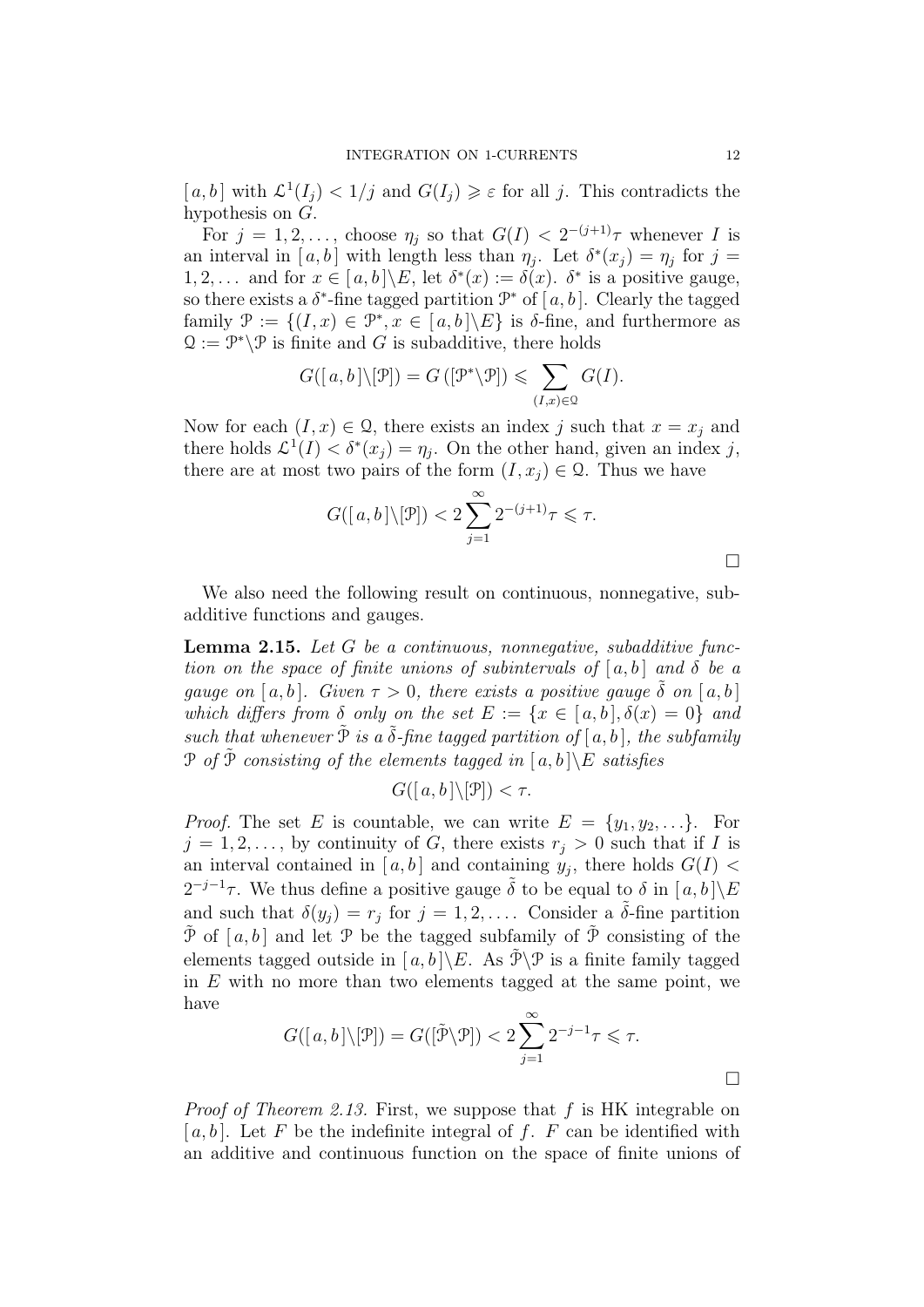intervals in [a, b]. Let G be the absolute value of F, it is subadditive, nonnegative and continuous. Fix  $\varepsilon > 0$  and choose  $\delta$  as in the definition of HK integrability for f. By the Saks-Henstock Lemma, if  $\mathcal P$  is a  $\delta$ -fine tagged family in  $[a, b]$  there holds

$$
|\sigma(f,\mathcal{P}) - F([\mathcal{P}])| < 2\varepsilon
$$

and by additivity of F

$$
|F([a,b])-F([\mathcal{P}])|\leqslant G([a,b]\backslash \mathcal{P}),
$$

so if P is such that

$$
G([a,b]\backslash [\mathcal{P}])<\varepsilon,
$$

we have

$$
|\sigma(f,\mathcal{P}) - F([\mathcal{P}])| \leq |\sigma(f,\mathcal{P}) - F([\mathcal{P}])| + |F([a,b]) - F([\mathcal{P}])| \leq 3\varepsilon.
$$

This proves that f satisfies the condition of the statement with  $I :=$  $(HK)$   $\int f = F([a, b]).$ 

For the converse, we define f everywhere in  $[a, b]$ . Fix G and I as in the statement and pick  $\varepsilon > 0$ . Chose a positive number  $\tau$  and a gauge  $\delta$ corresponding  $\varepsilon/2$  in the statement and let  $E = \{y_1, y_2, \ldots\}$  be the zero set of  $\delta$ . For  $j = 1, 2, \ldots$ , choose  $r_j > 0$  as in the proof of Lemma 2.15. Taking  $r_j$  smaller, we can also ask that  $r_j |f(x_j)| < 2^{-j-1}\varepsilon$ . Define  $\tilde{\delta}$  as above. If  $\tilde{\mathcal{P}}$  is a  $\tilde{\delta}$ -fine tagged partition of  $[a, b]$ , we define the subfamily P as before. Estimate (4) holds, and thus we also have

$$
|I - \sigma(f, \mathcal{P})| < \varepsilon/2.
$$

For the Riemann sum over  $\tilde{\mathcal{P}}$ , we have:

$$
|I - \sigma(f, \tilde{\mathcal{P}})| \leq |I - \sigma(f, \mathcal{P})| + \sum_{(I, x) \in \tilde{\mathcal{P}} \backslash \mathcal{P}} |f(x)| \operatorname{diam}(I)
$$
  

$$
< \varepsilon/2 + 2 \sum_{j=1}^{\infty} |f(y_j)| r_j
$$
  

$$
< \varepsilon.
$$

The function f is thus HK integrable on [a, b].

Remark 2.16. The integral of Henstock and Kurzweil is **not** equivalent to that of Pfeffer. The integrability condition in the above statement differs from that of Pfeffer in that the latter considers families made of regular sets of finite perimeter  $-$  in 1 dimension, these are finite unions of intervals. See Example 12.3.5 in [24].

#### 3. Integral currents of dimension 1 and their pieces

3.1. Notations. In the following,  $f|_A$  denotes the restriction of the function f to the set A, while  $\mu \sqcup f$  and  $\mu \sqcup A$  denote the multiplication of the (possibly vector valued) measure  $\mu$  by the (scalar) function f or the indicator function of A. spt  $\mu$  is the support of  $\mu$ . In  $\mathbb{R}^n$ , with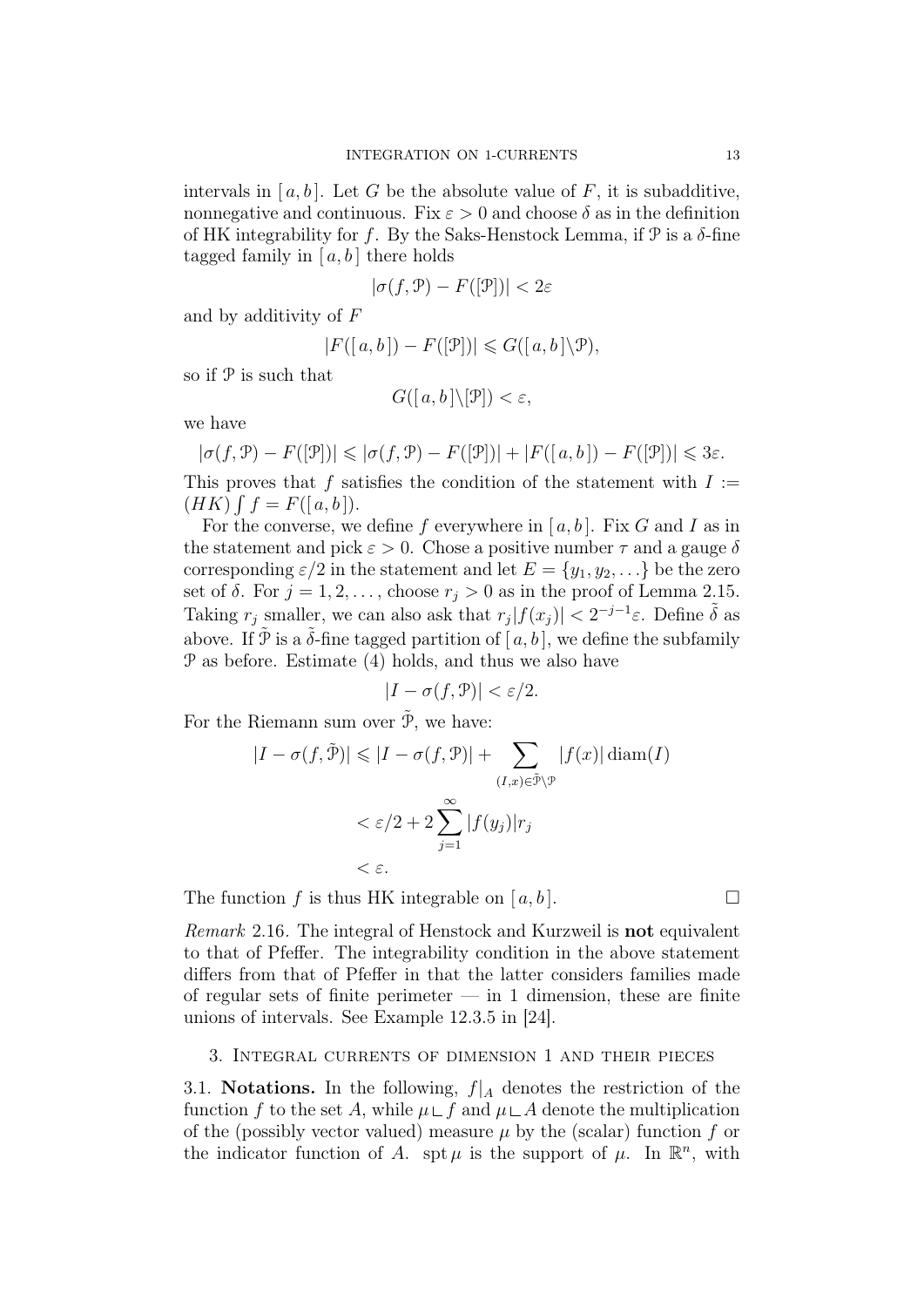the usual Euclidean metric, we denote the norm of a vector x by  $|x|$ and the distance by dist( $\cdot$ ,  $\cdot$ ). The usual scalar product of  $x, y \in \mathbb{R}^n$  is  $x \cdot y$ , while the product of a vector v with a covector  $\eta$  is denoted  $\langle \eta, v \rangle$ .  $U(x, r)$  and  $B(x, r)$  are respectively the open and closed balls of center  $x \in \mathbb{R}^n$  and radius  $r > 0$ .

The Hausdorff measure of dimension 1 is denoted by  $\mathcal{H}^1$ . If  $\mu$  is a scalar measure, set<sub>1</sub>  $\mu$  denotes the points x where  $\mu$  has positive lower 1-density, i.e. where

$$
\Theta^{1*}(\mu, x) := \limsup_{r \to 0} (2r)^{-1} \mu(\mathcal{B}(x, r)).
$$

A set  $E \subseteq \mathbb{R}^n$  is 1-**rectifiable** if there exists a countable collection of Lipschitz curves  $\gamma_j : \mathbb{R} \to \mathbb{R}^n$  such that  $\mathcal{H}^1(E \setminus \bigcup_j \gamma_j(\mathbb{R})) = 0$ . A set is 0-rectifiable if it is countable.

An current of dimension  $m$  in  $\mathbb{R}^n$  is a continuous functional on the space of smooth differential forms of degree  $m$  with compact support:  $\mathcal{D}^m(\mathbb{R}^n)$ . The space of such currents is denoted by  $\mathcal{D}_m(\mathbb{R}^n)$ . In particular, a current of dimension 0 is a distribution. The mass of a current  $T \in \mathcal{D}_m(\mathbb{R}^n)$  is the number

$$
\mathbb{M}(T) := \sup \{ T(\omega), \omega \in \mathcal{D}^m(\mathbb{R}^n), ||\omega|| \leq 1 \} \in [0, +\infty].
$$

Currents of finite mass are representable by integration and 0-currents with finite mass are measures. We denote by  $||T||$  the carrying measure of a current. The **boundary** of a current  $T \in \mathcal{D}_m(\mathbb{R}^n)$  for  $m \geq 1$  is the current  $\partial T \in \mathcal{D}_{m-1}$  defined by  $\partial T(\omega) = T(\mathrm{d}\omega)$  for all  $\omega \in \mathcal{D}^{m-1}(\mathbb{R}^n)$ . The **flat norm** of a current  $\hat{T} \in \mathcal{D}_m(\mathbb{R}^n)$  is the number

$$
\mathbb{F}(T):=\sup\{\mathbb{M}(Q)+\mathbb{M}(R),\, T=\partial Q+R\}\in [0,+\infty].
$$

If  $\gamma : [0, t_1] \to \mathbb{R}^n$  is a simple Lipschitz curve, we denote by  $[\![\gamma]\!]$  the current of dimension 1 defined by

$$
\llbracket \gamma \rrbracket(\omega) = \int_0^{t_1} \langle \omega(\gamma(t)), \gamma'(t) \rangle \, \mathrm{d}t.
$$

There holds  $\mathbb{M}(\llbracket \gamma \rrbracket) = \int_0^{t_1} |\gamma'(t)| dt$  and  $\mathbb{M}(\partial \llbracket \gamma \rrbracket)$  is either 0 or 2 depending on whether  $\gamma$  an open or a closed curve. The carrying measure of  $[\![\gamma]\!]$  is  $[\![\gamma]\!] \| = \mathcal{H}^1 \cup \gamma([0, t_1])$ . We work mostly in integral currents of dimension 1, which include currents representing curves of finite length. A current  $T \in \mathcal{D}_1(\mathbb{R}^n)$  is integral  $(T \in \mathbb{I}_1(\mathbb{R}^n))$  if it can be written as a countable sum of simple Lipschitz curves  $[\![\gamma_i]\!]$ , and there holds

$$
\sum_j \mathbb{M}([\![\gamma_j]\!]) = \mathbb{M}(T) \text{ and } \sum_j \mathbb{M}(\partial[\![\gamma_j]\!]) = \mathbb{M}(\partial T).
$$

In particular the density set set<sub>1</sub>  $||T||$  is 1-rectifiable. This characterization of integral currents is very specific to the one dimensional case.

An integral current T is **decomposable** if there exists two non trivial integral currents Q and R with  $Q + R = T$  and  $M(T) = M(Q) + M(R)$ .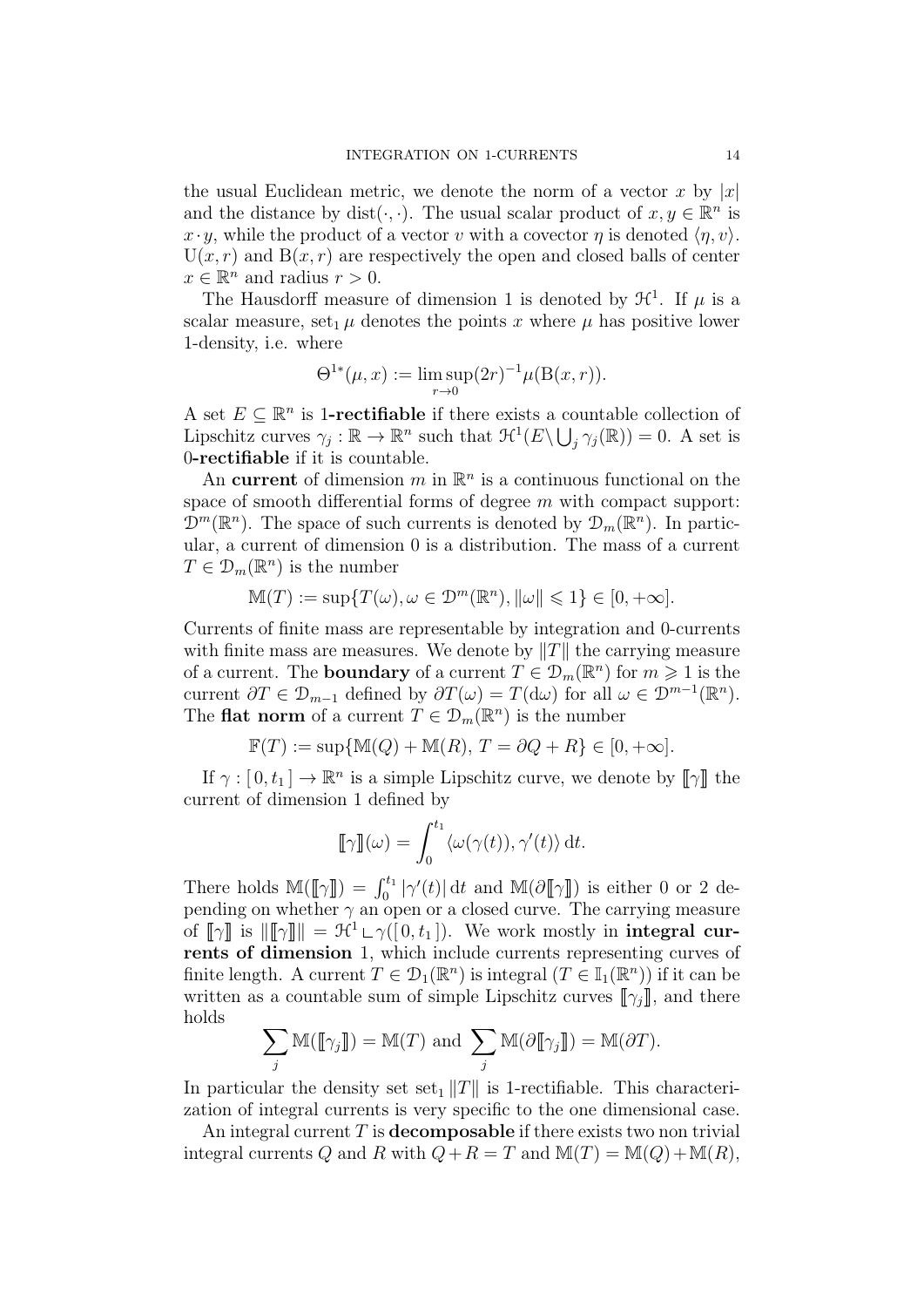$M(\partial T) = M(\partial Q) + M(\partial R)$ . If such a pair does not exist, T is called indecomposable. A current  $T \in \mathbb{I}_1(\mathbb{R}^n)$  is indecomposable if and only if it is associated with an oriented simple Lipschitz curve with unit multiplicity.

3.2. Pieces of a current. Let  $T$  be an integral current, an integral current  $S$  is a piece of  $T$  if

$$
\|S\|\leqslant\|T\|\text{ and }\|T-S\|\leqslant\|T\|.
$$

The notion of piece of a current differs from that of subcurrent defined in [13, 14] for integral currents in any dimension where the condition is  $||S|| \perp ||T - S||$ . Subcurrents of T are pieces of T, but the converse holds only if T has multiplicity 1 almost everywhere.

**Example 3.1.** Consider the current  $T = 2[0, 2] \in \mathbb{I}_1(\mathbb{R}^1)$ , then

- The currents  $[0, 2]$  and  $2[0, 1]$  are pieces of T,
- $3[0, 2], 3^{-1}[0, 2]$  and  $-[0, 2]$  are not pieces of T.

**Proposition 3.2.** An integral current S is a piece of  $T \in \mathbb{I}_1(\mathbb{R}^1)$  if and only if there exists a  $||T||$  measurable function  $g : \mathbb{R}^n \to [0,1]$  such that  $S = T \sqcup q$ .

*Proof.* Suppose  $S = T \sqcup q$ , then  $||S|| = ||T|| \sqcup q \le ||T||$  and  $||T - S|| =$  $||T|| \sqcup (1 - q) \leq ||T||.$ 

Conversely, suppose  $S$  is a piece of  $T$ . Then  $S$  is of the form  $\mathcal{H}^1 \sqcup (\theta_S \mathbb{1}_{M_S}) \wedge \overrightarrow{S}$  and  $T = \mathcal{H}^1 \sqcup (\theta_T \mathbb{1}_{M_T}) \wedge \overrightarrow{T}$ , where  $\theta_S$  and  $\theta_T$  are supposed non negative, respectively  $\mathcal{H}^1 \sqcup M_S$  and  $\mathcal{H}^1 \sqcup M_T$  almost everywhere. By the hypotheses on S there holds

> $\mathfrak{R}^1(M_S\backslash M_T)=0,$  $\theta_S \leq \theta_T$ ,  $\mathcal{H}^1 \sqcup M_T$  almost everywhere,  $|\theta_T \overrightarrow{T} - \theta_S \overrightarrow{S}| \leq \theta_T, \qquad \mathcal{H}^1 \sqcup M_T \text{ almost everywhere.}$

This in turn implies that  $\overrightarrow{T} = \overrightarrow{S}$  at  $\mathcal{H}^1$  almost all points where  $\theta_S$  is positive. Define the functions  $q$  by

$$
g(x) = \begin{cases} 0 \text{ if } x \notin M_T, \text{ or } \theta_T(x) = 0, \\ \theta_S(x) / \theta_T(x) \text{ otherwise.} \end{cases}
$$

Clearly  $g(x) \in [0,1]$  for all  $x \in \mathbb{R}^n$  and  $S = T \sqcup g$ .

In particular elements of a decomposition of  $T$  are pieces of  $T$ , however an indecomposable piece of  $T$  may not be a piece of any element of decomposition of  $T$  (see Figure 2).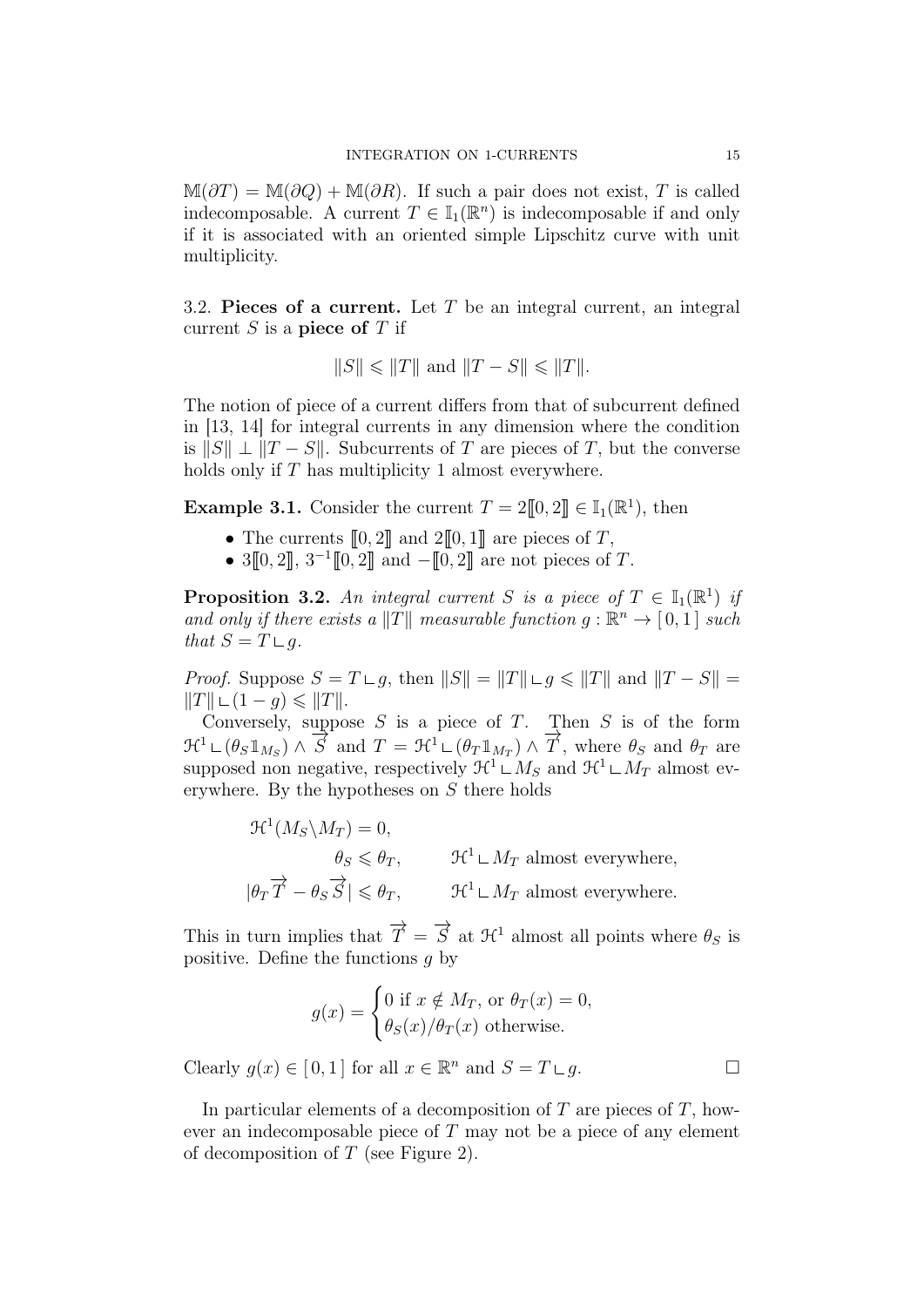

FIGURE 2. S is not a piece of an indecomposable element of T.

3.3. Continuous function on the space of pieces of T. Denote by  $\mathcal{S}_{\leq}(T)$  the collection of all pieces of T.

**Definition 3.3.** A function F on  $S_{\leq}(T)$  is **continuous**, if given a sequence  $(S_j)_j$  in  $S_{\leqslant}(T)$  that converges to 0 in the flat norm with  $\sup_j \mathbb{M}(\partial S_j) < +\infty$ , we have  $F(S_j) \to 0$ . F is additive if whenever  $S_1$  and  $S_2$  are in  $\mathcal{S}_{\leq}(T)$  with  $S_1 + S_2 \in \mathcal{S}_{\leq}(T)$  (which is equivalent to  $||S_1|| + ||S_2|| \le ||T||$ , there holds  $F(S_1 + S_2) = F(S_1) + F(S_2)$ . F is subadditive, if instead for each  $S_1$ ,  $S_2$  as above, we have  $F(S_1+S_2)$  $F(S_1) + F(S_2)$ .

Continuous additive functions on  $\mathcal{S}_{\leq}(T)$  include the restriction of 1charges as defined in [8]: 1-charges are defined on  $\mathbb{N}_1(\mathbb{R}^n)$  and include in particular the representatives of continuous functions f and continuous differential 1-forms  $\omega$  on spt T defined respectively as

$$
\Theta_f : S \mapsto \partial S(f)
$$

and

$$
\Lambda_{\omega}: S \mapsto \int \langle \omega, \overrightarrow{S} \rangle \,d||S||.
$$

Furthermore, the mass function  $S \mapsto M(S)$  is continuous on  $\mathcal{S}_{\leq}(T)$ :

**Proposition 3.4.** For every  $T \in \mathbb{I}_1(\mathbb{R}^n)$ , the function  $S \mapsto \mathbb{M}(S)$  is continuous and additive on  $\mathcal{S}_{\leq}(T)$ .

*Proof.* Additivity is clear. For the continuity, let  $(S_i)_i$  be a sequence in  $\mathcal{S}_{\leq}(T)$  converging in the flat norm to  $S \in \mathcal{S}_{\leq}(T)$  with  $\sup_{i} \mathbb{M}(\partial S_{i})$  $+\infty$ . First notice that  $\mathbb{M}(S) \leq \liminf_i \mathbb{M}(S_i)$  by lower semi-continuity of mass in the flat norm topology. So all we have to show is that  $\liminf_i M(S_i) \geq M(S)$ . In order to do this, for  $\varepsilon > 0$  define a smooth 1-form  $\omega$  in  $\mathbb{R}^n$  such that  $|\omega(x)| \leq 1$  for all x and  $R(\omega) \geq M(R) - \varepsilon$  for each  $R \in \mathcal{S}_{\leq}(T)$ . Such a form exists, indeed by the definition of mass, there exists a smooth form  $\omega$  such that  $|\omega(x)| \leq 1$  for all  $x \in \mathbb{R}^n$  and  $T(\omega) \geq M(T) - \varepsilon$ . Now, given  $R \in \mathcal{S}_{\leq}(T)$ , there holds

$$
R(\omega) = T(\omega) - (T - R)(\omega) \ge M(T) - \varepsilon - M(T - R) \ge M(R) - \varepsilon.
$$

By definition of the flat convergence,  $S_i(\tilde{\omega}) \rightarrow S(\tilde{\omega})$  which implies that  $M(S_j) \leq M(S) - \varepsilon - \varepsilon$ , for all large enough j. Since  $\varepsilon$  is arbitary,<br> $M(S_i) \to M(S)$ .  $M(S_i) \to M(S)$ .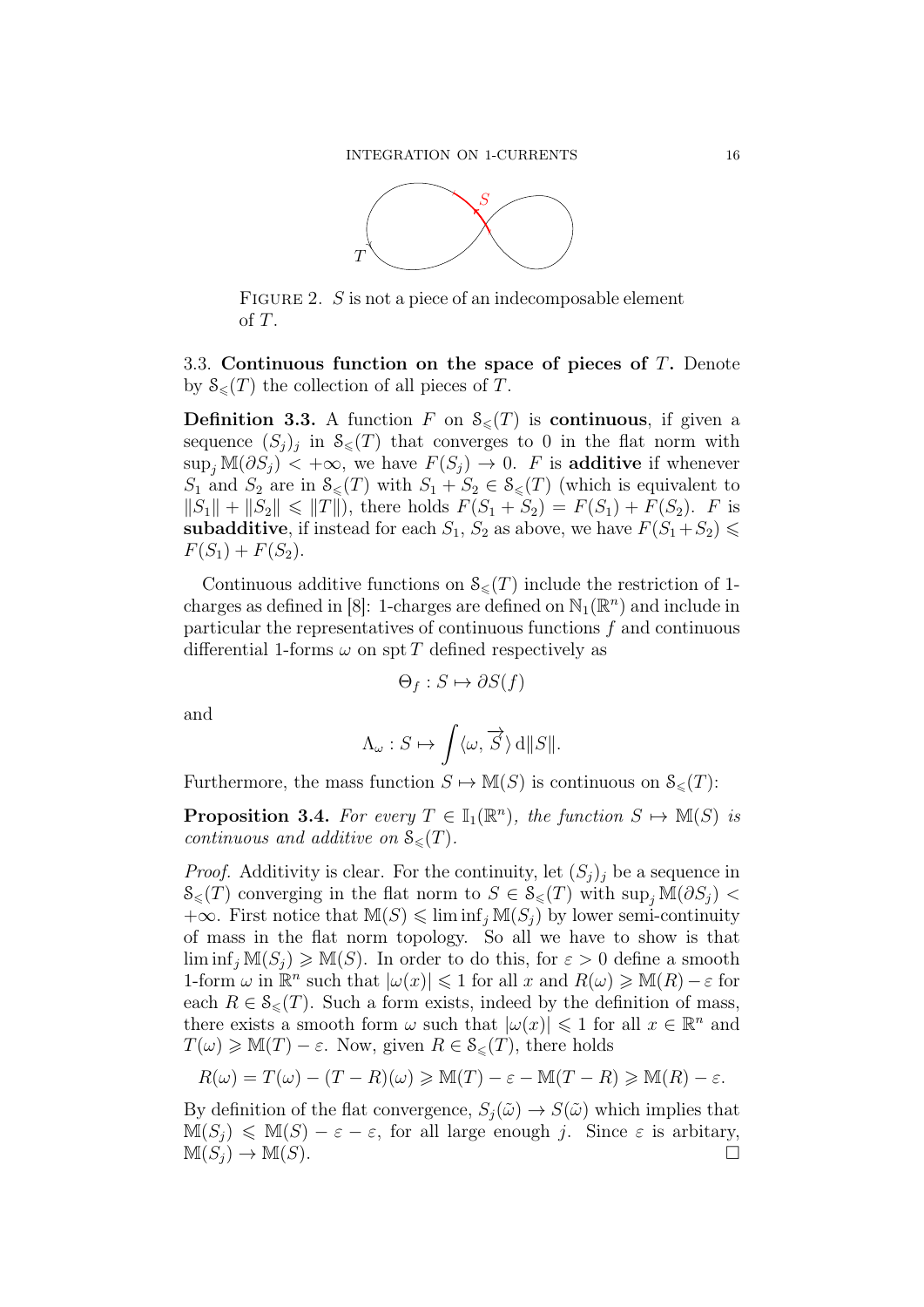As a consequence, to a  $||T||$ -Lebesgue integrable function f in  $\mathbb{R}^n$ , one can associate the continuous additive function on  $\mathcal{S}_{\leq}(T)$ :

$$
\tilde{\Lambda}_f: S \mapsto \int f \,\mathrm{d} \|S\|.
$$

In the definition of  $\Theta_f$ , one can ask whether the continuity assumption of f on spt T can be relaxed, for instance if f is continuous on set<sub>1</sub>  $||T||$ , is that sufficient for  $\Theta_f$  to be continuous. Clearly, if T is indecomposable, set<sub>1</sub>  $||T|| =$  spt T, but if one considers a current that has a countable decomposition, things are different:

**Proposition 3.5.** There exists an integral current  $T$  of dimension 1 in  $\mathbb{R}^2$  along with a bounded function f continuous on set<sub>1</sub> ||T||, but not on spt T such that the function on  $\mathcal{S}_{\leq}(T)$  associated to the variation of f:

$$
\Theta_f : S \mapsto \partial S(f)
$$

is not continuous.

*Proof.* Consider a union of disjoint circles  $\bigcup_{j=1}^{\infty} C_j$ . Where for  $j =$  $1, 2, \ldots, C_j$  is centered at  $(a_j, 0) = (2^{-j}, 0)$  and has radius  $r_j := 3^{-(j+1)}$ . Define the function f piecewise on each  $C_i$  so that  $f = 1$  at the top (the point  $(2^{-j}, 3^{-j-1})$ ) of each circle, and  $f = -1$  at the bottom  $((2^{-j}, -3^{-j-1}))$  of each circle and  $f_{\longrightarrow}$  is smooth. A good choice is  $f(x_1, x_2) = r_i^{-1}$  $j^{-1}y$  if  $(x_1, x_2) \in C_j$ . Let  $\overrightarrow{T}$  be a field of tangent unit vectors to the circles, oriented positively and

$$
T := \left(\mathcal{H}^2 \sqcup \bigcup_j C_j\right) \wedge \overrightarrow{T}.
$$

Clearly spt  $T = \bigcup_j C_j \cup \{(0,0)\}\)$ . Let us check that set<sub>1</sub>  $||T|| = \bigcup_j C_j$ : for  $r > 0$  if  $2^{1-j_0} \le r \le 2^{-j_0}$ ,

$$
||T||(\mathcal{U}(0,r)) \leqslant \sum_{j \geqslant j_0} 2\pi r_j \leqslant 3^{j_0}\pi.
$$

Thus  $\Theta^{1*}(\|T\|, 0) = 0$  and  $0 \notin \text{set}_1 \|T\|$ . Consider the sequence of pieces  $S_j \in \mathcal{S}_{\leq}(T)$  corresponding to the half circles:  $S_j = T \sqcup \{(x_1, x_2), 2^{-j} \leq$  $x_1 \leqslant 2^{-j} + 3^{-j-1}$  (see figure 3).  $S_j$  tends to 0 in mass and for all j, M( $\partial S_i$ ) = 2. However,  $\partial S_i(f) = 2 \rightarrow 0$ . Therefore the function  $S \mapsto \partial S(f)$  is not continuous on  $\mathcal{S}_{\leq}(T)$ .

Note this never happens for an indecomposable current because of the following clear fact:

**Fact.** If  $T \in \mathbb{I}_1(\mathbb{R}^n)$  is indecomposable, then set<sub>1</sub>  $||T|| = \text{spr } T$  and if  $x \in \text{spt } T \setminus \text{spt } \partial T$ , there holds  $\Theta_*^{\mathbb{I}}(\|T\|,x) \geq 1$ .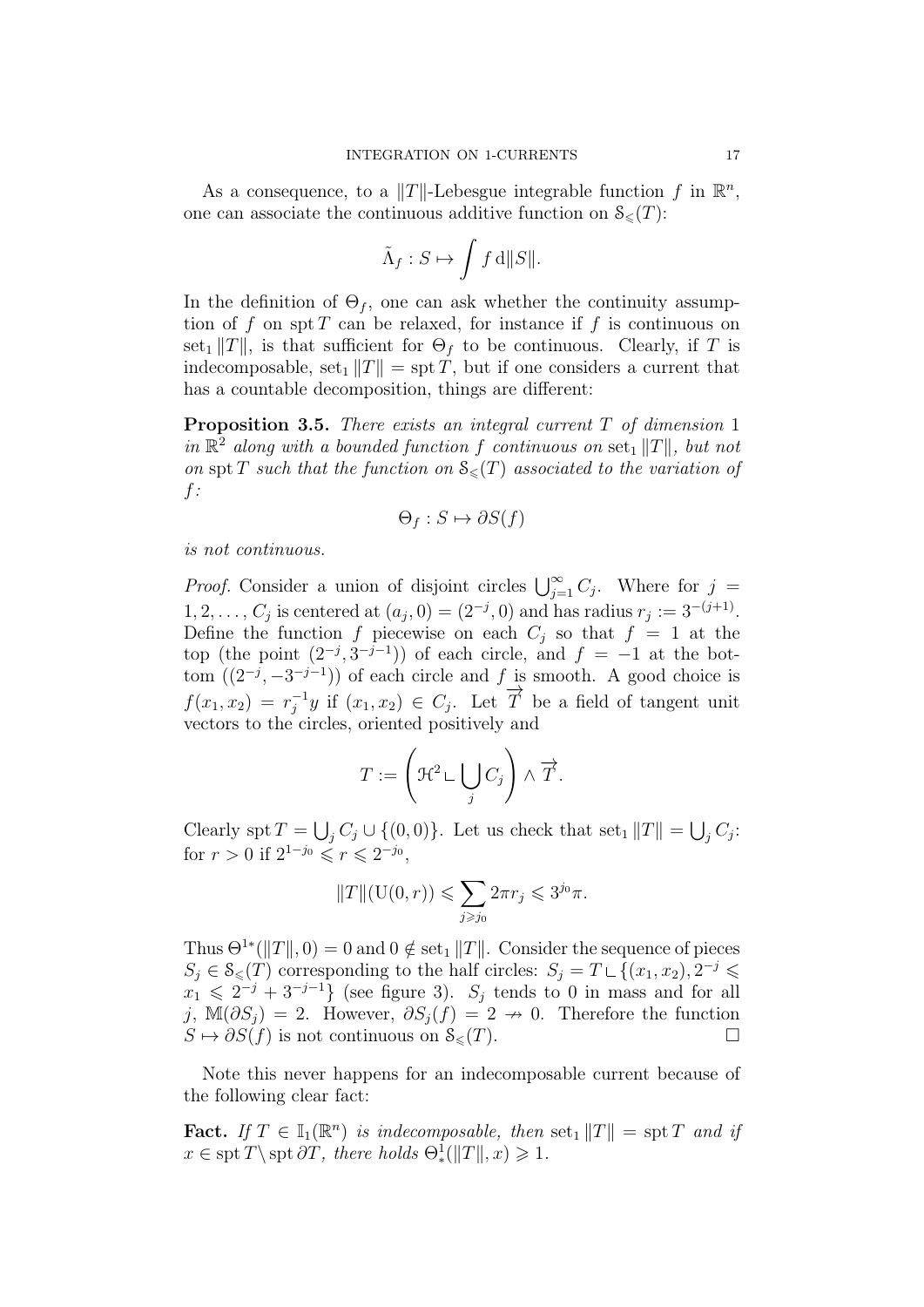

FIGURE 3. The current T and the sequence  $(S_j)_j$  of pieces

3.4. Derivation. We use the terms derivation and derivate, following H. Federer [9, Section 2.9]. For function on  $\mathcal{S}_{\leq}(T)$  there is a notion of derivation along  $T$ , similar to the differentiation of measures in Radon-Nikodym Theory:

**Definition 3.6.** For x in spt T and  $\delta > 0$ , consider the subset  $\mathcal{S}_{\leq}(T, x, \delta)$ of  $\mathcal{S}_{\leq}(T)$  consisting of all pieces S of T such that

- $(1)$   $x \in \text{spt } S$ ,
- $(2)$  S is indecomposable,
- (3) diam spt  $S < \delta$ .

If  $\mathcal{S}_{\leq}(T, x, \delta)$  is not empty for some positive  $\delta$ , the point x is called **good** in T. In this case, we can define the upper and lower derivates of  $F$  along  $T$  at  $x$  respectively as

$$
\overline{\mathfrak{D}}_T F(x) := \inf_{\delta > 0} \sup_{\mathcal{S}_{\leq}(T,x,\delta)} \frac{F(S)}{\mathbb{M}(S)} \text{ and } \underline{\mathfrak{D}}_T F(x) := \sup_{\delta > 0} \inf_{\mathcal{S}_{\leq}(T,x,\delta)} \frac{F(S)}{\mathbb{M}(S)}.
$$

F is derivable along T at  $x \in \operatorname{set}_1 ||T||$  if the upper and lower derivates of  $F$  at  $x$  along  $T$  coincide, the corresponding **derivate** is denoted  $\mathfrak{D}_T F(x)$ .

A related notion we will use is that of almost derivability: a function F on  $\mathcal{S}_{\leq}(T)$  is almost derivable at  $x \in \text{set}_1 || T ||$  if the upper and lower derivates of  $F$  along  $T$  at  $x$  are finite.

We denote by  $\text{Indec}(T)$  the set of points  $x \in \mathbb{R}^n$  such that  $\mathcal{S}_{\leq}(T, x, \delta)$ is not empty for some  $\delta > 0$ . T has density at least  $1/2$  at a point of  $Indec(T)$ , thus there holds

$$
Indec(T) \subseteq set_1 ||T||
$$
  
and

$$
\mathcal{H}^1(\text{set}_1 || T || \backslash \text{Index}(T)) = 0.
$$

However, this last set can be large, as we show in the next proposition.

**Proposition 3.7.** There exists an integral current  $T$  of dimension 1 in  $\mathbb{R}^2$  such that  $\text{set}_1 ||T|| \backslash Indec(T)$  is uncountable.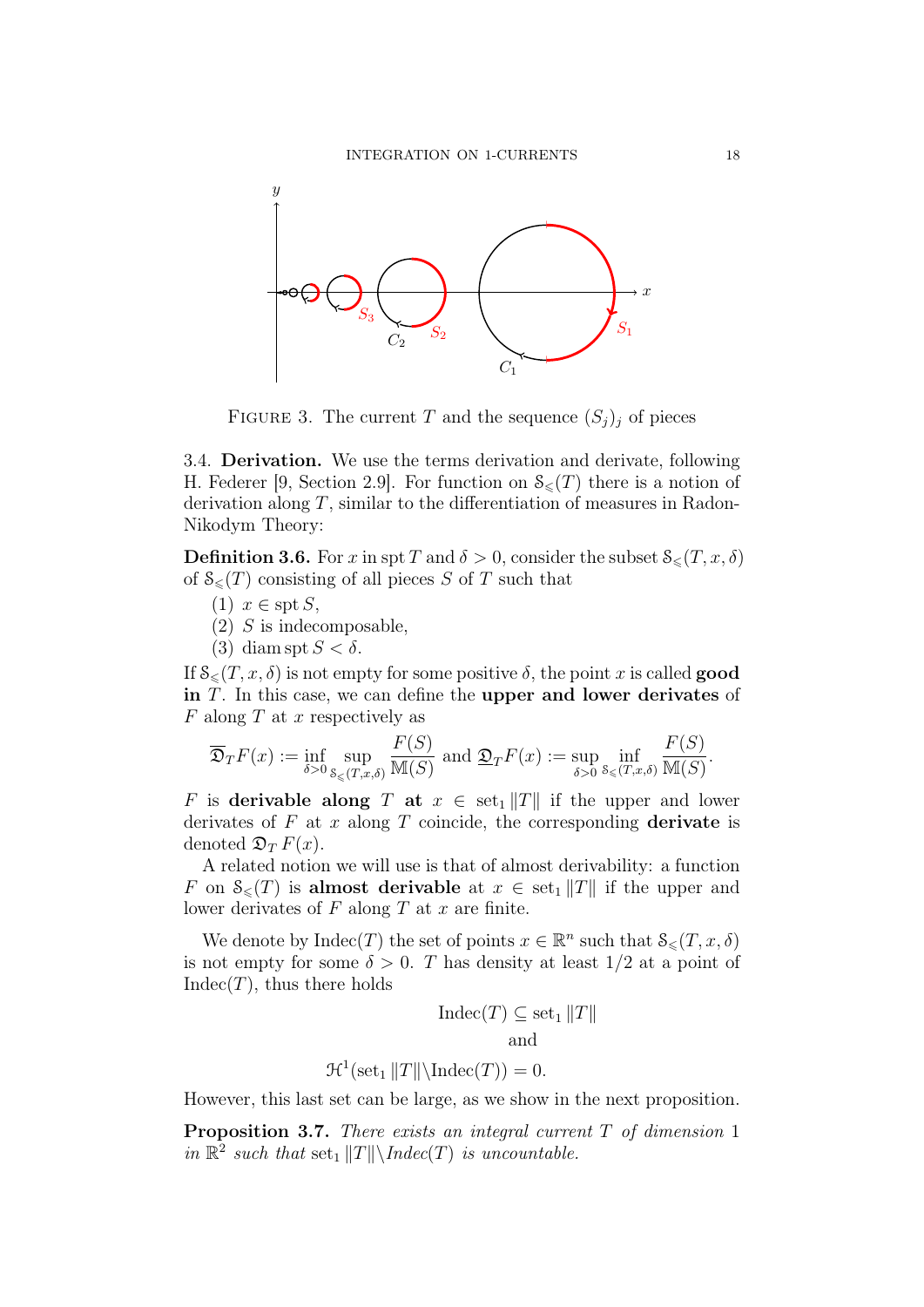Proof. A way to define such a set is to consider a fat Cantor subset of  $[0, 1]$ . For instance, one could let C be the set obtained by removing iteratively the middle intervals of length  $4^{-k}$  for  $k = 1, 2, \ldots$  from [0,1]. C is a compact totally disconnected set with  $\mathcal{L}^1(C) = 1/2 > 0$ .

For each  $k = 1, 2, \ldots$  there are  $2^{k-1}$  segments of lenght  $4^{-k}$  in the complement of C, denote them by  $S_k^j$  $\mathbf{g}_k^j$  for  $j=1,2,\ldots,2^{k-1}$ . In  $\mathbb{R}^2$  let  $R_k^j$ k be the rectangle  $S_k^j \times [0, h_k]$  where the  $h_k$  form a summable sequence of real numbers with  $\sum_{k=1}^{\infty} 2^k h_k < +\infty.$ 

We can consider the current  $T \in \mathbb{I}_1(\mathbb{R}^2)$  defined by

$$
T := \sum_{k,j} \llbracket \text{bdry } R_k^j \rrbracket.
$$

where the boundary curves of the squares are given a canonical orientation (see Figure 4).  $T$  is a cycle which has finite mass by the choice of  $h_k$ . Clearly spt  $T = C \cup \bigcup_{k,j}$  bdry  $R_k^j \supseteq [0,1]$ . The question is how to characterize set<sub>1</sub>  $||T||$  and whether there exist points of  $C \cap \text{set}_1 ||T||$ such that there is no indecomposable piece S of T with  $x \in \text{spt } S$ .

*Claim* 1. Suppose S is an indecomposable piece of T, then S is a piece of  $\llbracket \text{ bdry } R_k^j$  $\{x_k\}$  for some  $k \in \{1, 2, \ldots\}$  and  $j \in \{1, \ldots, 2^{k-1}\}.$ 

*Proof.* By contradiction, let  $S \in \mathcal{S}_{\leq}(T)$  be indecomposable and fix  $x \in \operatorname{spt} S \cap \text{bdry } R_{kj}$  and  $x' \in \operatorname{spt} S \cap \text{bdry } R_{k'}^{j'}$  $y'_{k'}$  with  $(k, j) \neq (k', j').$ Without loss of generality (taking an indecomposable piece of  $S$ ), we can suppose that  $\partial S = \delta_{x'} - \delta_x$ . We can also suppose that  $x = (x_1, 0)$ and  $x' = (x'_1, 0)$  with  $x_1 < x'_1$  and  $x_1 = \max(t \in S_k^j)$  $(x_k^j)$ ,  $x' = \min(t, t \in$  $S^{j'}_{k'}$ <sup>j'</sup>. As S is indecomposable and the differential form  $(z_1, z_2) \mapsto \mathbf{e}_1^*$  is the differential of  $(z_1, z_2) \mapsto z_1$ , there holds

$$
\int \langle \mathbf{e}_1^*, \overrightarrow{S} \rangle \, d||S|| = x_1' - x_1.
$$

However, since S is supported inside  $[x_1, x_1'] \times \mathbb{R}$ , and  $\overrightarrow{S} = \overrightarrow{T} \in$  ${e_1, -e_1, e_2, -e_2}$ ,  $||S||$  almost everywhere, there holds

$$
\int \langle \mathbf{e}_1^*, \overrightarrow{S} \rangle \, d\|S\| \le \|T\| \left( ([x_1, x_1'] \times \mathbb{R}) \cap \{(z_1, z_2), \overrightarrow{T}(z_1, z_2) = \mathbf{e}_1\} \right)
$$
  

$$
\le \mathcal{L}^1(C^c \cap [x_1, x_1']) < x_1' - x_1,
$$

where we used the fact that  $C \cap [x_1, x_1']$  contains a fat Cantor subset of C, which has positive Lebesgue measure. This is a contradiction.

The above claim implies that for all  $x \in C \setminus \bigcup_{k,j} \text{cl}(S_k^j)$  $\binom{J}{k}$ , x is not in the support of any indecomposable piece of  $T$ . There remains to prove that  $C \cap \text{set}_1 ||T|| \setminus \bigcup_{k,j} \text{cl}(S_k^j)$  $\binom{d}{k}$  is uncountable. For  $x \in (0,1)$ ,  $\Theta^{1*}(\Vert T \Vert, x) \geq \Theta^{*1}(\mathcal{H}^1 \sqcup E^c, x) = 1 - \Theta^1_*(\mathcal{H}^1 \sqcup C, x)$ , so we only need to prove that  $C \cap \{x, \Theta^1_*(\mathcal{H}^1 \sqcup C, x) < 1\}$  is uncountable.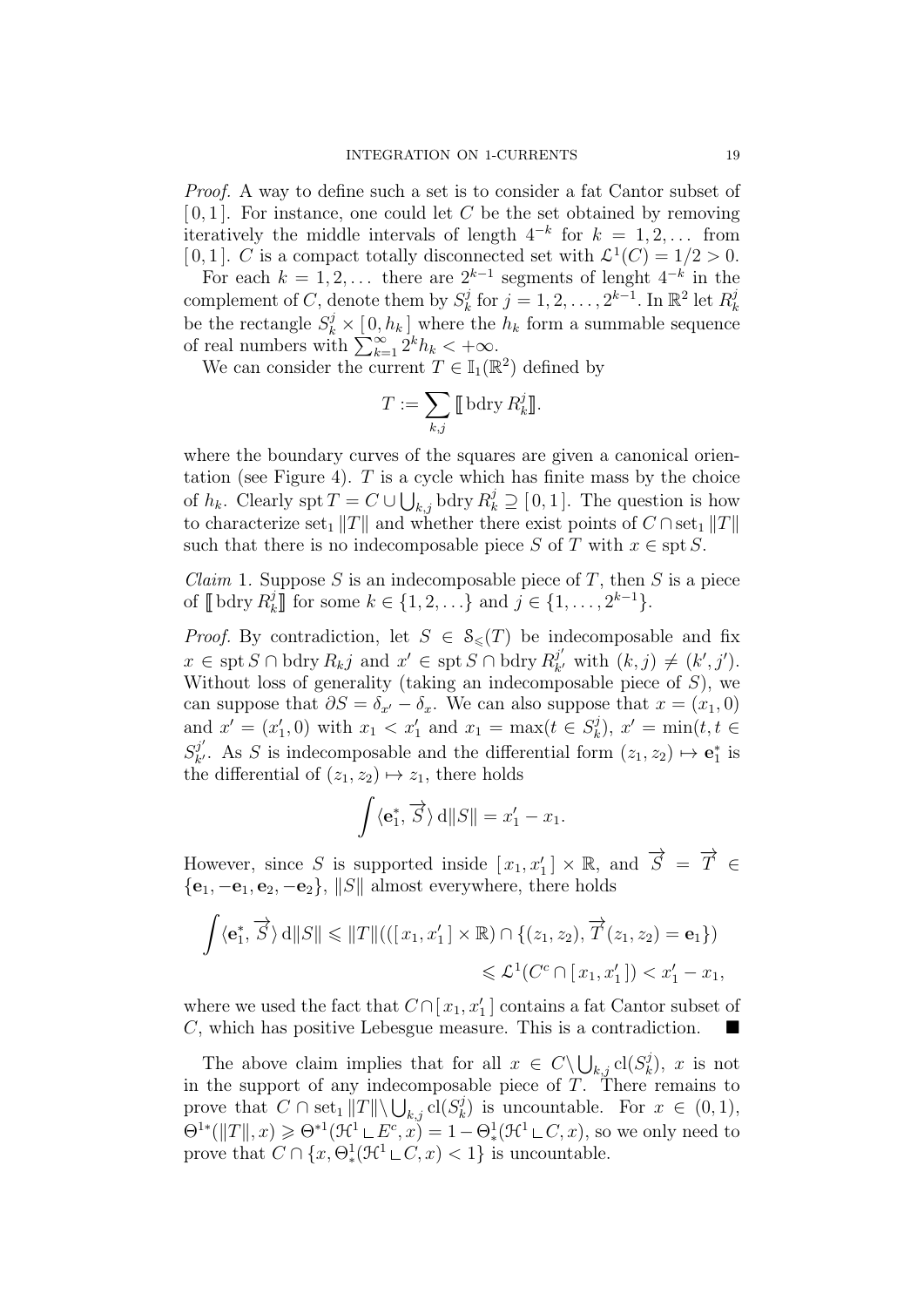

FIGURE 4. An integral current  $T$  defined using the complementary intervals to a Cantor set.

In [4, Theorem 1], Buczolich proved that the set of points of a nowhere dense perfect set  $P \subseteq \mathbb{R}$  where P has lower density larger than  $\gamma$  for any  $\gamma > 0.5$  is always of first category in P. This implies that the set of points of density less than 1 is of second category in  $P$ , which in turn implies that it is uncountable  $(P \text{ is a Baire space with the})$ topology inherited from R, see for instance [21, Chapter 9]). Note that there are more precise ways to characterize the points of a Cantor set with given densities, see for instance the paper by Besicovitch [2].  $\Box$ 

**Example 3.8.** Let  $\Lambda_f$  be the function on  $\mathcal{S}_{\leq}(T)$  be associated to a Lebesgue  $||T||$  integrable function f defined almost everywhere on set<sub>1</sub> ||T|| by

$$
\Lambda_f: S \mapsto \int f \,\mathrm{d} \|S\|.
$$

If f is continuous at  $x \in \operatorname{set}_1 ||T||$  and x is good in T, then  $\Lambda_f$  is derivable at x along T with derivate  $\mathfrak{D}_T F(x) = f(x)$ .

For a good point  $x \in \text{spt } T, \, \varepsilon > 0$ , choose  $\delta > 0$  such that  $|f(y) - f(x)|$  $|f(x)| < \varepsilon$  for all  $y \in U(x, \delta)$ . For  $S \in \mathcal{S}_{\leq}(T, x, \delta)$ 

$$
|\Lambda_f(S) - f(x) \mathbb{M}(S)| \leq \int |f(y) - f(x)| \, \mathrm{d} \|S\|(y) \leq \varepsilon \mathbb{M}(S).
$$

Letting  $\varepsilon$  go to zero, we can conclude.

**Question 3.9.** If F is a continuous function defined on  $\mathcal{S}_{\leq}(T)$ , are the extended real valued functions  $\mathfrak{D}_T F$ ,  $\overline{\mathfrak{D}}_T F$  and  $\mathfrak{D}_T F$  are  $||T||$  measurable? Borel measurable?.

For Henstock-Kurzweil Integration in 1 dimension and for Pfeffer Integration on sets of finite perimeter, such results rely on the Vitali covering theorem and a derivation operation. A "covering" theorem using pieces of  $T$  would be useful. An alternative would be to study a suitable decomposition of  $T$ , but this approach is made difficult by the fact that there can be pieces of  $T$  which do not belong to any decomposition of  $T$ , as demonstrated in Figure 2.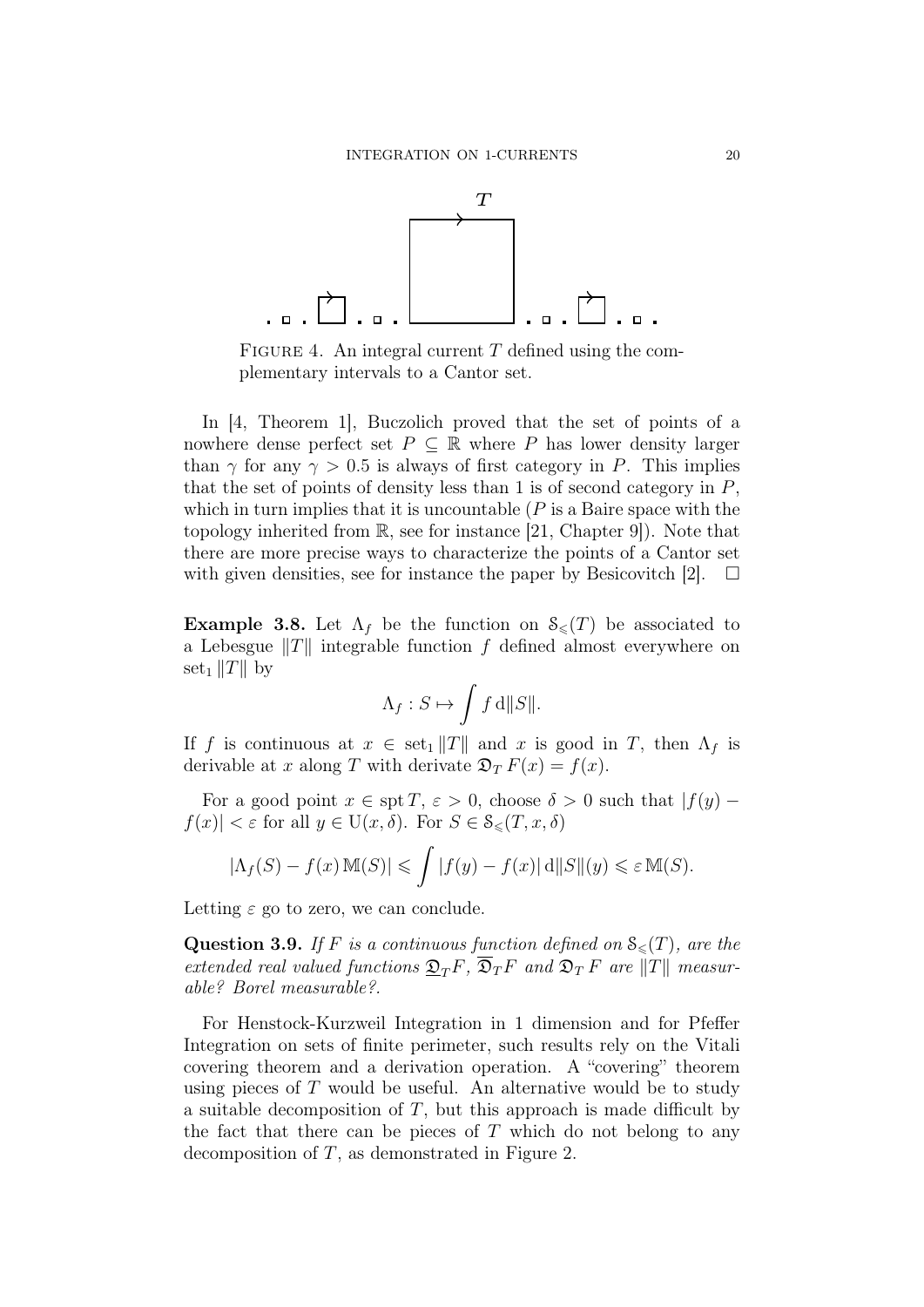**Definition 3.10.** Let T be an integral current of dimension 1 in  $\mathbb{R}^n$  and let u be a function defined on set<sub>1</sub> kTs. Fix a good point  $x \in \text{set}_1 ||T||$ . The function u is **differentiable along** T at x if there exists a linear form  $Du(x)$  on  $\mathbb{R}^n$  such that for all  $\varepsilon > 0$ , there exists  $\delta > 0$  such that whenever  $y \in \text{set}_1 ||T|| \cap U(x, \delta)$  and there is an  $S \in \mathcal{S}_{\leq}(T, x, 3\delta)$  with  $y \in \text{set}_1 ||S||$ , there holds

$$
|u(y) - u(x) - Du(x) \cdot (y - x)| \leqslant \varepsilon |y - x|.
$$

Note that if u is differentiable in  $\mathbb{R}^n$  or differentiable on spt T in the sense of Whitney [28] then u is differentiable along  $T$  with the same differential.

**Theorem 3.11.** Suppose that u is a continuous function on spt  $T$  for some  $T \in \mathbb{I}_1(\mathbb{R}^n)$ . Fix  $x \in \text{set}_1 ||T||$  such that  $S_{\leq}(T, x, \delta) \neq \emptyset$  for some  $\delta > 0$ , then the following three statements hold

- (i) If u has pointwise Lipschitz constant  $\text{Lip}_x u = 0$  at x, then  $\Theta_u$ is derivable at x along T and  $\mathfrak{D}_T \Theta_u(x) = 0$ .
- (ii) If u is pointwise Lipschitz at x, then  $\Theta_u$  is almost derivable at x with  $-\operatorname{Lip}_x u \leq \mathfrak{D}_T \Theta_u \leq \overline{\mathfrak{D}}_T \Theta_u \leqslant Lip_xu$ .
- (iii) If  $\overrightarrow{T}$  has a  $\Vert T \Vert$  approximately continuous representative at x (which we still denote by  $\overrightarrow{T}$ ),  $||T||$  has finite upper density at x and u is differentiable at x along  $T$ , then  $\Theta_u$  is derivable at x along T, with  $\mathfrak{D}_T \Theta_u(x) = \langle \mathrm{D} u(x), \overrightarrow{T}(x) \rangle$ .

*Remark* 3.12. The assumption that  $\overrightarrow{T}$  has a  $||T||$  approximately continuous representative at x is satisfied for  $||T||$  almost all x. (See Claim 1 in the proof of Proposition 4.3.)

*Proof.* Let us start with (i) and (ii). For  $\varepsilon > 0$ , there exists  $\delta$  such that whenever  $y \in \text{spt } T$  with  $|y - x| < \delta$ ,

$$
|u(y) - u(x)| < (M + \varepsilon)|y - x|,
$$

with  $M := \text{Lip}_{x} u$ . Given an indecomposable  $S \in \mathcal{S}_{\leq}(T)$ , with  $x \in \text{spt } S$ and diam spt  $S < \delta$ , S is of the form  $\gamma_{\#} [0, M(S)]$  with  $\gamma(0) = y_{-}$  and  $\gamma(M(S)) = y_+$ . Since  $|y_+ - x| + |x - y_-| \le M(S)$ , we get

$$
|\Theta_u(S)| = |u(y_+) - u(y_-)|
$$
  
\n
$$
\leq |u(y_+) - u(x)| + |u(x) - u(y_-)|
$$
  
\n
$$
\leq (M + \varepsilon) M(S).
$$

As  $\varepsilon$  is arbitrary, this is enough to prove (ii), and (i) where we have  $M = 0$ . We turn to (iii).

If  $Du(x) = 0$ , refer to (i), thus we can suppose  $Du(x) \neq 0$ . Fix  $\varepsilon > 0$ . There exists  $\delta_1 > 0$  such that for any  $r \in (0, \delta_1)$ ,

(5) 
$$
\frac{\|T\|(\mathcal{B}(x,r))}{2r} \leq 2\theta,
$$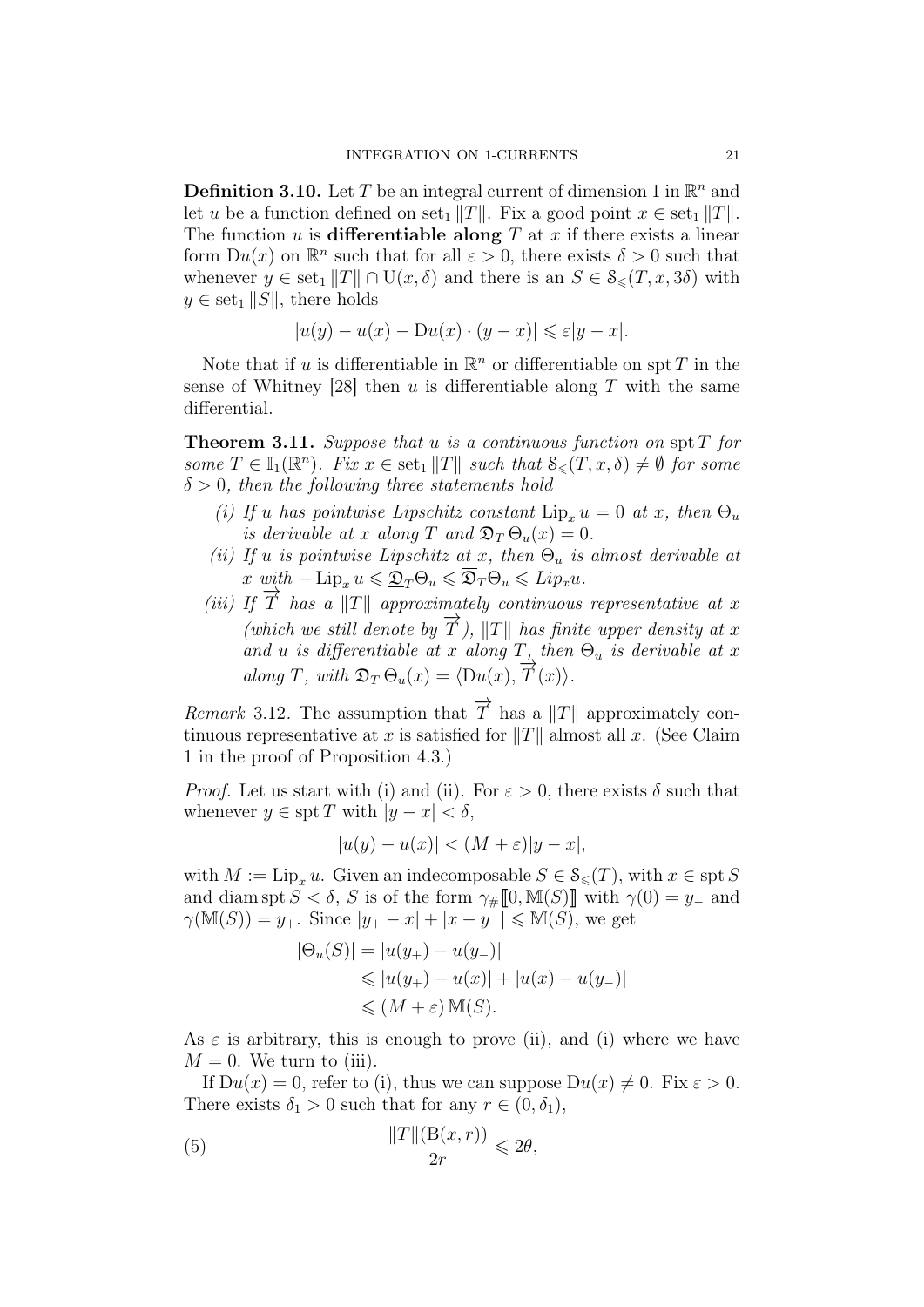with  $\theta := \Theta^{1*}(\|T\|, x) \in (0, +\infty)$ . Replace  $\overrightarrow{T}$  with its  $\|T\|$  approximately continuous representative at x. Denote by  $E_{x,\varepsilon}$  the set

$$
E_{x,\varepsilon} := \operatorname{set}_1 ||T|| \cap \left\{ y, |\overrightarrow{T}(y) - \overrightarrow{T}(x)| > \frac{\varepsilon}{2|\operatorname{D} u(x)|} \right\}.
$$

There exists  $\delta_2 > 0$  which we can suppose less or equal to  $\delta_1$  such that whenever  $r \in (0, \delta_2)$ ,

(6) 
$$
\frac{\|T\|(\mathrm{B}(x,r)\cap E_{x,\varepsilon})}{\|T\|(\mathrm{B}(x,r))} < \frac{\varepsilon}{4\theta|\mathrm{D}u(x)|}.
$$

For  $S \in \mathcal{S}_{\leq}(T, x, \delta_2)$ , the field  $\overrightarrow{S}$  is equal  $||S||$  almost everywhere to  $\overrightarrow{T}$ and if S represents a curve joining x and y, with  $\partial S = \delta_y - \delta_x$ . As for  $j = 1, \ldots, n$  the 1 form  $z \mapsto \mathbf{e}_j^*$  is the differential of the 0-form  $z \mapsto z_j$ , We can write:

$$
y - x = (y_1 - x_1)\mathbf{e}_1 + \dots + (y_n - x_n)\mathbf{e}_n = \sum_{j=1}^n \partial S(z \mapsto z_j)\mathbf{e}_j
$$
  
= 
$$
\sum_{j=1}^n S(z \mapsto \mathbf{e}_j^*)\mathbf{e}_j = \sum_{j=1}^n \int \langle \mathbf{e}_j^*, \overrightarrow{T} \rangle \, d||S||\mathbf{e}_j = \int \overrightarrow{T} d||S||.
$$

The same identity with opposite sign is true if  $\partial S = \delta_x - \delta_y$  instead. Denote by  $d_S$  the diameter of spt S. By (5) and (6),

$$
(7) \quad |y - x - M(S)\overrightarrow{T}(x)| \leq \int |\overrightarrow{T}(x') - \overrightarrow{T}(x)| \, d\|S\|(x')
$$
  
\n
$$
\leq 2\|S\| \left(E_{x,\varepsilon} \cap B(x, d_S)\right) + \frac{\varepsilon}{2|Du(x)|} M(S)
$$
  
\n
$$
\leq \frac{\varepsilon \|T\| (B(x, d_s))}{2\theta |Du(x)|} + \frac{\varepsilon}{2|Du(x)|} M(S)
$$
  
\n
$$
\leq \frac{2\varepsilon\theta d_S}{\theta |Du(x)|} + \frac{\varepsilon}{2|Du(x)|} M(S)
$$
  
\n
$$
\leq \frac{5\varepsilon}{2|Du(x)|} M(S),
$$

where in the second inequality, we used the fact that  $|\overrightarrow{T}(x') - \overrightarrow{T}(x)| \leq 2$ for  $||T||$  almost all x', in particular in the exceptionnal set  $E_{x,\varepsilon}$ , in the third inequality we used the fact that  $||S|| \le ||T||$  and (6) and in the last inequality, we used the fact that since S is indecomposable,  $d_S \le M(S)$ .

By differentiability of u along T at x, there exists  $\delta_3 > 0$ , such that for  $y \in U(0, \delta_3) \cap \text{set}_1 ||T||$  such that there exists  $S \in \mathcal{S}_{\leq}(T, x, \delta_3)$  with  $y \in \text{spt } S$ ,

$$
|u(y) - u(x) - \langle Du(x), y - x \rangle| < \varepsilon |y - x|.
$$

Let  $\delta := \min\{\delta_1, \delta_2, \delta_3\}$  and choose  $S \in \mathcal{S}_{\leq}(T, x, \delta)$ . We can write S as  $S^+ + S^-$  where  $S^+$  and  $S^-$  are indecomposable,  $\partial S^+ = \delta_{y^+} - \delta_x$  and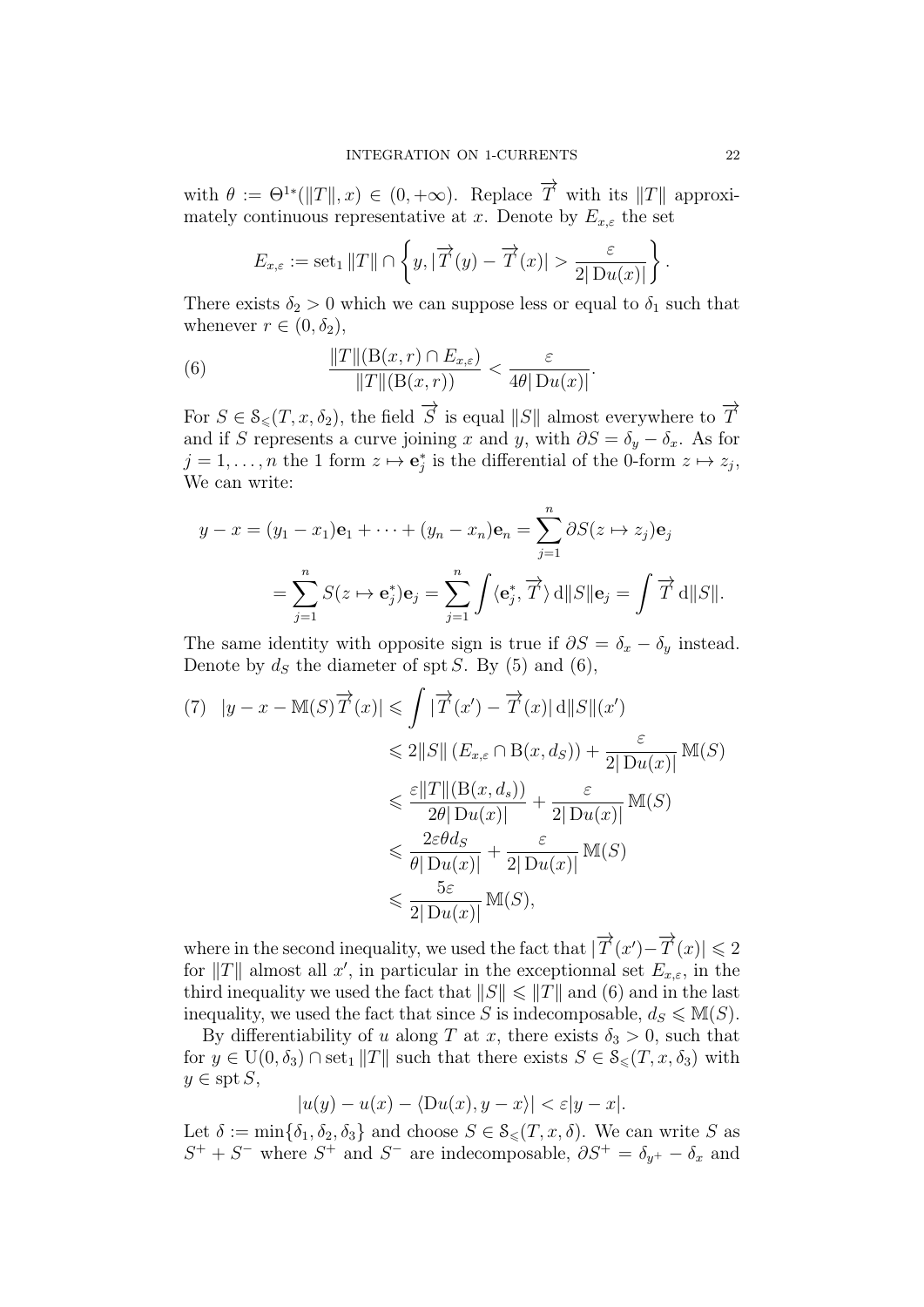$$
\partial S^- = \delta_x - \delta_{y^-}
$$
, with  $\mathbb{M}(S) = \mathbb{M}(S^+) + \mathbb{M}(S^-)$  and we have  
\n
$$
\Theta_u(S) = \Theta_u(S^+) + \Theta_u(S^-) = u(y^+) - u(x) + u(x) - u(y^-).
$$

Thus we can write

$$
|\Theta_u(S) - \langle Du(x), \overrightarrow{T}(x) \rangle \mathbb{M}(S)|
$$
  
\$\leqslant |u(y^+) - u(x) - \langle Du(x), \overrightarrow{T}(x) \rangle \mathbb{M}(S^+)|\$  
+ |u(x) - u(y^-) - \langle Du(x), \overrightarrow{T}(x) \rangle \mathbb{M}(S^-)|\$

and study only the first term of the right hand side. We have

$$
|u(y^+) - u(x) - \langle Du(x), \overrightarrow{T}(x) \rangle \mathbb{M}(S^+)|
$$
  
\n
$$
\leq |u(y^+) - u(x) - \langle Du(x), y - x \rangle|
$$
  
\n
$$
+ |\langle Du(x), y^+ - x \rangle - \langle Du(x), \overrightarrow{T}(x) \rangle \mathbb{M}(S^+)|
$$
  
\n
$$
\leq \varepsilon |y^+ - x| + |Du(x)||y^+ - x - \mathbb{M}(S^+) \overrightarrow{T}(x)|
$$
  
\n
$$
\leq 4\varepsilon \mathbb{M}(S^+),
$$

by (7) applied to  $S^+$ . Doing the same with  $S^-$  and summing concludes the proof: there exists  $\delta > 0$  such that for all  $S \in \mathcal{S}_{\leq}(T, x, \delta)$ ,

$$
|\Theta_u(S) - \mathbb{M}(S)\langle \mathcal{D}u(x), \overrightarrow{T}(x)\rangle| \leq \varepsilon \mathbb{M}(S)
$$

and  $\Theta_u$  is thus differentiable along T at x.

If one assumes only approximate continuity of the tangent - as we just did - the assumption that the currents  $S$  used in the derivation are indecomposable is necessary:

**Example 3.13.** Consider the function  $h : (x, y) \mapsto y$  and the current T associated to an infinite staircase with steps indexed by  $j$ , with height (y length)  $3^{-j}$  and length (x-length)  $2^{-j}$  symmetric in the x direction, converging at  $(0, 0)$  (see Figure 5). If one considers a sequence of subcurrents  $S_j$  composed of a very small "interval" (length  $4^{-j}$ ) around 0 and a vertical part of the step, there holds

$$
\Theta_h(S_j) = 3^{-j}C + o(3^{-j}).
$$

Thus  $\lim_{i} \Theta_{h}(S_{i})/\mathbb{M}(S_{i}) = C > 0$ . However if one considers a sequence of indecomposable currents  $R_i$  touching 0 with mass going to 0, we will get by the above Theorem  $\Theta_h(R_i)/\mathbb{M}(R_i) \to 0$ .

An alternative restriction would be to bound the *regularity* of the pieces. This is actually how we proceed in higher dimension in [13, 14] as indecomposability is not a practical tool for currents of higher dimension.

## 4. INTEGRATION

We first need an analogue to Cousin's Lemma in order to decompose a current of dimension 1 into small pieces.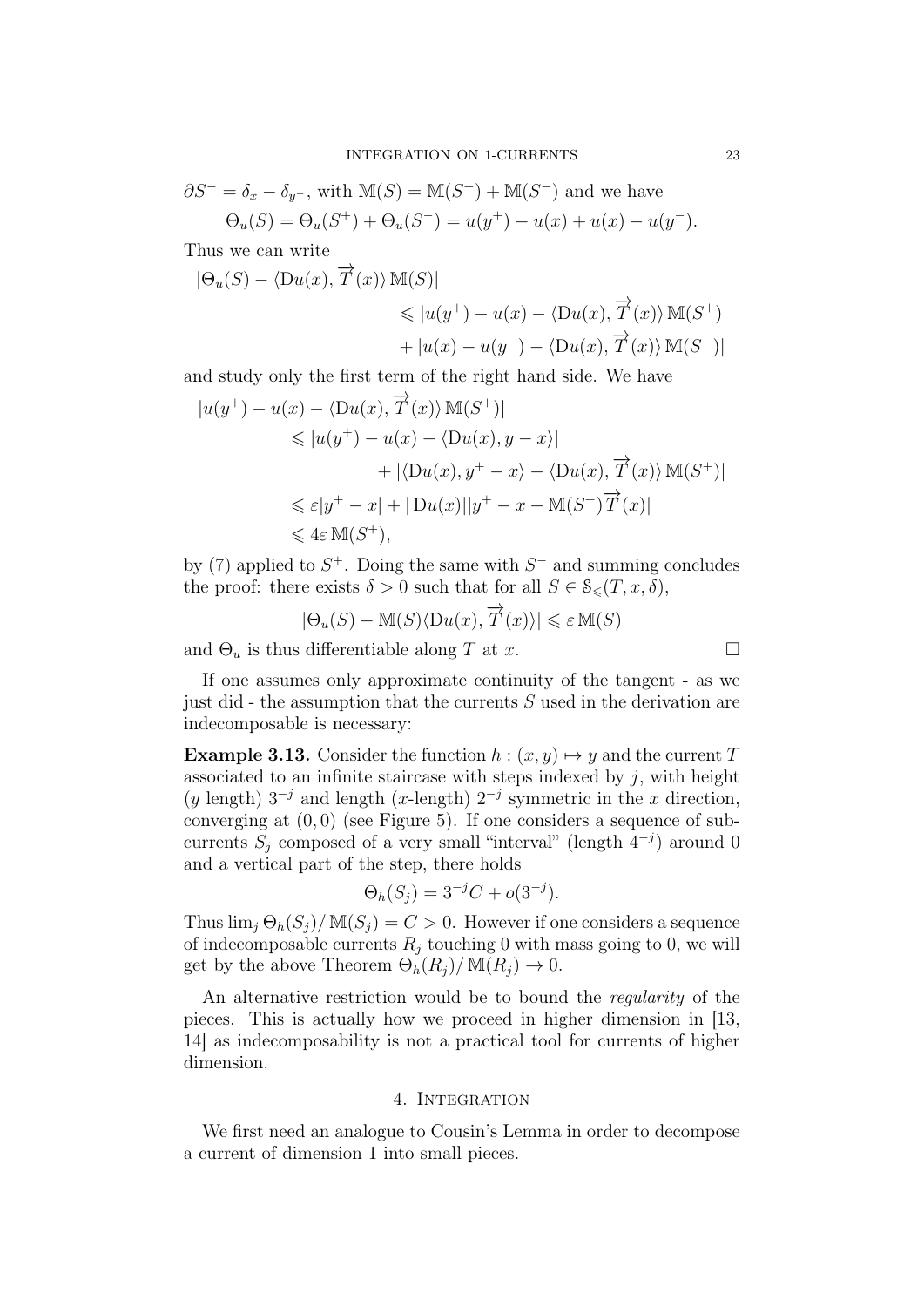

FIGURE 5. The piece  $S$  is not suitable for a differentiation basis of T at 0.

4.1. Howard Cousin Lemma in dimension 1. Given a current  $T \in$  $\mathbb{I}_1(\mathbb{R}^n)$  and a gauge on set  $\|T\|$ , a **tagged family in** T is a finite collection  $P$  of pairs  $(S_j, x_j)$  for  $j = 1, \ldots, p$ , where

$$
S_j \in \mathcal{S}_{\leq}(T), \text{ is indecomposable},
$$
  

$$
x_j \in \text{set}_1 ||T|| \cap \text{spt } S_j
$$
  
and  

$$
\sum_{j=1}^p ||S_j|| \leq ||T||.
$$

If T has multiplicity 1 almost everywhere, the last condition prevents the pieces from overlapping. Such a tagged family is subordinate to a decomposition  $T_1, T_2, \ldots$  of T if there exists a partition of P indexed by k into families  $\mathcal{P}_k$  each in the respective  $T_k$ .

A gauge on a set E is a nonnegative function  $\delta$  such that  $\{x \in$  $E, \delta(x) = 0$  is countable. If  $\delta$  is a gauge on a set  $E \subseteq$  set<sub>1</sub> ||T||, a  $\delta$ -fine tagged family in T is a tagged family as above satisfying

 $\forall (S, x) \in \mathcal{P}, x \in E \text{ and } \text{diam} \operatorname{spt} S < \delta(x).$ 

Furthermore, given a nonnegative subadditive function G on  $\mathcal{S}_{\leq}(T)$ . and a positive real number  $\tau$ , a tagged family  $\mathcal P$  is  $(G, \tau)$  full if  $G(T [\mathcal{P}]$ )  $< \tau$ .

**Lemma 4.1** (Howard-Cousin Lemma). Let  $T$  be an integral current of dimension 1 in  $\mathbb{R}^n$ . Let F be a subadditive continuous function on  $\mathcal{S}_{\leq}(T)$ . Given  $\varepsilon > 0$  and  $\delta$  a gauge on set<sub>1</sub> ||T||, for any decomposition  $T_1, T_2, \ldots$ , there exists a  $(|F|, \varepsilon)$  full,  $\delta$ -fine tagged family subordinate to this decomposition.

*Proof.* Fix a decomposition of T. For each k choose  $\gamma_k : [0, M(T_k)] \rightarrow$  $\mathbb{R}^n$  to parameterize  $T_k$  by arc-length, so that  $T_k = \gamma_{k\#} [0, \mathbb{M}(T_k)]$ . Let  $\delta_k := \delta \circ \gamma_k$ , it is a gauge on  $I_k := [0, \mathbb{M}(T_k)].$ 

Since T is integral, there exists  $k_0$  such that for all  $k > k_0$ ,  $T_k$  is a cycle. Also  $\mathbb{M}(T_k) \to 0$  as  $k \to \infty$ . Since F is continuous and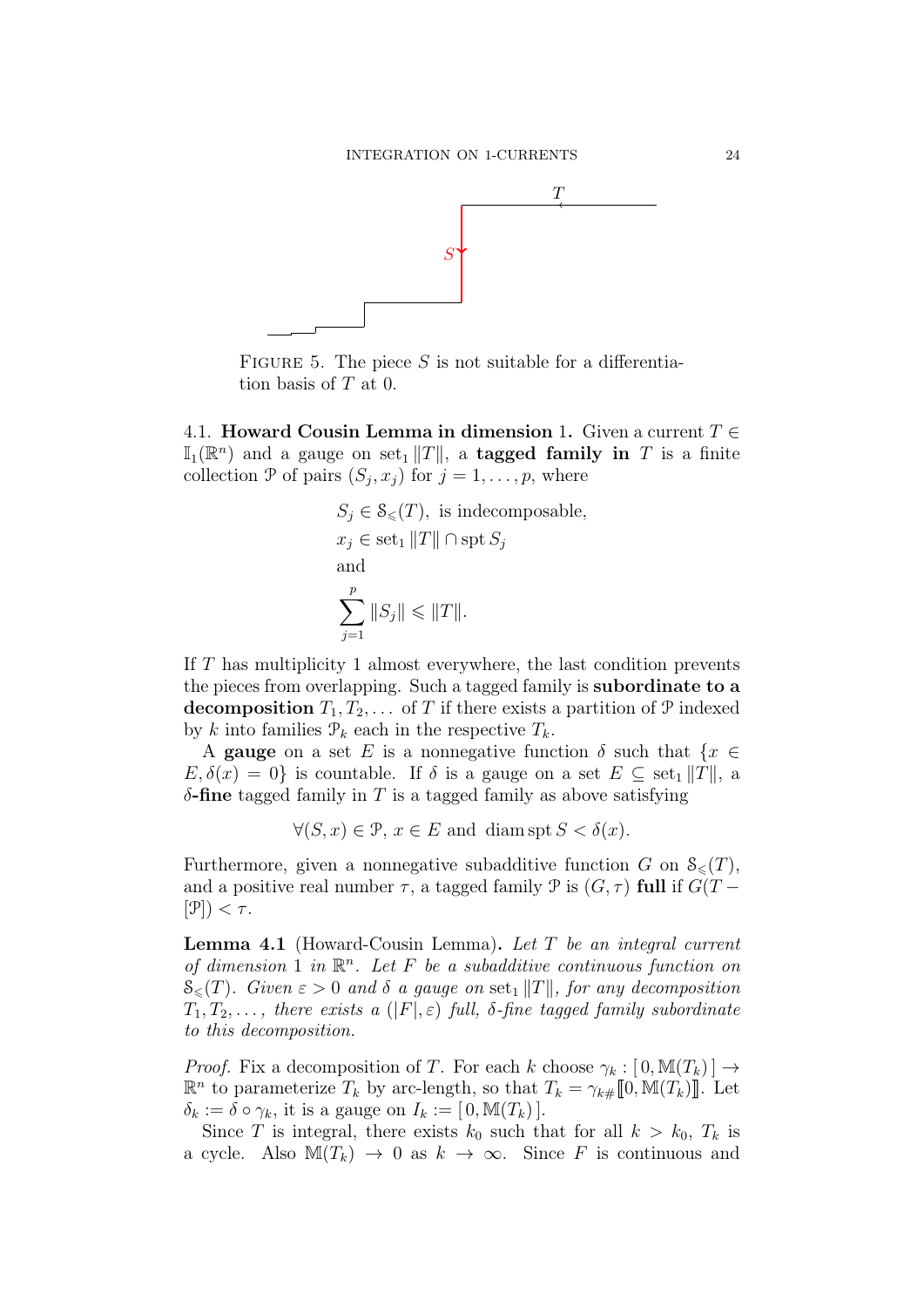subadditive, there exists  $k_{\varepsilon}$  such that

$$
\left| F\left(T - \sum_{k=1}^{k_{\varepsilon}} T_k\right) \right| < \frac{\varepsilon}{2}.
$$

For  $k = 1, 2, ..., k_0$ , consider the interval  $I_k[0, M(T_k)]$ , along with the gauge  $\delta_k$  and the continuous additive function  $\gamma_k^{\#}F$  on  $\mathcal{S}_{\leq}(\llbracket I_k \rrbracket)$ defined by  $\gamma_k^{\#} F(\llbracket a, b \rrbracket) = F(\gamma_{k\#}(\llbracket a, b \rrbracket)$ , for  $0 \leq a < b \leq M(T)$ . Note that it is enough to define  $\gamma_k^{\#}F$  on indecomposable pieces of  $\llbracket I_k \rrbracket$  as all pieces are in this case a finite sum of disjoint indecomposable pieces. Apply Lemma 2.14 to  $I_k$ ,  $\delta \circ \gamma_k$ ,  $|\gamma_k^{\#}F|$  and  $\varepsilon/(2k_0)$  to get a  $\delta \circ \gamma_k$  fine  $(\gamma_k^{\#})$  $\mathcal{L}_{k}^{\#}, \varepsilon/(2k_0)$  full tagged family  $\mathcal{P}_k$  in  $I_k$ .

The collection  $\gamma_{\#} \mathcal{P}_k$  defined by  $\{(\gamma_{k\#} S, \gamma_k(x)),(S, x) \in \mathcal{P}_k\}$  is a  $\delta$  fine tagged family in  $T_k$  (as  $\gamma_k$  has Lipschitz constant 1), which satisfies

$$
|F(T_k - [\gamma_{\#}\mathcal{P}_k])| = (\gamma_k^{\#} F)(\llbracket I_k \rrbracket - [\mathcal{P}_k])| < \frac{\varepsilon}{2k_0}.
$$

Summing this inequality over  $k = 1, 2, \ldots, k_0$  yields

$$
\left| F\left(\sum_{k=1}^{k_0} T_k - \left[\bigcup_{k=1}^{k_0} \gamma_{k\#} \mathcal{P}_k\right]\right) \right| < \frac{\varepsilon}{2}.
$$

And the collection  $\mathcal{P} := \bigcup_{k=1}^{k_0} \gamma_{k\#} \mathcal{P}_k$  is therefore a tagged family in T which is  $\delta$  fine and  $(F, \varepsilon)$  full.

4.2.  $AC_*$  functions on  $\mathcal{S}_{\leq}(T)$ . A function F on  $\mathcal{S}_{\leq}(T)$  is  $AC_*$  if given a ||T|| null set  $E \subset \text{set}_1 ||T||$ , for every  $\varepsilon > 0$ , there exists a gauge  $\delta$  on  $E$  with

$$
|F([\mathcal{P}])| < \varepsilon,
$$

whenever  $\mathcal P$  is a  $\delta$ -fine tagged family in T. We say that a tagged family is anchored in a set E if for all  $(S, x)$  in this tagged family,  $x \in E$ . As the gage  $\delta$  is defined only on E, here P is automatically anchored in  $E$ . The next two propositions are adapted from of [25, Theorems] 3.6.6. and 3.6.7].

**Proposition 4.2.** If F is a continuous additive function on  $S_{\leq}(T)$ which is  $AC_*$  and such that  $\mathfrak{D}_T F(x) \geq 0$  almost everywhere, then F is nonnegative, i.e. for all  $S \in \mathcal{S}_{\leq}(T)$ ,  $F(S) \geq 0$ .

*Proof.* It is enough to prove that  $F(T) \geq 0$ , indeed if T' is in  $\mathcal{S}_{\leq}(T)$  the restriction of F to  $\mathcal{S}_{\leq}(T')$  satisfies the hypothesis of the proposition. Let N be the set of points x such that  $\mathfrak{D}_T F(x) < 0$ . For  $\varepsilon > 0$ , there exists a gauge  $\delta_N$  on N such that  $|F([\mathcal{P}])| < \varepsilon$  whenever  $\mathcal P$  is a  $\delta_N$  fine tagged family anchored in N. For each x at which  $\mathfrak{D}_T F(x) \geq 0$ , there exists  $\Delta_x$  such that for all  $S \in \mathcal{S}_{\leq}(T, x, \Delta_x)$ ,  $F(S) \geq -\varepsilon M(S)/M(T)$ .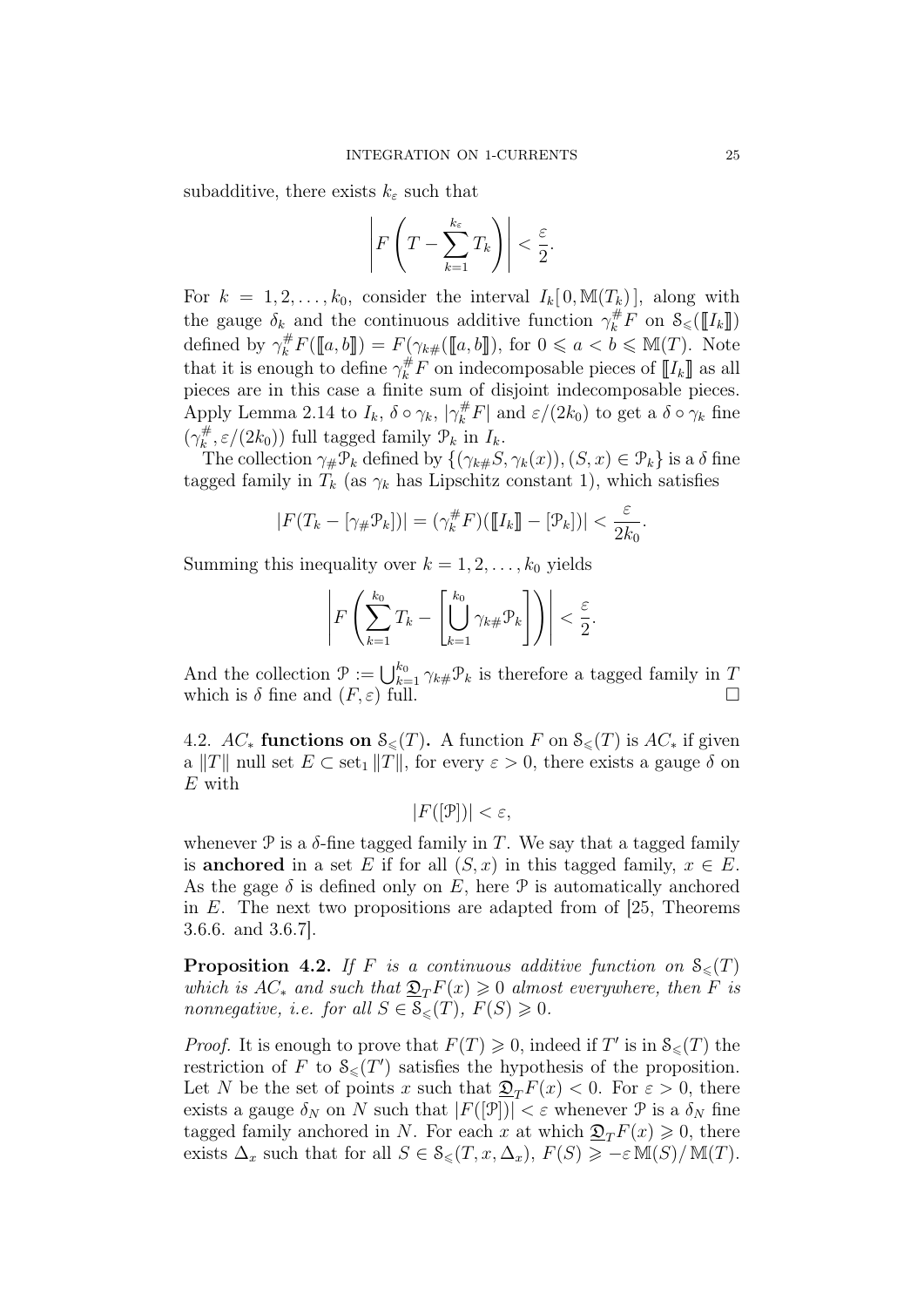Define a gauge  $\delta$  on set<sub>1</sub> ||T|| by letting

$$
\delta(x) = \begin{cases} \delta_N(x) & \text{if } x \in N, \\ \Delta_x & \text{otherwise.} \end{cases}
$$

Using Lemma 4.1, find a  $\delta$  fine tagged family  $\mathcal P$  in T with  $|F(T - [\mathcal P])|$  <  $\varepsilon$ . Let  $\mathcal{P}_N$  be the subfamily of  $\mathcal P$  consisting of all the elements anchored in  $N$ . Denoting  $\mathcal{P}^*$  the complement of  $\mathcal{P}$  yields:

$$
F(T) \geq F([\mathcal{P}]) - F(T - [\mathcal{P}]) \geq F([\mathcal{P}^*]) + F([\mathcal{P}_N]) - \varepsilon \geq -3\varepsilon.
$$

Since  $\varepsilon$  is arbitrary,  $F(T) \geq 0$ .

**Proposition 4.3.** If a continuous additive function  $F$  is almost derivable everywhere in set<sub>1</sub>  $||T||$  except in a countable set  $E_T$ , then F is  $AC_*$ .

*Proof.* Let N be a ||T|| null set. For  $\varepsilon > 0$ , and  $k = 1, 2, \ldots$ , let  $U_k$  be a neighbourhood of N with  $||T||(U_k) < 2^{-k}\varepsilon/k$ . For  $x \in N\backslash E_T$ , choose a positive integer  $k_x$  and a positive  $\Delta_x$  such that  $U(x, \Delta_x) \subseteq U_{k_x}$  and for all  $S \in \mathcal{S}_{\leq}(T, x, \Delta_x)$ ,  $|F(S)| \leq k_x M(S)$ .  $k_x$  and  $\Delta_x$  exist by almost derivability of F at x. Define a gauge  $\delta$  on N by

$$
\delta(x) = \begin{cases} 0 \text{ if } x \in E_T, \\ \Delta_x \text{ if } x \in N \backslash E_T. \end{cases}
$$

Given a  $\delta$  fine tagged family  $\mathcal P$  anchored in  $N$ , partition  $\mathcal P$  into families  $\mathcal{P}_k$  for  $k = 1, 2, \ldots$  such that  $(S, x) \in \mathcal{P}_k$  if and only if  $k_x = k$  all but finitely many of these families are empty, there holds

$$
|F([\mathcal{P}])| \leqslant \sum_{k=1}^{\infty} \sum_{(S,x)\in\mathcal{P}_k} |F(S)| \leqslant \sum_{k=1}^{\infty} k \sum_{(S,x)\in\mathcal{P}_k} \mathbb{M}(S) \leqslant \sum_{k=1}^{\infty} k \|T\| (U_k) < \varepsilon.
$$

### 4.3. The HKP Integral on integral currents of dimension 1.

**Definition 4.4.** A function f defined  $||T||$  almost everywhere on set<sub>1</sub>  $||T||$ , is Pfeffer 1 integrable or  $HKP$  integrable on T if there exists a continuous additive function F on  $\mathcal{S}_{\leq}(T)$  and for every  $\varepsilon > 0$ , there exists a gauge  $\delta$  and a positive number  $\tau$  such that whenever  $\mathcal P$  is a δ-fine tagged family in T with  $|F(T - \mathcal{P})| < \tau$ , there holds:

(8) 
$$
|F(T) - \sigma(f, \mathcal{P})| < \varepsilon.
$$

(Where  $\sigma(f, \mathcal{P})$  denotes the Riemann sum  $\sum_{(x,S)\in\mathcal{P}} f(x) \mathbb{M}(S)$ .)

 $F(T)$  is also the HKP integral of f on T and we sometimes denote it  $(HKP)\int_T f$ .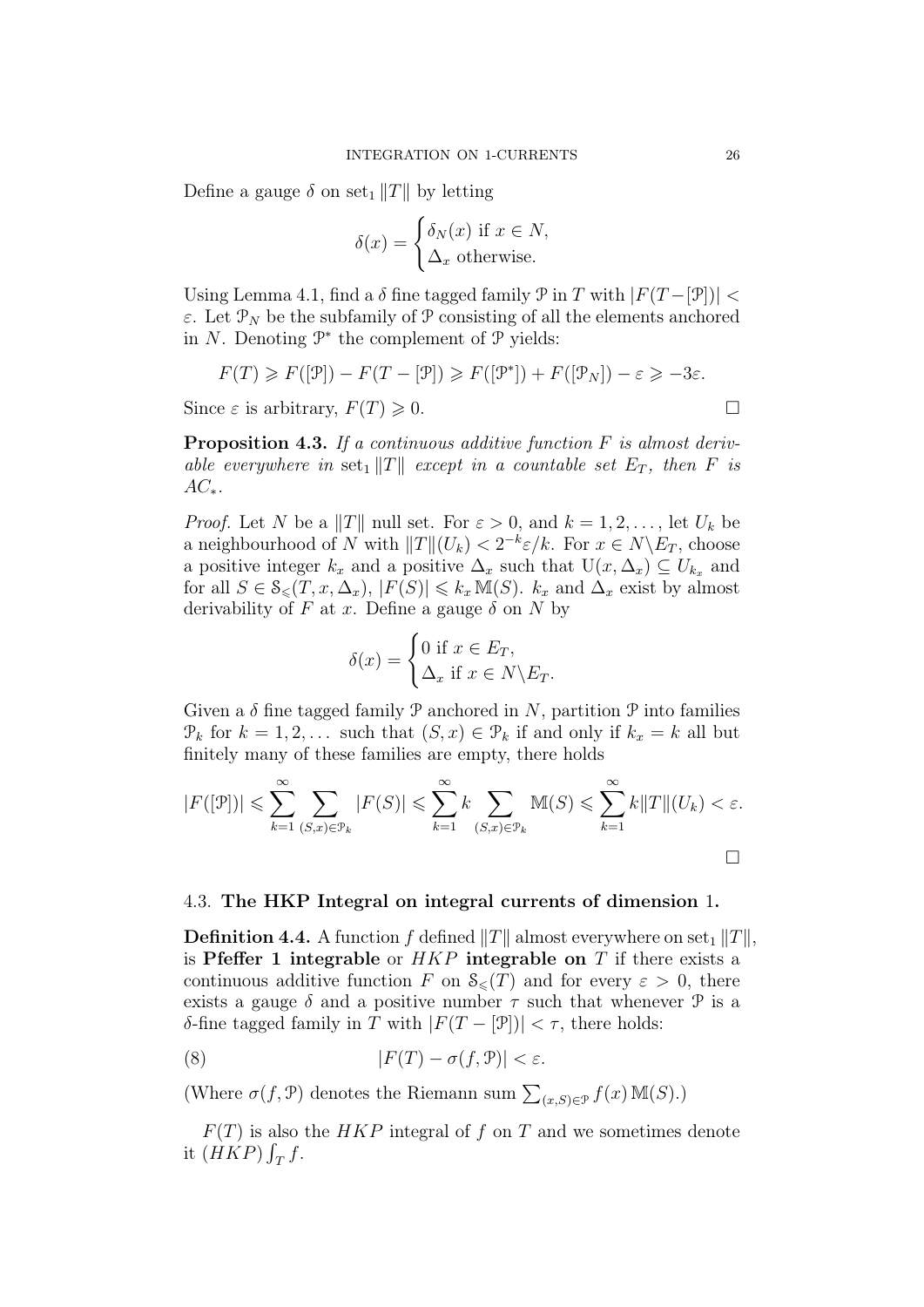Question 4.5. Is it equivalent to ask that each families be surbordinate to some decomposition? This is not clear because a piece of T can very well not be a piece of any decomposition (see Figure 2).

According to Example 2.12, it is not sufficient to be integrable on all elements of one given decomposition to be integrable on the whole current. However, suppose f is integrable on each piece for two decompositions, is the integral the same?

We list the main basic properties of the integral. The proofs of the two first ones use elementary comparisons and the fact that given two gauges  $\delta_1$  and  $\delta_2$ , the minimum of the two is a gauge and that if  $\mathcal P$  is a min( $\delta_1, \delta_2$ )-fine family, it is also  $\delta_1$  and  $\delta_2$ -fine. Similarly, if  $\tau_1 \leq \tau_2$ and P is  $(G, \tau_1)$ -full in T, then it is  $(G, \tau_2)$ -full.

Proposition 4.6. The space of HKP integrable functions on T is a linear space and the integral:  $f \mapsto I(f,T)$  is linear on this space. Furthermore, if  $f \leq g$  and f and g are HKP integrable on T, then  $(HKP)\int_T f \leqslant (HKP)\int_T g.$ 

Proposition 4.7 (Cauchy criterion). A function f is HKP integrable on T if and only if there is a continuous nonnegative subadditive function G on  $\mathcal{S}_{\leq}(T)$  and for every  $\varepsilon > 0$ , there exists a gauge  $\delta$  and a positive  $\tau$  such that for any two  $\delta$ -fine  $(G, \tau)$  full families  $\mathcal{P}_1$  and  $\mathcal{P}_2$ ,

(9) 
$$
|\sigma(f, \mathcal{P}_1) - \sigma(f, \mathcal{P}_2)| < \varepsilon.
$$

**Proposition 4.8.** Let f be HKP integrable on the current  $T \in \mathbb{I}_1(\mathbb{R}^n)$ . For all  $S \in \mathcal{S}_{\leq}(T)$ , f is HKP integrable on S and  $T-S$  and  $I(f, S)$  +  $I(f, T - S) = I(f, T).$ 

Proof. Let G be a continuous nonnegative subadditive function on  $\mathcal{S}_{\leq}(T)$  associated to the integrability of f on T. Fix  $S \in \mathcal{S}_{\leq}(T)$ , notice first that  $G \cup \mathcal{S}_{\leq}(S)$  and  $G \cup \mathcal{S}_{\leq}(T - S)$  are also nonnegative continuous and subadditive. Given  $\varepsilon > 0$ . Choose a gauge  $\delta$  on set<sub>1</sub> ||T|| and a positive  $\tau$  associated to  $\varepsilon/2$  in the definition of integrability of f.  $\delta \text{ }\subset \text{ set}_1 ||T - S||$  is a gauge on set<sub>1</sub>  $||T - S||$ , so by Lemma 4.1, there exists a  $\delta$  fine  $(G \sqcup \mathcal{S}_{\leq}(T - S), \tau/2)$  full tagged family  $\mathcal{P}$  in  $T - S$ . Now given two  $\delta$  fine  $(G \cup \mathcal{S}_{\leq}(S), \tau/2)$  full families in S:  $\mathcal{P}_1$  and  $\mathcal{P}_2$ , we define the concatenations  $\mathcal{P} \cup \mathcal{P}_1$  and  $\mathcal{P} \cup \mathcal{P}_2$ . Since  $[\mathcal{P}] \in \mathcal{S}_{\leq}(T-S)$ and  $[\mathcal{P}_1], [\mathcal{P}_2] \in \mathcal{S}_{\leqslant}(S)$ , we have  $[\mathcal{P} \cup \mathcal{P}_1], [\mathcal{P} \cup \mathcal{P}_2] \in \mathcal{S}_{\leqslant}(T)$  so the concatenations are families in  $\mathcal{S}_{\leq}(T)$ . They are also  $\delta$  fine and for  $j = 1, 2$ ,  $G(T - [\mathcal{P} \cup \mathcal{P}_j]) = G(T - S - [\mathcal{P}] + S - \mathcal{P}_j]) < G(T - S - [\mathcal{P}]) + G(S - \mathcal{P}_j) < \tau$ by subadditivity of G and definition of  $\mathcal{P}$  an  $\mathcal{P}_j$ . Therefore, by Proposition 4.7

$$
|\sigma(f, \mathcal{P} \cup \mathcal{P}_1) - \sigma(f, \mathcal{P} \cup \mathcal{P}_2)| = |\sigma(f, \mathcal{P}_1) - \sigma(f, \mathcal{P}_2)| < \varepsilon.
$$

Thus, since  $\varepsilon$ ,  $\mathcal{P}_1$  and  $\mathcal{P}_2$  are arbitrary one can apply the Cauchy Criterion Lemma 4.7 to S, this proves that f is  $HKP$  integrable on S. By a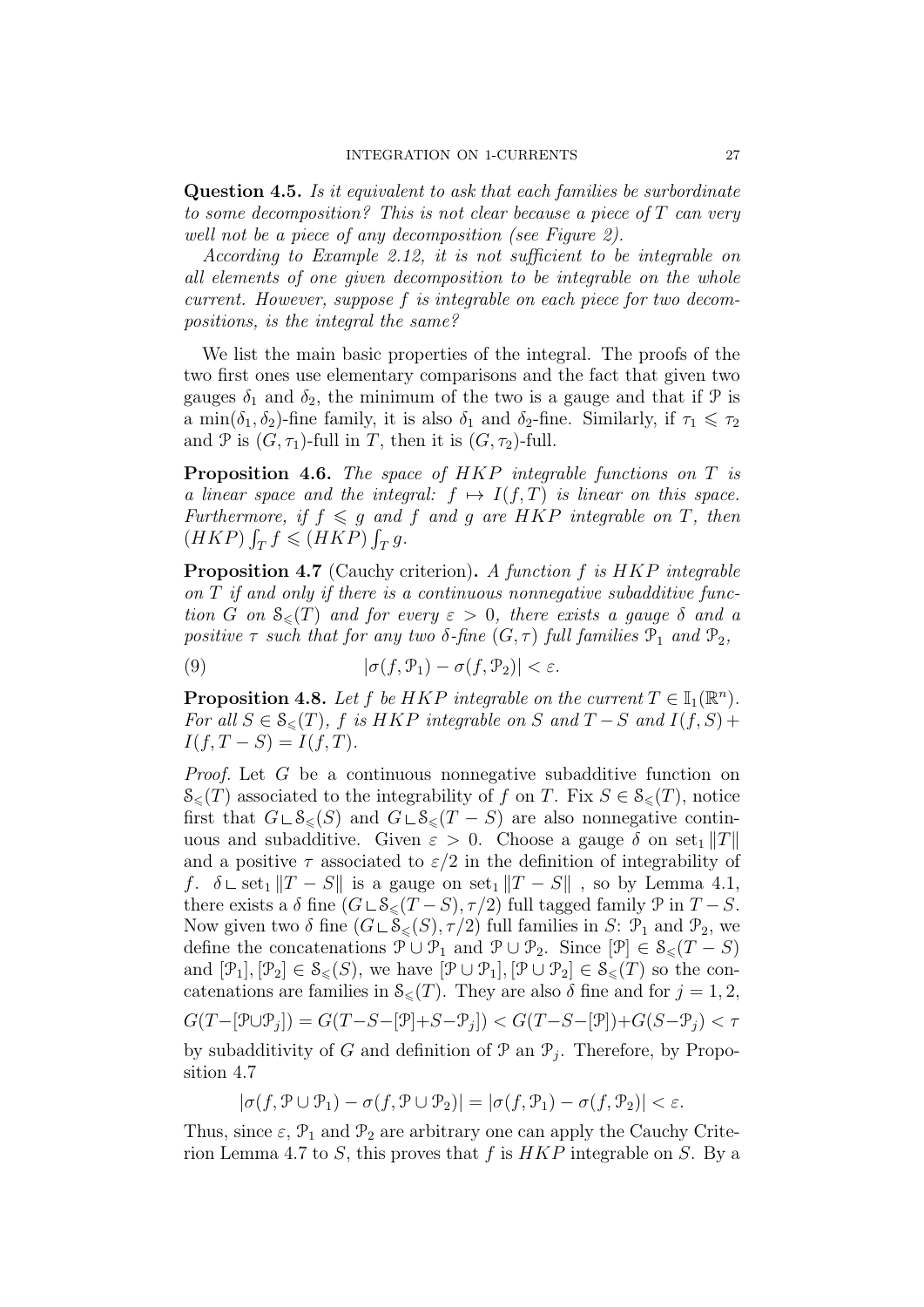similar argument f is HKP integrable on  $T-S$ . Therefore for  $\varepsilon > 0$ , choosing a gauge  $\delta$  and a positive  $\tau$  adapted to the integrability of f on T, S and  $T - S$  at the same time, yields for  $\delta$ -fine  $(G, T - S, \tau/2)$ and  $(G, S, \tau/2)$  full families  $\mathcal P$  and  $\mathcal P'$  in  $T - S$  and  $S$  respectively

$$
|I(f,T) - (I(f,T-S) + I(f,S))|
$$
  
\n
$$
\leq |I(f,T) - \sigma(f,\mathcal{P}\cup\mathcal{P}')| + |I(f,T-S) - \sigma(f,\mathcal{P})| + |I(f,S) - \sigma(f,\mathcal{P}')|
$$
  
\n
$$
< 3\varepsilon,
$$

because  $\mathcal{P} \cup \mathcal{P}'$  is a  $\delta$  fine  $(G, T, \tau)$  full tagged family in T. As  $\varepsilon$  is as small as we want, this concludes the proof.  $\Box$ 

This allows us to define a function F on  $\mathcal{S}_{\leq}(T)$  by  $S \mapsto I(f, S)$ , called the indefinite integral of  $f$  (on  $T$ ).

Proposition 4.9. The indefinite integral F of f defined above is additive and continuous on  $\mathcal{S}_{\leq}(T)$ .

*Proof.* For the additivity: Let  $S_1$  and  $S_2$  be two pieces of T such that  $S_1 + S_2 \in \mathcal{S}_{\leq}(T)$ . Clearly  $S_1$  and  $S_2$  are pieces of  $S_1 + S_2$ , so it suffices to apply Proposition 4.8 to see that  $F(S_1) + F(S_2) = F(S_1 + S_2)$ .

For the continuity: If  $(S_j)_j$  is a sequence of pieces of T converging to  $0 \in \mathcal{S}_w(T)$  with  $\sup_j \mathbb{M}(\partial \overline{S}_j) < \infty$ . We want to show that  $F(S_j) =$  $I(f, S_i) \rightarrow 0$  as j tends to infinity. By additivity, it is equivalent to show that  $I(f, T - S_i) \to I(f, T)$ . For  $\varepsilon > 0$  choose a gauge  $\delta$  and a positive  $\tau$  associated to the integrability of f on T. As seen above, for all j,  $\delta$  and  $\tau/2$ , are associated to  $2\varepsilon$  for the integrability of f on  $T - S_j$ . Let P be a  $\delta$  fine  $(G, T - S_j, \tau/2)$  full tagged family in  $T - S_j$ , it satisfies

$$
|\sigma(f,\mathcal{P}) - F(T - S_j)| < 2\varepsilon.
$$

By continuity of G, if j is large enough, we can suppose  $G(T - [\mathcal{P}]) \leq$  $G(T - S_j) + G(S_j - [\mathcal{P}]) < \tau/2 + \tau/2$ , so  $\mathcal P$  is  $(G, T, \tau)$  full and

 $|\sigma(f, \mathcal{P}) - F(T)| < \varepsilon.$ 

Therefore, for large enough j,  $|F(T) - F(T - S_i)| < 3\varepsilon$  and we conclude that  $F(S_j) \to 0$  as j tends to infinity. This proves that F is continuous on  $S_{\leq}(T)$ . on  $\mathcal{S}_{\leq}(T)$ .

Theorem 4.10 (Saks-Henstock Lemma). f is HKP integrable on T if and only if there exists a continuous additive function F on  $\mathcal{S}_{\leq}(T)$ satisfying: For all  $\varepsilon > 0$ , there exists a gauge  $\delta$  on set<sub>1</sub> ||T|| such that whenever  $P$  is a  $\delta$ -fine tagged family in T:

(10) 
$$
\sum_{(S,x)\in\mathcal{P}}|F(S)-f(x)\,\mathbb{M}(S)|<\varepsilon.
$$

Proof. If the second condition in the statement is satisfied, it is straightforward to prove that f is  $HKP$  integrable on T, with integral  $I(f, T) =$  $F(T)$  and the "control function"  $G = |F|$ , indeed for  $\varepsilon > 0$ , if  $\delta$  is a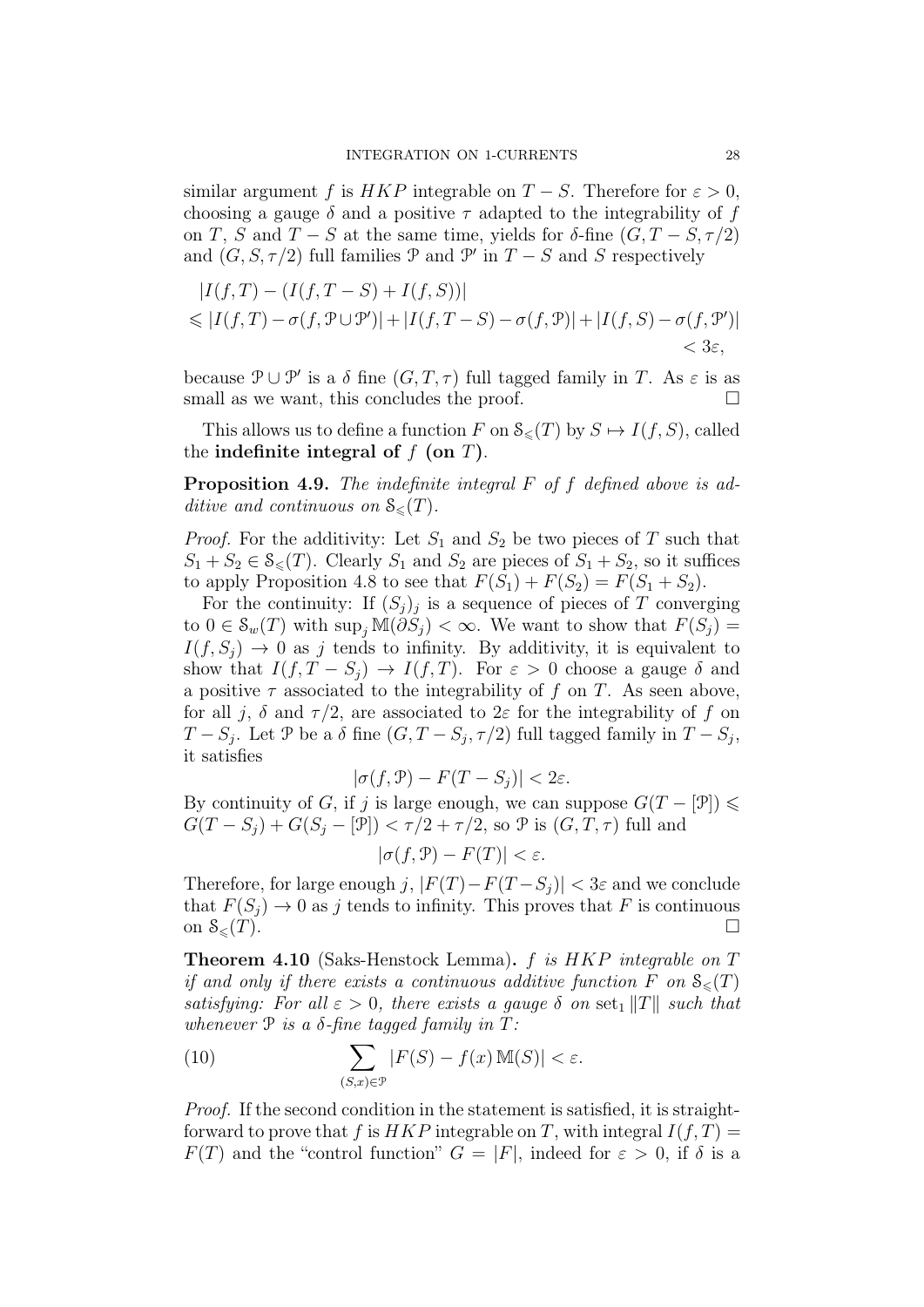gauge on T associated to  $\varepsilon/2$  in the statement of the theorem and P is a δ-fine,  $(G, \varepsilon/2)$  full tagged family in T

$$
|F(T) - \sigma(f, \mathcal{P})| \leqslant \left| F(T) - \sum_{(S, x) \in \mathcal{P}} F(S) \right| + \sum_{(S, x) \in \mathcal{P}} |F(S) - f(x) \mathbf{M}(S)| < \varepsilon.
$$

Similarly, one proves that  $F$  is the indefinite integral of  $f$ .

Conversely, suppose f is  $HKP$  integrable on T. The proof is very similar to the case of Henstock Kurzweil integration. Suppose that f is HKP integrable on T and for  $\varepsilon > 0$ , fix a positive number  $\tau < \varepsilon/4$ and a gauge  $\delta$  on set<sub>1</sub>  $||T||$  such that whenever  $\mathcal P$  is a  $\delta$  fine  $(|F|, \tau)$  full tagged family in  $T$ ,

$$
|\sigma(f,\mathcal{P}) - F(T)| < \frac{\varepsilon}{4}.
$$

Let P be a  $\delta$  fine tagged family in T, without any hypothesis on  $|F(T -$ [P])|. Notice first that since  $T - [\mathcal{P}]$  is an integral current, there exists a  $\delta$  fine,  $(|F|, \tau)$  full tagged family Q in  $T - [\mathcal{P}]$ , which implies that  $\mathcal{P} \cup \mathcal{Q}$  is a  $\delta$  fine  $(|F|, \tau/2)$  full tagged family in T and

(11) 
$$
\sum_{(S,x)\in\mathcal{P}}|F(S)-f(x)\mathbb{M}(S)|\leqslant \sum_{(S,x)\in\mathcal{P}\cup\mathcal{Q}}|F(S)-f(x)\mathbb{M}(S)|.
$$

Therefore, it is enough to prove that (10) holds for  $(|F|, \tau)$  full families in T and we suppose that  $\mathcal P$  is  $(|F|, \tau)$  full. We can write  $\mathcal P$  =  $\{(S_1, x_1), \ldots, (S_p, x_p)\}\$ and, reordering, assume that for some  $k_0 \leqslant p$ , if  $1 \leq j \leq k_0$ ,  $|F(S_j) - f(x_j) \mathbb{M}(S_j)| \geq 0$  whereas for  $k_0 + 1 \leq j \leq p$ ,  $||F(S_i) - f(x_i) M(S_i)|| < 0$ . For  $j = 1, \ldots, p$  use the HKP integrability of f on  $S_j$  to define a  $\delta$  fine,  $(F \cup S_j, \tau/p)$  full tagged family  $\mathcal{P}_j$  such that  $|\sigma(f, \mathcal{P}_j) - F(S_j)| < \varepsilon/(2p)$ . Consider the families

$$
\mathcal{P}^+ := \{ (S_1, x_1), \dots, (S_{k_0}, x_{k_0}) \} \cup \mathcal{P}_{k_0+1} \cup \dots \cup \mathcal{P}_p, \text{ and}
$$
  

$$
\mathcal{P}^- := \mathcal{P}_1 \cup \dots \cup \mathcal{P}_{k_0} \cup \{ (S_1, x_1), \dots, (S_{k_0}, x_{k_0}) \}.
$$

 $\mathcal{P}^+$  and  $\mathcal{P}^-$  are both  $\delta$  fine,  $(|F|, \tau)$  full families in T, therefore (11) holds for both, furthermore there holds

$$
\sum_{j=1}^{k_0} |F(S_j) - f(x_j) \mathbb{M}(S_j)| = \left| \sum_{j=1}^{k_0} F(S_j) - f(x_j) \mathbb{M}(S_j) \right|
$$
  
\$\leq |\sigma(f, \mathcal{P}^+) - F(T)| + \sum\_{j=k\_0+1}^{p} |\sigma(f, \mathcal{P}\_j) - F(S\_j)| \leq \frac{\varepsilon}{4} + \frac{(p - k\_0)\varepsilon}{2p}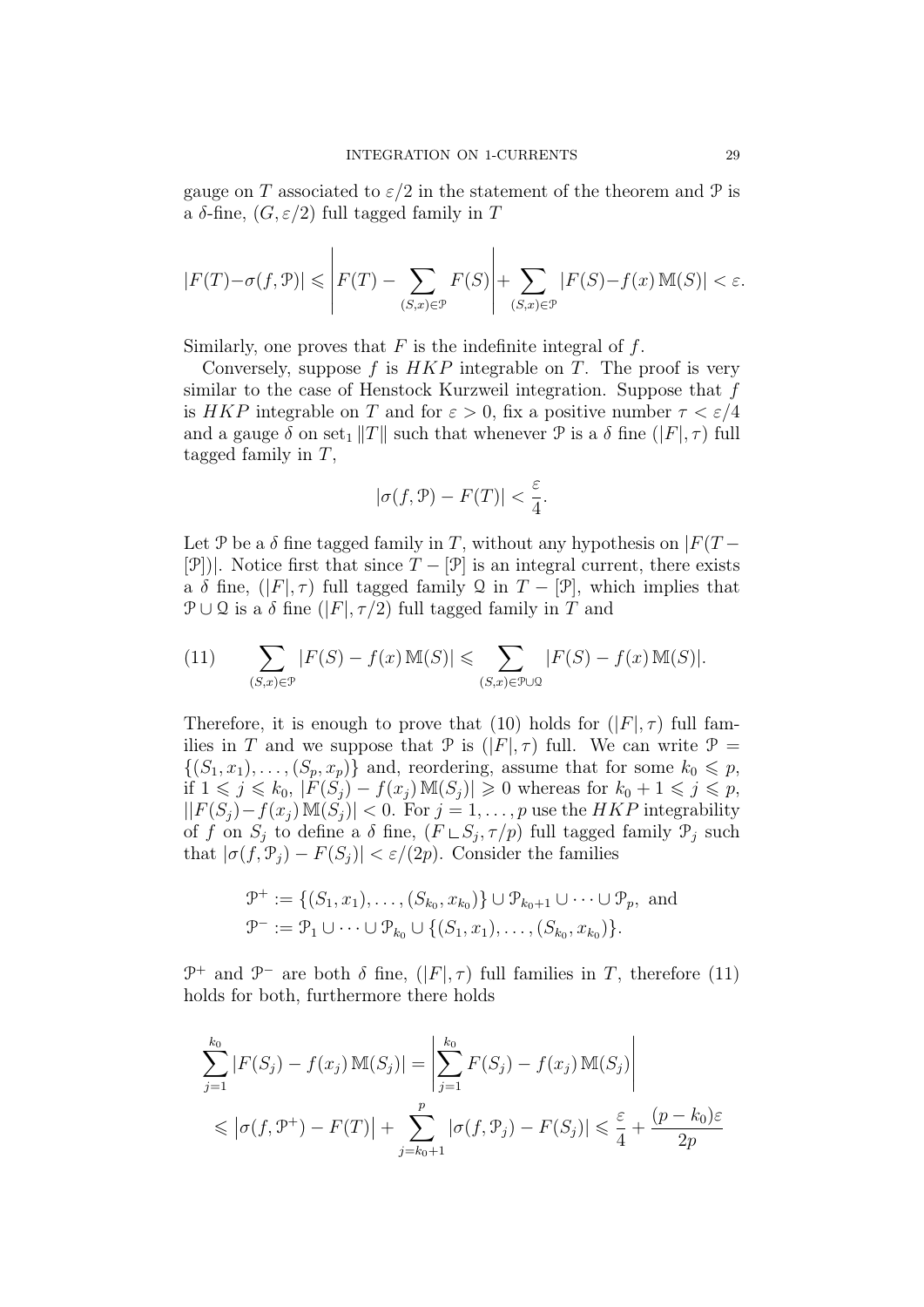and symmetrically

$$
\sum_{j=k_0+1}^{p} |F(S_j) - f(x_j) \mathbb{M}(S_j)| = \left| \sum_{j=k_0+1}^{p} F(S_j) - f(x_j) \mathbb{M}(S_j)) \right|
$$
  
\$\leqslant |\sigma(f, \mathcal{P}^-) - F(T)| + \sum\_{j=1}^{k\_0} |\sigma(f, \mathcal{P}\_j) - F(S\_j)| \leqslant \frac{\varepsilon}{4} + \frac{k\_0 \varepsilon}{2p}\$.

Combining the two inequalities above yields

$$
\sum_{j=1}^{p} |F(S_j) - f(x_j) \mathbb{M}(S_j)| < \varepsilon.
$$

**Proposition 4.11.** If f is  $HKP$  integrable on T, then given any decomposition  $T = T_1 + T_2 + \ldots$ , f is HKP integrable on  $T_j$  for all j with  $I(f,T) = \sum_j I(f,T_j)$ . In fact  $f \circ \gamma_j$  is HK integrable on  $[0, \mathbb{M}(T_j)]$ .

Proof. The first part of the statement is clear. For the second part, it suffices to notice that  $\sum_{j=1}^{k} T_j \rightarrow T$  as k goes to infinity with  $\sup_k \mathbb{M}(\partial(\sum_{j=1}^k T_j)) \leq \mathbb{M}(\partial T)$  for all k. By continuity of the indefinite integral F of f on T,  $\sum_{j=1}^{k} F(T_j) \rightarrow \sum_{j=1}^{\infty} F(T_j) = F(T)$ .  $\Box$ 

**Proposition 4.12.** If f is defined almost everywhere in set<sub>1</sub> ||T|| and Lebesgue integrable with respect to  $||T||$ , then f is HKP integrable on T. As a consequence, the integral of a HKP integrable function does not depend on its values on a  $||T||$  null set.

*Proof.* Let f be Lebesgue integrable with respect to  $||T||$ , extend f by 0 so that it is defined everywhere in spt T. Fix  $\varepsilon > 0$ . By the Vitali Caratheodory Theorem (see [26, 2.24], there exists two functions q and h with  $g \leqslant f \leqslant h$  almost everywhere,  $(\mathcal{L}) \int (h - g) d||T|| < \varepsilon$  and g and h are respectively upper and lower semi-continuous. By upper (respectively lower) semi continuity of g (respectively h), for each  $x \in$ spt T, there exists  $\delta(x) > 0$  such that whenever  $y \in \text{spt } T \cap U(x, \delta(x)),$ 

$$
g(y) \le f(x) - \varepsilon
$$
 (and respectively  $h(y) \ge f(x) - \varepsilon$ ).

(Note that  $\delta(x)$  can be chosen for q and h at the same time for each x.) Suppose that P is a  $\delta$  fine tagged family in T, with  $\mathbb{M}(T - \mathcal{P}) < \varepsilon$ ,

$$
(\mathcal{L}) \int g \, d\|[\mathcal{P}] \| - \varepsilon \, M([\mathcal{P}]) \leq \sigma(f, \mathcal{P}) \leq (\mathcal{L}) \int g \, d\|[\mathcal{P}] \| + \varepsilon \, M([\mathcal{P}]).
$$

If  $\mathcal{P}_1$  and  $\mathcal{P}_2$  are two such families, there holds

$$
|\sigma(f, \mathcal{P}_1) - \sigma(f, \mathcal{P}_2)| \leq (\mathcal{L}) \int (h - g) d||T|| + 2\varepsilon \mathbb{M}(T).
$$

As  $\varepsilon$  is arbitrary, we can use proposition 4.7 to prove that f is  $HKP$ integrable. The HKP integral of f coincides with its Lebesgue integral.

 $\Box$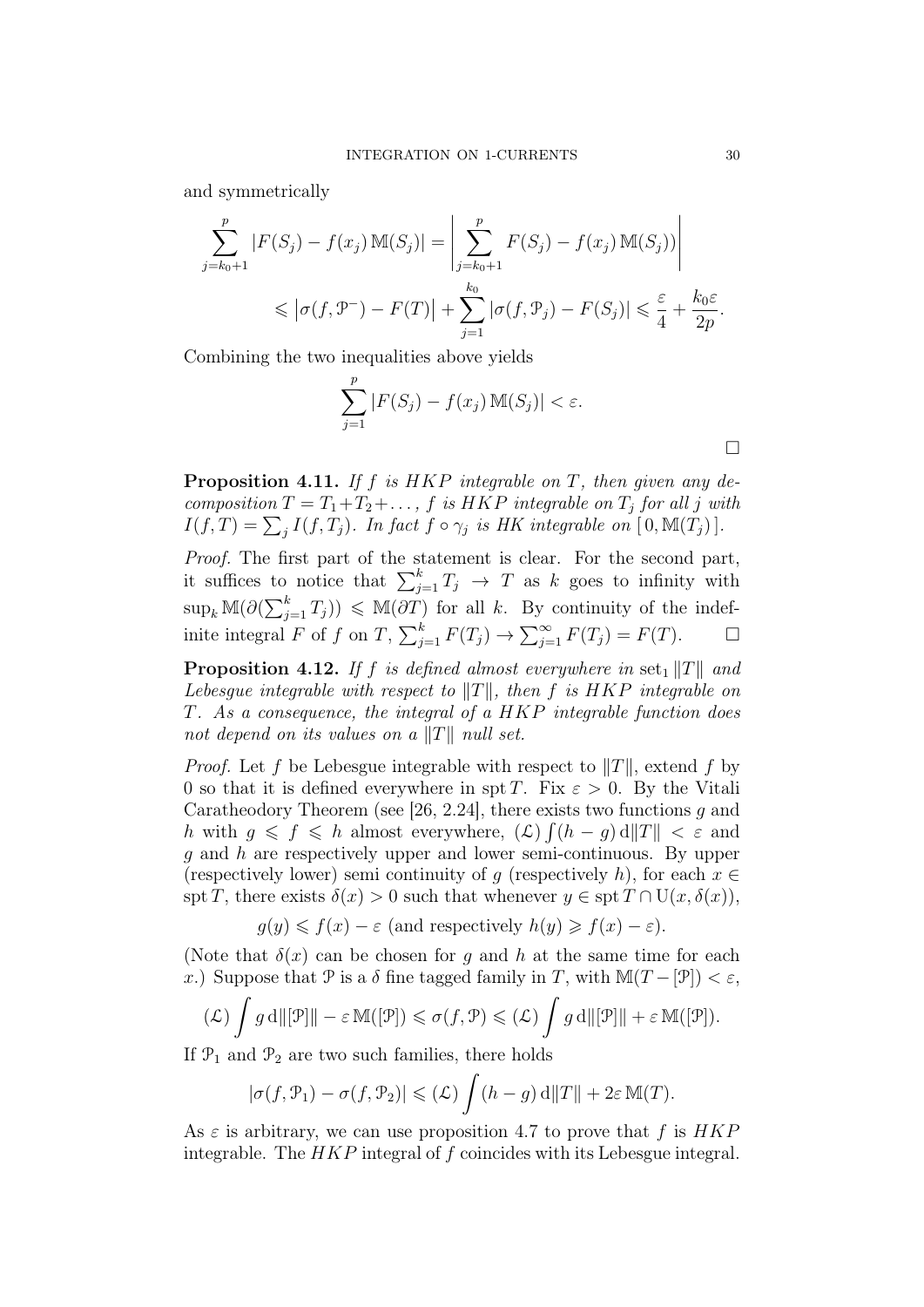Indeed, choose a sequence  $(\mathcal{P}_j)_j$  of  $\delta$  fine families in T with M(T –  $[\mathcal{P}_j] \rightarrow 0,$ 

$$
(\mathcal{L}) \int g \, d\|[\mathcal{P}_j] \| \to (\mathcal{L}) \int g \, d\|T\|
$$

and the same holds for h.

In particular, if f is  $HKP$  integrable on T and g is equal to f,  $||T||$ almost everywhere, then  $g - f$  is equal to zero  $||T||$  almost everywhere and is therefore Lebesgue integrable with respect to  $||T||$ , thus  $HKP$ integrable on T and  $g = (g - f) + f$  is also  $HKP$  integrable with the same integral (and indefinite integral) as f. same integral (and indefinite integral) as f.

**Proposition 4.13.** If f is  $HKP$  integrable on T, then its indefinite integral  $F$  is  $AC_*$ .

*Proof.* Let N be a  $||T||$  null set. By the Saks-Henstock Lemma, for  $\varepsilon > 0$ , there exists a gauge  $\delta$  on set<sub>1</sub> ||T|| such that

$$
\sum_{(S,x)\in\mathcal{P}}|F(S)-f(x)\,\mathbb{M}(S)|<\varepsilon,
$$

for every  $\delta$  fine tagged family  $\mathcal P$  in T. As F does not depend on the value of f on N, we can suppose that  $f(x) = 0$  for all  $x \in N$ . If  $\mathcal{P}$  is anchored in  $N$ , we have

$$
|F([\mathcal{P}])| \leqslant \sum_{(S,x)\in\mathcal{P}} |F(S)| < \varepsilon,
$$

which proves that F is  $AC_*$  on T.

**Proposition 4.14.** If f is HKP integrable, then it is  $||T||$  measurable.

*Proof.* Consider a decomposition of  $T: T_1, T_2, \ldots$  and a representative of f. f is HKP integrable on each  $T_k =: [\![\gamma_k]\!]$  and therefore,  $f \circ \gamma_k$  is HK integrable on  $[0, M(T_k)]$  and thus Lebesgue measurable. Thus f is  $||T_k||$ measurable, and also,  $f_k := f \cup \text{spt} ||T_k||$  is  $||T||$  measurable. Consider the function  $\tilde{f}: x \mapsto \sup_k f_k(x)$ .  $\tilde{f}$  is  $||T||$  measurable as a pointwise supremum of measurable functions. The function  $f - \tilde{f}$  is equal to zero at each point of  $\text{spt } T_1 \cup \text{spt } T_2 \cup \cdots \subseteq \text{set}_1 ||T||$ . By definition of decomposition of currents,  $||T|| = \sum_{k=1}^{\infty} ||T_k||$  and as indecomposable currents correspond to simple Lipschitz curve with integral multiplicity, for all k, spt  $T_k = \text{set}_1 ||T_k||$ , therefore

$$
||T||(\mathbb{R}^n \setminus \bigcup_{k=1}^{\infty} \operatorname{spt} T_k) = 0,
$$

thus  $f = \tilde{f}$ ,  $||T||$  almost everywhere. This proves that f is  $||T||$  measurable.  $\Box$ 

Proposition 4.15. Conversely to Proposition 4.12, a function f is Lebesque integrable with respect to  $||T||$  if and only if f and  $|f|$  are HKP integrable on T.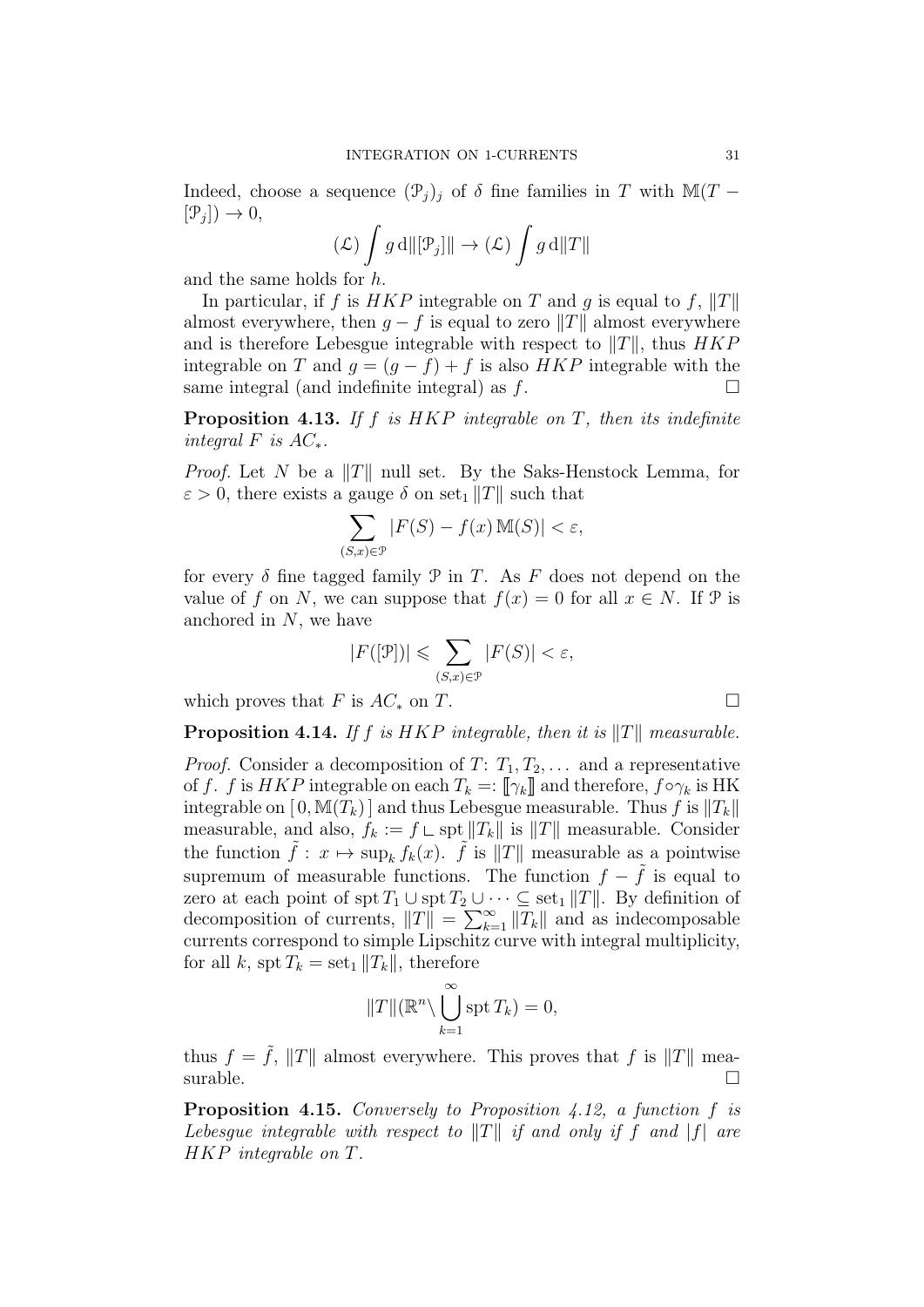*Proof.* Without loss of generality, we can suppose that  $f$  is nonnegative and HKP integrable, we also fix a representative of f with respect to  $||T||$ . It suffices to show that f is Lebesgue integrable with respect to  $||T||$ . For  $k = 1, 2, \ldots$ , consider the function  $f_k := f \mathbb{1}_{\{x, f(x) \leq k\}}$ . Since f is  $||T||$  measurable by Proposition 4.14,  $f_k$  is  $||T||$  measurable and bounded and thus Lebesgue integrable with respect to  $||T||$ (which is a finite measure). the sequence  $f_k$  is nondecreasing and converges pointwise to f. Furthermore the sequence  $((\mathcal{L}) \int f_k d||T||)_{k}$  $((HKP)\int_{T_a} f_k)_k$  is bounded from above by  $(HKP)\int_T f$ . By the Lebesgue Monotone Convergence Theorem,  $f$  is Lebesgue integrable with respect to  $||T||$ .

Theorem 4.16 (Monotone Convergence Theorem for the HKP integral.). Suppose that  $(f_k)_{k=1,2,...}$  is a  $||T||$  almost everywhere nondecreasing sequence of  $HKP$  integrable functions on  $T$ . If there exists  $f : set_1 ||T|| \to \mathbb{R}$  such that  $f_k(x)$  converges to  $f(x) ||T||$  almost everywhere and if furthermore, the sequence of integral:  $(HKP)\int_T f_k$  for  $k = 1, 2, \ldots$  is bounded from above. Then f is HKP integrable on T with

$$
(HKP)\int_T f = \lim(HKP)\int_T f_k.
$$

We give a proof which does not rely on the measurability of f or on Lebesgue integration results, but relies only on gauge integration techniques.

Proof. Since the HKP integral of a function does not depend on its values in a  $||T||$  null set, we can suppose that  $f_k$  converges pointwise to f everywhere and that for all  $x \in \text{set}_1 ||T||$ , the sequence  $(f_k(x))_k$  is nondecreasing. Up to substracting  $f_1$ , we can also suppose that all the  $f_k$  are nonnegative (by linearity of the integral). For  $k = 1, 2, \ldots$ , let  $F_k$ be the indefinite  $HKP$  integral of  $f_k$  on T it is nonnegative. Notice also that for all  $S \in \mathcal{S}_{\leq}(T)$ , and for  $k \leq k'$ ,  $F_k(S) \leq F_{k'}(S)$  by the last part of proposition 4.6. Since  $F_k(T)$  is bounded from above, it converges to a limit  $F(T)$ , similarly we can define  $F(S)$  for any  $S \in \mathcal{S}_{\leq}(T)$  as both  $(F_k(T - S))_k$  and  $(F_k(S))$  are nondecreasing sequences bounded from above by  $F(T) \geq F_k(S) + F_k(T - S)$ . F is nonnegative. The function F on  $\mathcal{S}_{\leq}(T)$  is also additive, indeed, suppose S, S' and  $S + S'$  are in  $\mathcal{S}_{\leq}(T)$ , we have

$$
F(S + S') = \lim_{k \to \infty} F_k(S + S') = \lim_{k \to \infty} (F_k(S) + F_k(S')) = F(S) + F(S').
$$

Let us now prove that F is continuous. Fix sequence  $(S_j)_j$  in  $\mathcal{S}_{\leqslant}(T)$ with  $\sup_j \mathbb{M}(\partial S_j) < \infty$  and  $\mathbb{F}(S_j) \to 0$ . For each k, the sequence  $(F_k(S_i))_i$  goes to 0 as j goes to  $\infty$  and similarly  $F_k(T-S_i) \to F_k(T)$ as  $j \to \infty$ . Thus, since for all k and  $j$ ,  $F(T) \geq F(T - S_j) \geq F_k(T - S_j)$ , given  $\varepsilon > 0$  there exists  $k_0$  such that for all  $k \geq k_0$ ,  $F_k(T) \geq F(T) - \varepsilon/2$ .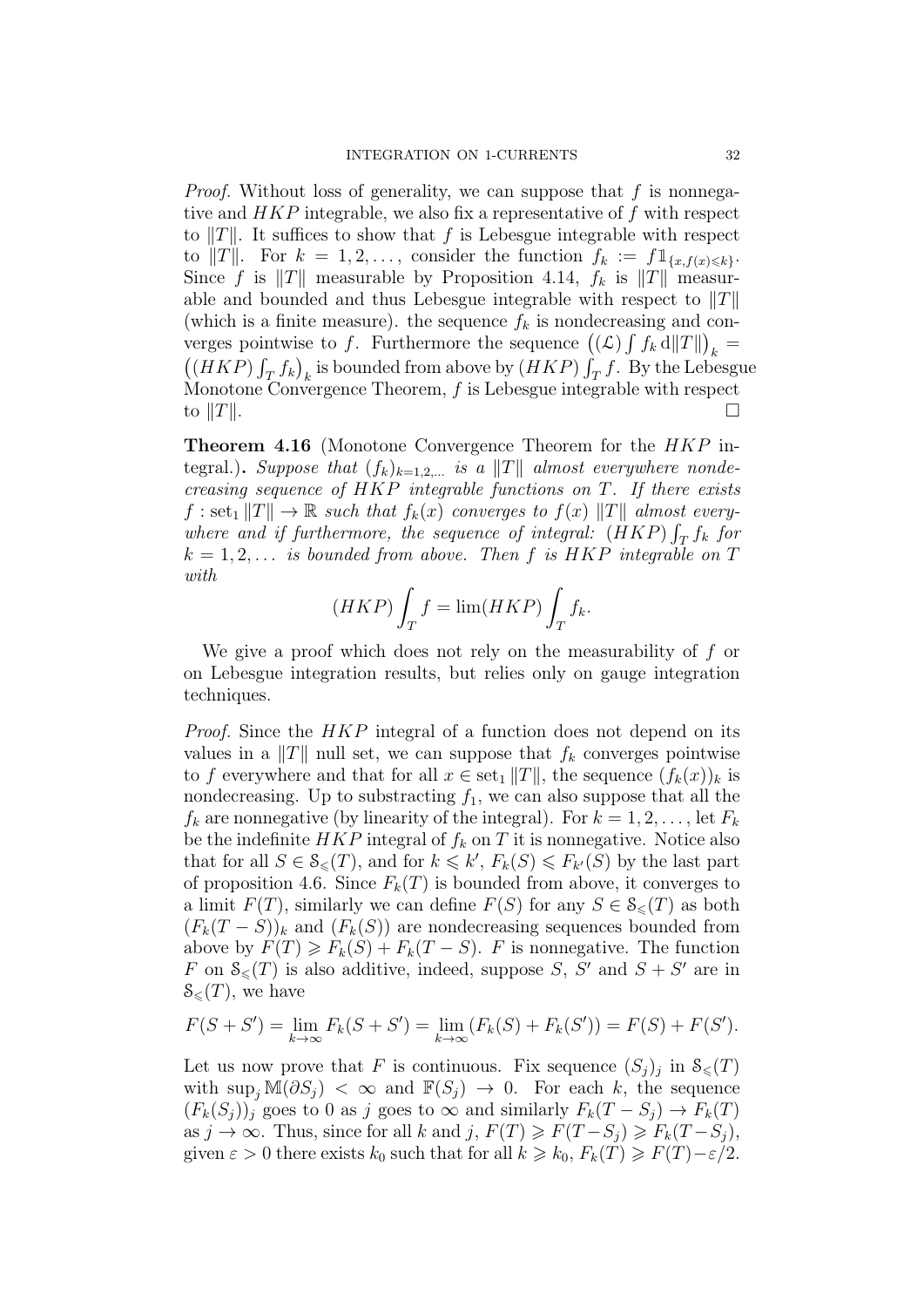There exists also  $j_0$  such that for all  $j \geq j_0$ ,  $F_{k_0}(T - S_j) \geq F_{k_0}(T) \varepsilon/2$ . This implies that for all  $j \geq j_0$  and all  $k \geq k_0$ ,

$$
F(T) \geqslant F(T - S_j) \geqslant F_k(T - S_j) \geqslant F_{k_0}(T - S_j) \geqslant F_{k_0}(T) - \frac{\varepsilon}{2} \geqslant F(T) - \varepsilon.
$$

Thus F is nonnegative, additive and continuous on  $\mathcal{S}_{\leq}(T)$ . Since  $F(S) \geq F_k(S)$  for all k, if  $\mathcal P$  is an  $(F, \tau)$  full tagged family in T for some  $\tau > 0$ ,  $\mathcal{P}$  is also  $(F_k, \tau)$  full for all k.

From now on the argument follows the method of [20, 4.42]. Fix  $\varepsilon > 0$ , there exists l such that for all  $k \geq l$ ,  $F(T) - F_k(T) < \varepsilon/4$ . For each  $k \geq l$ , fix a gauge  $\delta'_k$  on set<sub>1</sub> ||T|| such that for all  $\delta'_k$  fine, (|F<sub>k</sub>|,  $\varepsilon$ /4) full families  $\mathcal P$  int  $T$ ,

$$
\sum_{(x,S)\in\mathcal{P}}|F_k(S)-f_k(x)\,\mathbb{M}(S)|<\frac{\varepsilon}{4^{k+2}}.
$$

Define a new series of gauges  $(\delta_k)_k$  such that for  $x \in \text{set}_1 ||T||$ ,

$$
\delta_k(x) := \min_{1 \le j \le k} \delta'_k(x).
$$

Note that  $\delta_k$  is indeed a gauge, as a finite union of countable sets is countable. For each  $x \in \text{set}_1 ||T||$ , fix  $l(x) \geq l$  so that  $0 \leq f(x)-f_k(x)$  $\varepsilon/(4\mathbb{M}(T))$  whenever  $k \geq l(x)$ . And let  $\delta(x) := \delta_{l(x)}(x)$  be a gauge on set<sub>1</sub> ||T||. To check that the zero set of  $\delta$  is countable, notice that it is contained in the countable union of the zero sets of the gauges  $\delta'_k$ .

Let P be a  $\delta$  fine,  $(F, \varepsilon/4)$  full tagged family in T. It is also  $(F_k, \varepsilon/4)$ full, as we said above. Let  $l'$  be the maximum of the indices  $l(x)$  over  $(x, S) \in \mathcal{P}$ . For  $l \leq k \leq l'$  let  $\mathcal{P}_k$  be the subfamily of  $\mathcal P$  consisting of all the  $(x, S) \in \mathcal{P}$  with  $l(x) = k$ . We can write

$$
\sigma(f, \mathcal{P}) - F(T) = \sum_{k=1}^{l'} \sigma(f, \mathcal{P}_k) - F(T)
$$
  
= 
$$
\sum_{k=l}^{l'} (\sigma(f, \mathcal{P}_k) - \sigma(f_j, \mathcal{P}_k)) + \sum_{k=l}^{l'} (\sigma(f_k, \mathcal{P}_k) - F_k([\mathcal{P}_k])) + \sum_{k=l}^{l'} F_k([\mathcal{P}_k]) - F(T).
$$

To control the first term, by the choice of  $l(x)$ , for all k we have

$$
0\leqslant \sigma(f,\mathcal{P}_k)-\sigma(f_k\mathcal{P}_k)<\frac{\mathbb{M}([\mathcal{P}_k])}{\mathbb{M}(T)}\frac{\varepsilon}{4}.
$$

Sum over  $k = l, \ldots, l'$  to obtain

$$
0 \leqslant \sum_{k=l}^{l'} \sigma(f, \mathcal{P}_k) - \sigma(f_k \mathcal{P}_k) < \frac{\mathbb{M}([\mathcal{P}])}{\mathbb{M}(T)} \frac{\varepsilon}{4} \leqslant \frac{\varepsilon}{4}.
$$

For the second term, for any  $k$  by the Saks-Henstock Lemma applied to  $f_k$  and  $\mathcal{P}_k$  we have

$$
|\sigma(f_k, \mathcal{P}_k) - F_k([\mathcal{P}_k])| \leq \frac{\varepsilon}{4^{k+2}}.
$$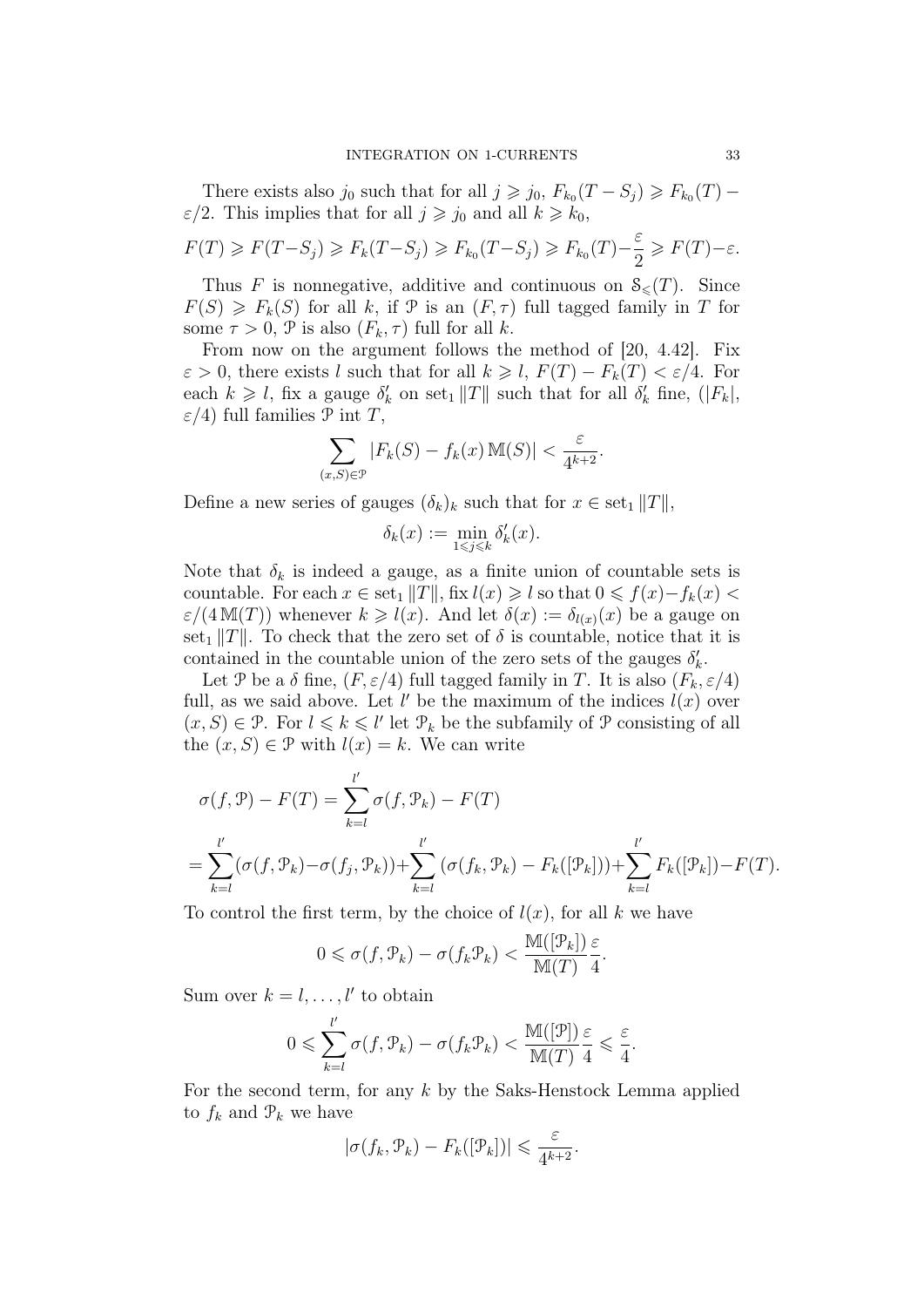Which can be summed to get

$$
\sum_{k=l}^{l'} |\sigma(f_k, \mathcal{P}_k) - F_k([\mathcal{P}_k])| \leq \frac{\varepsilon}{4}.
$$

Finally, for the third term, notice that for all  $k \geq l$ 

$$
F_k([\mathcal{P}_k]) \geqslant F_l([\mathcal{P}_k]).
$$

Summing over k yields

$$
F(T) \geqslant F([\mathcal{P}]) \geqslant \sum_{k=l}^{l'} F_k([\mathcal{P}_k]) \geqslant F_l([\mathcal{P}]) \geqslant F_l(T) - \frac{\varepsilon}{4} \geqslant F(T) - \varepsilon/2,
$$

as  $\mathcal{P}$  is  $(F_l, \varepsilon/4)$  full in T. Combining the three above estimates we get

$$
|\sigma(f,\mathcal{P}) - F(T)| < \varepsilon,
$$

which proves that f has  $HKP$  integral  $F(T)$  on T. By the same reasonning one can prove that f is HKP integrable on  $S \in \mathcal{S}_{\leq}(T)$ <br>with integral  $F(S)$  thus F is the indefinite integral of f on T with integral  $F(S)$ , thus F is the indefinite integral of f on T.

## 4.4. Fundamental Theorem of Calculus for the HKP integral.

**Proposition 4.17.** If F is a continuous additive function on  $\mathcal{S}_{\leq}(T)$ which is  $AC_*$  and derivable  $||T||$  almost everywhere, then  $x \mapsto \mathfrak{D}_T F(x)$ is HKP integrable on T with indefinite integral F.

*Proof.* Let N be the set of non derivability points of F in set<sub>1</sub> ||T||. Let f be the function defined on set<sub>1</sub>  $||T||$  by  $f(x) = 0$  if  $x \in N$  and  $f(x) = \mathfrak{D}_T F(x)$  otherwise. For  $\varepsilon > 0$ , let  $\delta$  be a gauge on set<sub>1</sub> ||T|| such that whenever  $\mathcal P$  is a  $\delta$ -fine tagged family in T anchored in N,  $|F([\mathcal{P}])| < \varepsilon$  and for all  $x \in \text{set}_1 ||T|| \setminus N$ ,  $\delta(x)$  is a positive number such that for all  $S \in \mathcal{S}_{\leq}(T, x, \delta(x))$ 

$$
|F(S) - f(x) \mathbb{M}(S)| < \varepsilon \mathbb{M}(S).
$$

If P is a  $\delta$ -fine tagged family in T with  $|F(T - \mathcal{P})| < \varepsilon$ , let  $\mathcal{P}_N$  be the subfamily of P containing all the pairs  $(S, x) \in \mathcal{P}$  with  $x \in N$ . There holds

$$
|F(T) - \sigma(f, \mathcal{P})|
$$
  
\$\leq |F(T - [\mathcal{P}])| + |F([\mathcal{P}\_N])| + \sum\_{(S,x) \in \mathcal{P}, x \notin N} |F(S) - f(x) \mathbb{M}(S)|\$  
\$\leq \delta \varepsilon\$

Thus f is HKP integrable in T with  $I(f,T) = F(T)$ . Since  $F|_{S<sub>0</sub>(S)}$ satisfies the hypothesis of the theorem for any  $S \in \mathcal{S}_{\leq}(T)$ ,  $I(f, S) = F(S)$  and F is the indefinite integral of  $\mathcal{D}_{\mathcal{F}} F$  on  $T$  $F(S)$  and F is the indefinite integral of  $\mathfrak{D}_T F$  on T.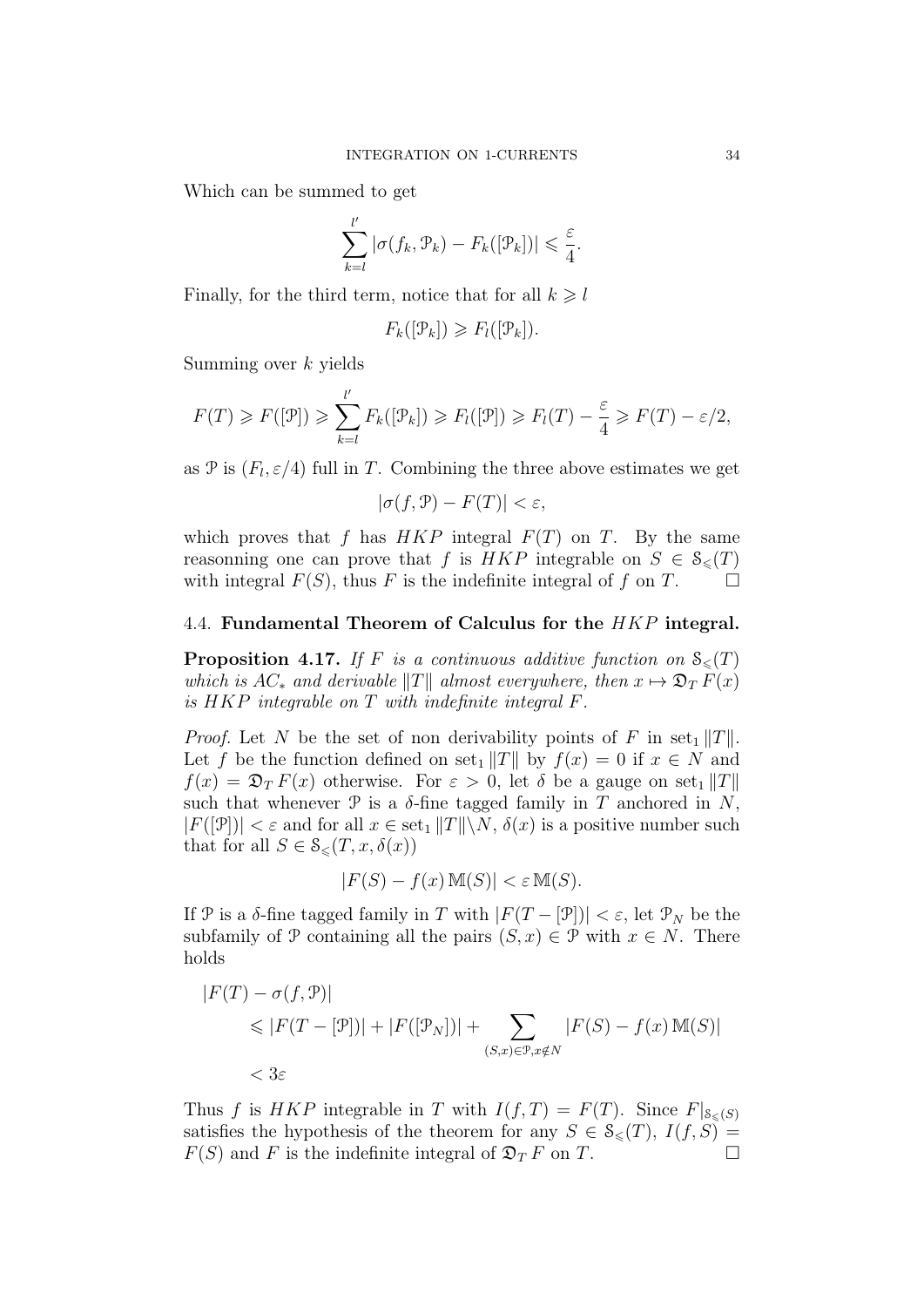**Proposition 4.18.** If u is a continuous function on spt  $T$  which is differentiable  $||T||$  almost everywhere and  $\Theta_u$  is  $AC_*,$  then the function

$$
x \mapsto \mathfrak{D}_T \Theta_u(x) = \langle \mathcal{D}u(x), \overrightarrow{T}(x) \rangle
$$

is HKP integrable on T with indefinite integral  $\Theta_u$ .

Proof. Using Proposition 4.17 it suffices to prove that the set

 $\{x, \Theta_u \text{ is not derivable at } x\} \cup \{x, \mathfrak{D}_T \Theta_u(x) \neq \langle Du(x), \overrightarrow{T}(x) \rangle\}$ 

is  $||T||$  negligible. As u is differentiable  $||T||$  almost everywhere, by Theorem 3.11 (iii) this reduces to proving that the set of points  $x$  at which  $\overline{T}$  has a  $||T||$  approximately continuous representative is  $||T||$ negligible.

*Claim* 1. The function  $x \mapsto \overrightarrow{T}$  is  $||T||$  approximately continuous  $||T||$ almost everywhere, i.e. for  $||T||$  almost every x, for every  $\varepsilon > 0$ , there exists  $\delta > 0$  such that

$$
\Theta^{m*}(\|T\|\sqcup\{y,|\overrightarrow{T}(x)-\overrightarrow{T}(y)|\geqslant\delta\},x)<\varepsilon.
$$

*Proof.* The measure  $||T||$  in  $\mathbb{R}^n$  is finite and Borel regular, therefore the Besicovitch Covering Theorem (see [16, Theorem 2.7]) holds for  $||T||$ . In the words of H. Federer [9, 2.8.9, 2.8.18], the ambient space  $\mathbb{R}^n$  is directionally limited and the collection of balls

$$
\{(x,\mathcal{U}(x,r)\,|\,x\in\mathbb{R}^n,r>0\},\
$$

forms a Vitali relation for the measure  $||T||$ . Furthermore, the function  $\overrightarrow{T}$  : set<sub>1</sub>  $||T|| \to \Lambda_1(\mathbb{R}^n)$  is  $||T||$  measurable. Thus, by [9, 2.9.13], the vector function  $\overrightarrow{T}$  is  $||T||$  approximately continuous  $||T||$  almost everywhere.

 $\Box$ 

We can finally restate and prove our main result:

**Theorem 1.3** (Fundamental Theorem of Calculus). Let T be a fixed integral current of dimension 1 in  $\mathbb{R}^n$ , and u be a continuous function on spt  $T$ . Suppose that u is pointwise Lipschitz at all but countably many points in Indec(T) and that u is differentiable  $||T||$  almost everywhere, then  $x \mapsto \langle Du(x), \overrightarrow{T}(x) \rangle$  is HKP integrable on T and

$$
(\partial T)(u) = (HKP) \int_T \langle Du, \overrightarrow{T} \rangle.
$$

*Proof.* Let  $\Theta_u$  be the function on  $\mathcal{S}_{\leq}\left(T\right)$  associated to the variations of u. By Proposition 3.11(ii),  $\Theta_u$  is almost derivable at all points of set<sub>1</sub>  $||T||$  except for a countable set. By Theorem 4.3,  $\Theta_u$  is  $AC_*$ . By theorem 3.11 (iii),  $\Theta_u$  is derivable  $||T||$  almost everywhere along T with derivative equal to  $\langle Du(x), \overrightarrow{T}(x) \rangle$ . Use propositions 4.17 and 4.18 to  $\Box$ conclude.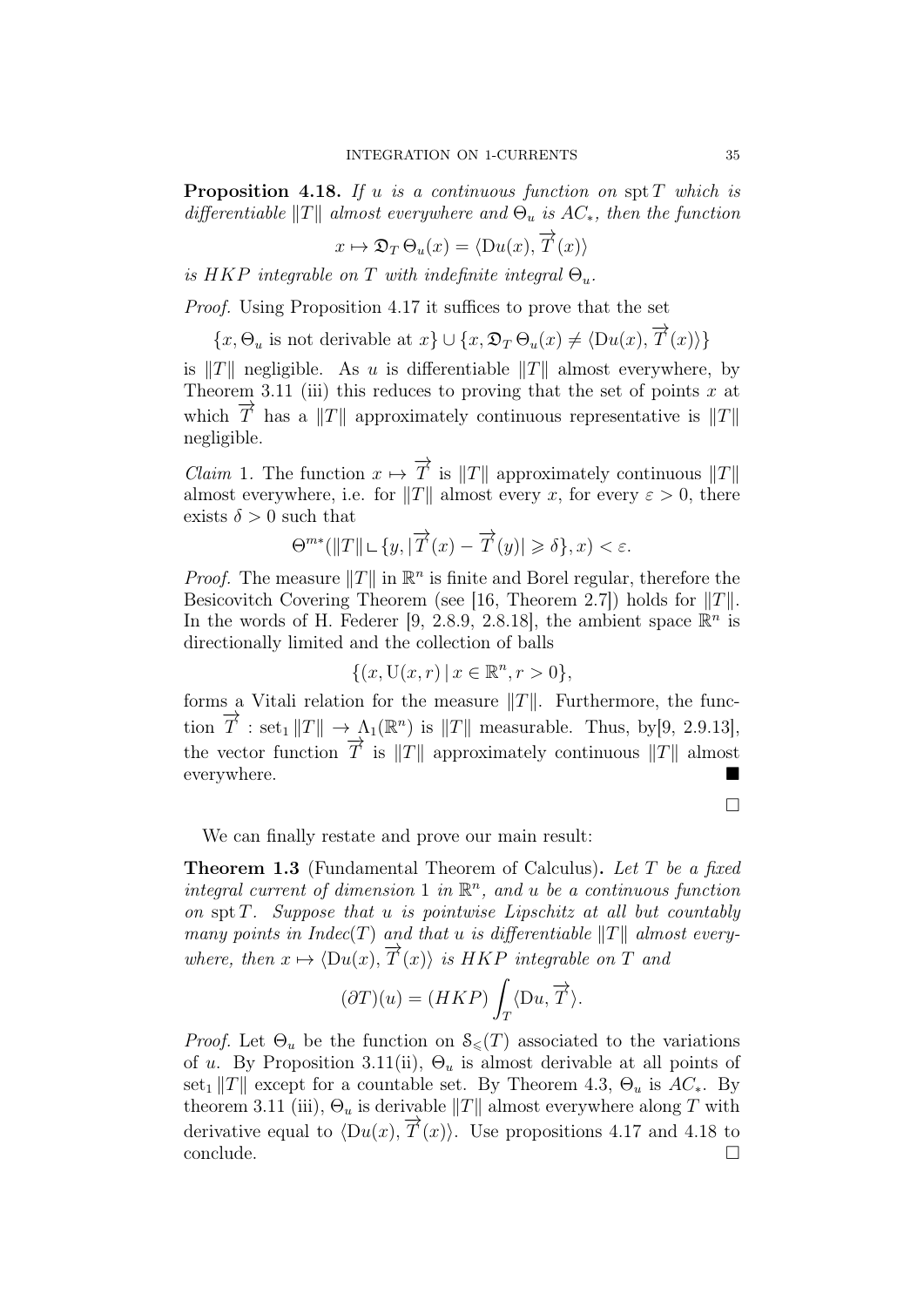#### **REFERENCES**

- [1] Luigi Ambrosio and Bernd Kirchheim. Currents in metric spaces. Acta Mathematica, 185(1):1–80, 2000.
- [2] A. S. Besicovitch. On density of perfect sets. J. London Math. Soc., 31:48– 53, 1956.
- [3] B. Bongiorno, L. Di Piazza, and D. Preiss. A constructive minimal integral which includes Lebesgue integrable functions and derivatives. J. London Math. Soc. (2), 62(1):117-126, 2000.
- [4] Zoltán Buczolich. Category of density points of fat Cantor sets. Real Anal. Exchange, 29(1):497–502, 2003/04.
- [5] Donald L. Cohn. Measure theory. Birkhäuser Advanced Texts: Basler Lehrbücher. [Birkhäuser Advanced Texts: Basel Textbooks]. Birkhäuser/Springer, New York, second edition, 2013.
- [6] Thierry De Pauw. Autour du théorème de la divergence. In Autour du centenaire Lebesgue, volume 18 of Panor. Synthèses, pages 85–121. Soc. Math. France, Paris, 2004.
- [7] Thierry De Pauw and Robert Hardt. Rectifiable and flat G chains in a metric space. Amer. J. Math., 134(1):1–69, 2012.
- [8] Thierry De Pauw, Laurent Moonens, and Washek F Pfeffer. Charges in middle dimensions. Journal de mathématiques pures et appliquées, 92(1):86– 112, 2009.
- [9] Herbert Federer. Geometric Measure Theory. Classics in Mathematics. Springer Berlin Heidelberg, 1969.
- [10] Russell A. Gordon. The integrals of Lebesgue, Denjoy, Perron, and Henstock, volume 4 of Graduate Studies in Mathematics. American Mathematical Society, Providence, RI, 1994.
- [11] Jenny Harrison and Alec Norton. Geometric integration on fractal curves in the plane. Indiana Univ. Math. J., 40(2):567–594, 1991.
- [12] Ralph Henstock. Definitions of Riemann type of the variational integrals. Proc. London Math. Soc. (3), 11:402–418, 1961.
- [13] Antoine Julia. Théorème de Stokes et intégration sur les courants entiers. Université Paris Diderot, 2018. PhD thesis, in English.
- [14] Antoine Julia. The Generalized Stokes' Theorem on integral currents. Arxiv preprint 1901.01782, 2019.
- [15] Jaroslav Kurzweil. Generalized ordinary differential equations and continuous dependence on a parameter. Czechoslovak Math. J., 7 (82):418–449, 1957.
- [16] Pertti Mattila. Geometry of sets and measures in Euclidean spaces, volume 44 of Cambridge Studies in Advanced Mathematics. Cambridge University Press, Cambridge, 1995. Fractals and rectifiability.
- [17] Jan Mařík. Extensions of additive mappings. Czechoslovak Math. J., 15 (90):244–252, 1965.
- [18] Jean Mawhin. Generalized Riemann integrals and the divergence theorem for differentiable vector fields. In E. B. Christoffel (Aachen/Monschau, 1979), pages 704–714. Birkhäuser, Basel-Boston, Mass., 1981.
- [19] E. J. McShane. A unified theory of integration. Amer. Math. Monthly, 80:349–359, 1973.
- [20] Laurent Moonens. Intégration, de Riemann à Kurzweil et Henstock. Ellipses, 2017.
- [21] John C. Oxtoby. Measure and category, volume 2 of Graduate Texts in Mathematics. Springer-Verlag, New York-Berlin, second edition, 1980. A survey of the analogies between topological and measure spaces.